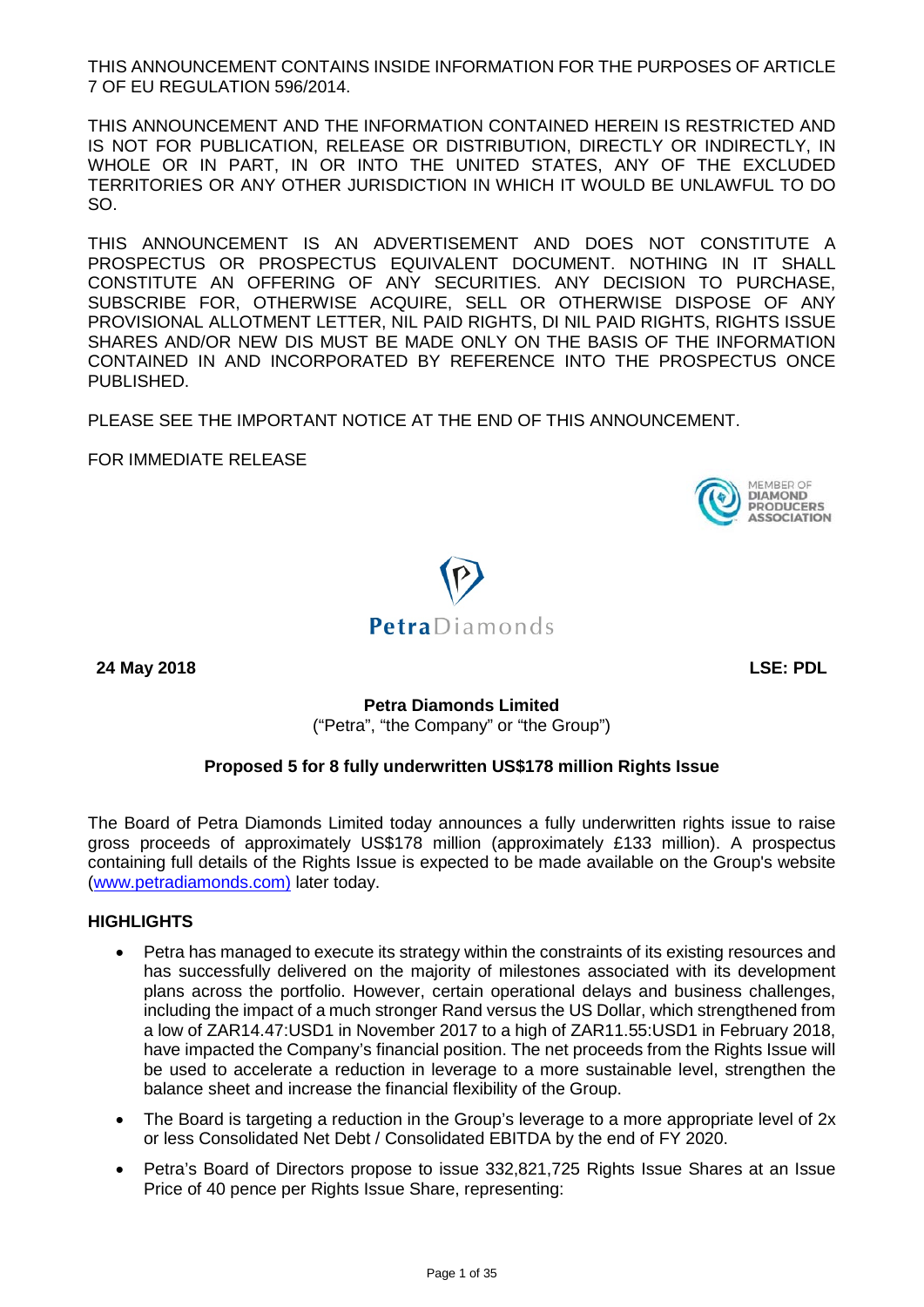- a discount of approximately 35.6% to the theoretical ex-rights price of 62.15 pence per Existing Share calculated by reference to the Closing Price of 76.0 pence on 23 May 2018.
- Up to US\$120 million of the net proceeds will be used to fully pay down outstanding drawn indebtedness with the South African Lending Group, including ca. US\$80 million drawn under the Revolving Credit Facility and up to ca. US\$40 million outstanding under the Working Capital Facility, whilst retaining both of these facilities (thereby realising cash interest savings of ca. US\$12.9 million per annum). The balance of the net proceeds will provide additional working capital in relation to operating expenses in light of the prevailing volatility of the US dollar/Rand exchange rate.
- The Rights Issue, which is subject to Shareholder approval, is fully underwritten by RBC Capital Markets, acting as Global Co-ordinator, Sponsor, Joint Bookrunner and Underwriter, Barclays Bank PLC acting as Joint International Bookrunner and Underwriter and BMO Capital Markets, acting as Joint Bookrunner and Underwriter (together the "Joint Bookrunners").
- The Directors recommend that shareholders vote in favour of the resolutions and they themselves intend to vote in favour and to take up their rights. Those Directors who are shareholders in the Company, with a combined holding of ca. 3.8% in the Company's issued share capital, have given irrevocable undertakings to subscribe for an aggregate of 11,141,395 Rights Issue Shares, representing a combined investment by the Board of ca. US\$6 million.

#### **Adonis Pouroulis, Chairman, commented:**

*"This Rights Issue has been identified by the Board as the best way of accelerating a reduction in leverage to a more sustainable level, thereby enabling management to focus on ongoing operational delivery and optimisation, as well as assisting in mitigating short-term issues relating to currency volatility and other ongoing business challenges.*

*"We greatly appreciate the support we have received already in relation to this transaction, with the Rights Issue being fully underwritten by a syndicate of banks and supported by our South African lender group."*

#### **Johan Dippenaar, Chief Executive, commented:**

*"Whilst Petra has successfully delivered on the majority of milestones associated with our expansion programmes, cash flow generation over the last two years has been impaired by a combination of the operational delays in FY 2017, combined with a number of business challenges experienced in the first half of FY 2018. These factors, in conjunction with the impact of a much stronger Rand versus the US Dollar, have led to the Company's debt levels being higher than anticipated and have impacted its ability to deleverage in line with expectations.*

*"By improving the Group's financial and operational flexibility, the Board believes this Rights Issue is in the best interest of its Shareholders, positioning Petra to reap the benefits of this capital intensive phase by moving the focus to cost efficient production from the new undiluted mining blocks, with a reduced capital spend profile."*

#### **DETAILS OF THE RIGHTS ISSUE**

The Board announced today that the Company intends to raise US\$178 million (£133 million) (US\$170 million net of expenses) by way of a 5 for 8 Rights Issue. The Rights Issue is fully underwritten by the Joint Bookrunners pursuant to the terms of the Underwriting Agreement.

The Issue Price of 40.0 pence per Rights Issue Share represents a 47.4% discount to the Closing Price of 76.0 pence on 23 May 2018 (being the last Business Day prior to the announcement of the launch of the Rights Issue) and a 35.6% discount to the TERP of 62.15 pence per Existing Share calculated by reference to the Closing Price on 23 May 2018.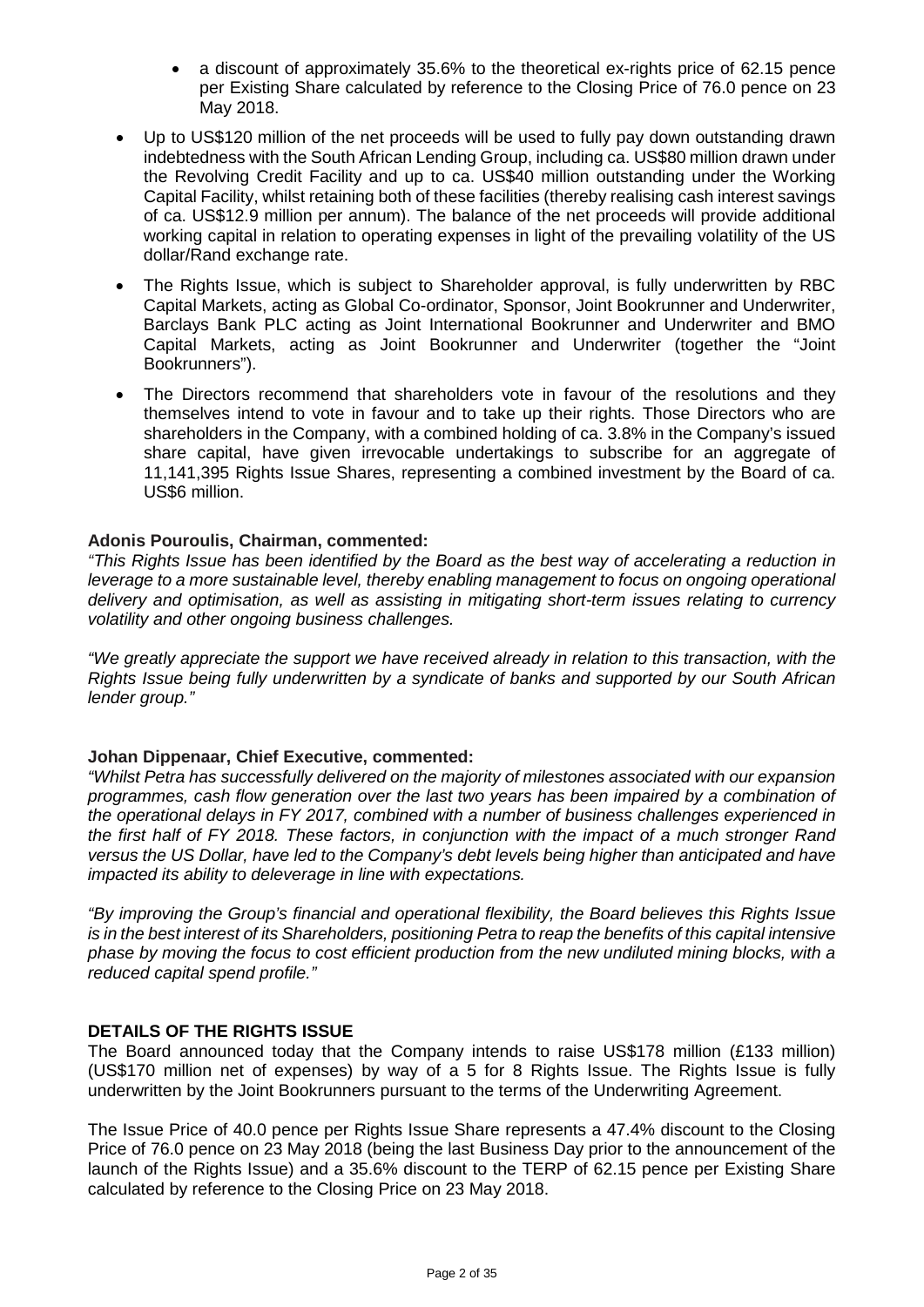This announcement sets out the background to, and reasons for, the Rights Issue and explains why the Board believes the Rights Issue to be in the best interests of the Company and its Shareholders as a whole and why the Board unanimously recommends that Shareholders vote in favour of the Resolutions. It also sets out the principal terms of the Rights Issue, and refers you to convening a Special General Meeting to consider and, if thought fit, to pass the Resolutions required to authorise the Company to carry out the Rights Issue.

As set out below, in the event that the Resolutions are not passed, the Rights Issue will not take place and the Company will not receive the net proceeds from the Rights Issue of approximately US\$170 million (£128 million). In such circumstances, the Company is of the opinion that the working capital available to the Group may not be sufficient during the Working Capital Period. It is therefore very important that Shareholders vote in favour of the Resolutions to be proposed at the Special General Meeting so that the Rights Issue can be completed and the potential adverse consequences described in more detail below can be avoided. Your attention is drawn to the paragraph below titled "Importance of Vote" for more information on the importance of your vote.

### **REASONS FOR THE RIGHTS ISSUE**

Whilst the Company has successfully delivered on the majority of milestones associated with its development plans across the portfolio, its cash flow generation over the last two years has been impaired by a combination of the operational delays in FY 2017 (as set out below) combined with a number of business challenges experienced in the first half of FY 2018.

The two main operational issues impacting results for FY 2017 were the delay in bringing the new plant at Cullinan on stream, with the knock on impact this had on the ability to ramp up production from the new C-Cut Block Cave at Cullinan, and a slower than anticipated ramp up of the new Sublevel Cave ("SLC") at Finsch. These delays resulted in a deficit in operating cashflow of ca. US\$130 million. Whilst these issues are being resolved and the run-rates increased, the delivery to plan was delayed and at a lower level than anticipated and has therefore impacted the Company's financial position.

The business challenges experienced in H1 FY 2018 relate to strikes in South Africa (now resolved) and the parcel of 71,654.45 carats from the Williamson mine in Tanzania that was blocked for export. While there has been a resumption in exports of subsequent parcels of rough diamonds from the Williamson mine, the inability to sell the blocked parcel continues to impact on revenue for the Group. In addition, the Company is experiencing delays in the recouping of historical VAT receivables carried at US\$14.5 million in respect of the Williamson mine and costs incurred in relation to a number of legislative changes in Tanzania (including, amongst others, additional royalties and fees associated with exports, as well as changes to VAT legislation). The combined effect of the blocked Williamson parcel, the delay in recouping the VAT receivables and additional costs incurred related to the legislative changes is estimated to be in the region of US\$35 – 40 million on the Company's liquidity.

These factors, in conjunction with the impact of a much stronger Rand versus the US Dollar, which strengthened from a low of ZAR14.47:USD1 in November 2017 to a high of ZAR11.55:USD1 in February 2018, have led to the Company's debt levels being higher than anticipated and have impacted its ability to deleverage in line with expectations.

As a result of higher than anticipated debt levels, Petra has had to seek waivers from its South African Lender Group on three separate occasions in order to avoid expected breaches of the EBITDA Covenants related to its Existing Senior Facilities.

The Board has determined that the Rights Issue is in the best interest of the Group and its Shareholders as a whole, as it will accelerate a reduction in leverage to a more sustainable level, will allow management to focus on ongoing operational delivery and optimisation, and will assist in mitigating short-term issues relating to currency volatility and the other ongoing business challenges as outlined above.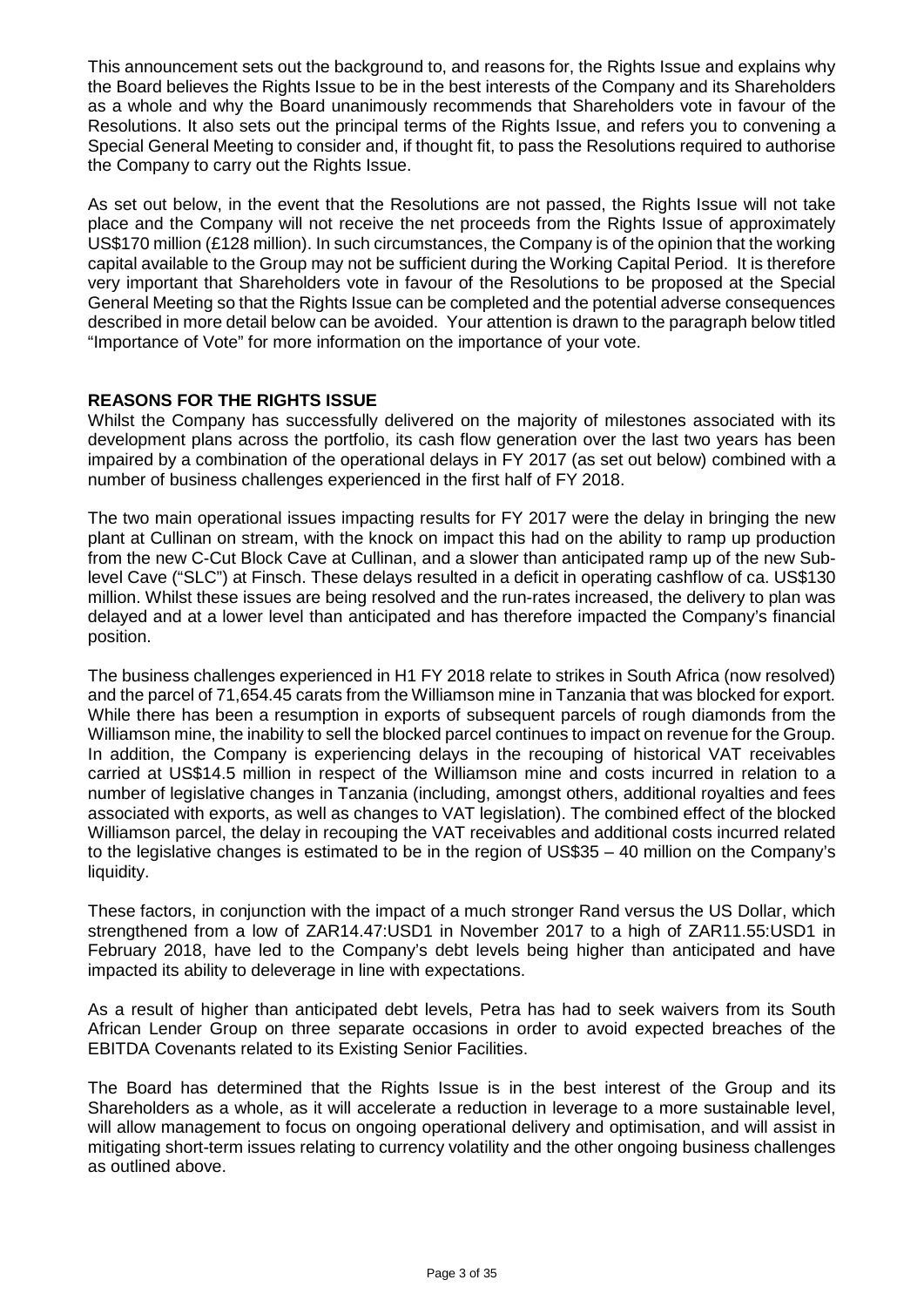### *Strategy*

Substantial investment in the Group has transformed the production profile of the asset portfolio and positioned the business favourably to enter into a new phase of steady state operations. Therefore, taking into account the lower levels of capital expenditure going forward, Petra's future focus will be on the continued optimisation of operations and the generation of free cash flow in order to maximise value for Shareholders.

Key considerations (covered in further detail towards the end of the announcement) in the delivery of the Company's strategy are as follows:

- 1. Health and safety; reaching our objective of a zero harm workplace<br>2. Driving operational efficiency with a value-over-volume emphasis
- 2. Driving operational efficiency with a value-over-volume emphasis Reduction in net debt / gearing levels
- Reduction in net debt / gearing levels
- 4. Realising the potential of the Group's portfolio of assets
- 5. Appropriate Board and management structures
- 6. Upholding the value of diamonds

Given the positive long-term outlook for the Group's industry, which is characterised by constrained and falling supply and the potential for continued demand growth in both mature and emerging markets, the execution of our business strategy is expected to place the Company in a strong position to fulfil its vision to be a world-class diamond company to the benefit of all its stakeholders.

#### **USE OF PROCEEDS**

Up to US\$120 million of the net proceeds of the Rights Issue will be used to fully pay down outstanding drawn indebtedness with the Company's South African Lending Group, including ca. US\$80 million drawn under the Revolving Credit Facility and up to ca. US\$40 million outstanding under the Working Capital Facility, whilst retaining both of these facilities (thereby realising cash interest savings of ca. US\$12.9 million per annum). The balance of the net proceeds will provide additional working capital in relation to operating expenses in light of the prevailing volatility of the Rand on the US Dollar exchange rate.

#### **DIRECTORS' INTENTIONS**

The Board considers that the Rights Issue is in the best interests of the Company and its Shareholders as a whole.

Those Directors who are shareholders in the Company, with a combined holding of ca. 3.8% in the Company's issued share capital, have given irrevocable undertakings to subscribe for an aggregate of 11,141,395 Rights Issue Shares, representing a combined investment by the Board of ca. US\$6 million.

### **CURRENT TRADING**

#### *Trading in Q4 FY 2018 to date*

Production in Q4 FY 2018 to date has been broadly in line with expectations and the Company is on track to achieve full year production of  $4.6 - 4.7$  Mcts. The ROM grade achieved at Cullinan continued its improving trend, achieving 39.9 cpht for April 2018, in line with guidance for H2 FY 2018 of 37 – 42 cpht (this guidance was reduced from Petra's original forecast of ca. 50 cpht as at July 2018, as announced in the Company's H1 FY 2018 Trading Update on 29 January 2018).

With two tenders held during Q4 FY 2018 (April to June 2018), Q4 is traditionally Petra's strongest sales period in terms of carat volumes. Petra's first tender of Q4 closed in May 2018 and the market remained firm. Diamond pricing achieved at Finsch and KEM JV was in line with guidance, pricing at Koffiefontein and Williamson was above guidance, and Cullinan pricing was below guidance, though all pricing achieved was within historical variability ranges on a quarterly basis.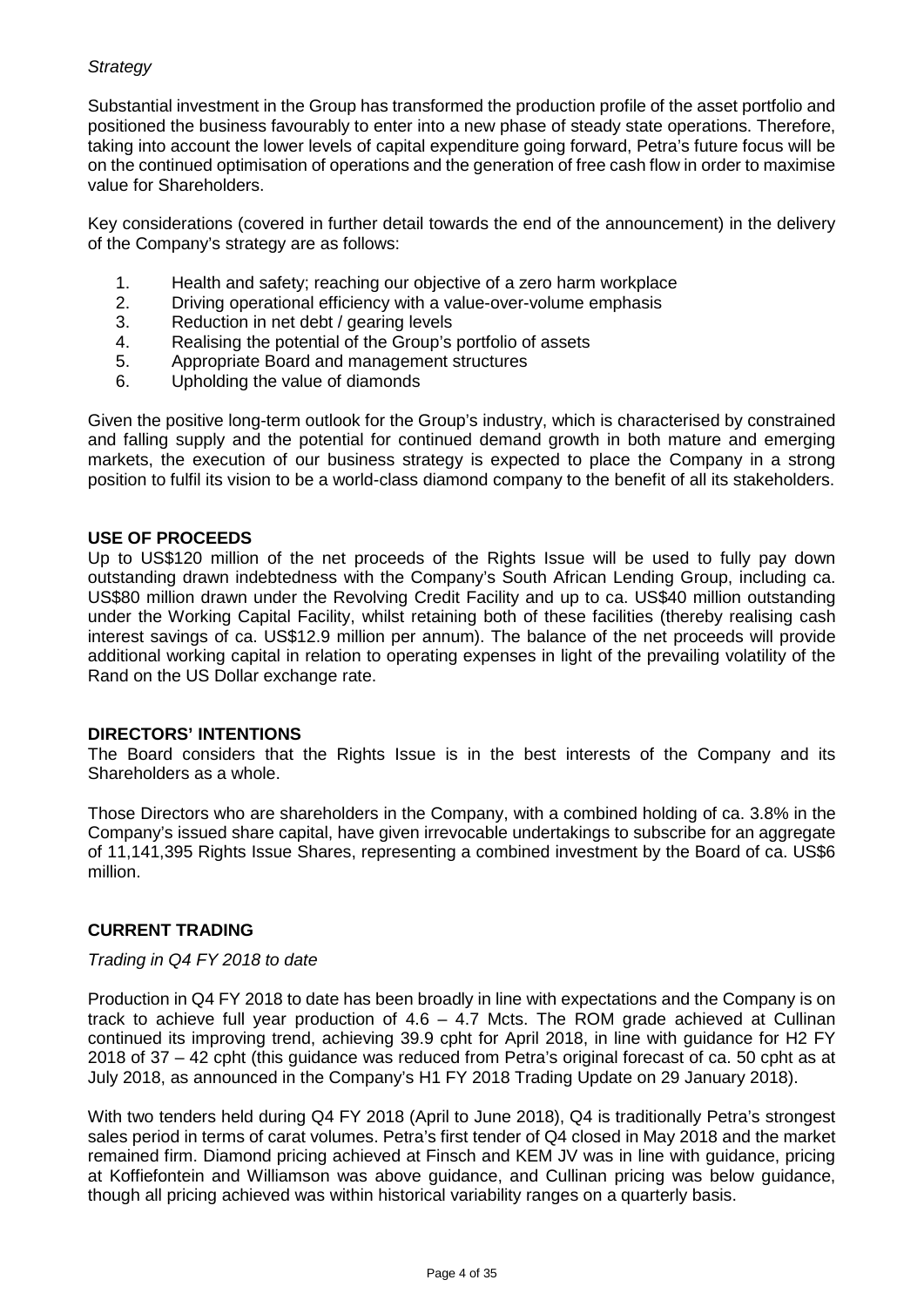### *Mud rush experienced at Bultfontein in Kimberley*

Bultfontein, an area of Kimberley Underground (part of KEM JV) that was planned for closure in H1 FY 2019, experienced a mud rush incident in May 2018, being an unexpected ingress of groundwater accumulated in the open pit suddenly rushing into the current mine production areas at 845 to 885 mL. Fortunately, no personnel were in these areas at the time and therefore there were no injuries associated with this event. However, it has severely restricted access to the production tunnels, as well as engulfing equipment and trackless machinery in these areas.

The full impact of this incident is yet to be determined but it could lead to the premature closure of Bultfontein. The Company, together with its insurance company, is also in the process of evaluating a potential insurance claim.

#### *Multi-stakeholder arrangement with regards to illegal mining in Kimberley*

In order to address illegal mining in Kimberley, a multi-stakeholder agreement (including the KEM JV partners, the DMR and the Sol Plaatjie Municipality (governing Kimberley)), was reached in May 2018 to provide the artisanal miners in and around the town with access to processing certain of KEM JV's tailings resources, totalling circa 400,000 tonnes and located in an outlying area to the north of the Central Treatment Plant. This concession is intended to engender a sustainable, longterm solution by formalising the artisanal miners as a legitimate group to operate lawfully, abiding by a number of terms and conditions which should allow for a peaceful operating environment in Kimberley, and is not expected to materially impact KEM JV's mine plan.

#### *South African lender group undertaking*

Whilst not expected to be required, in the context of the Rights Issue transaction, the Company has requested and been granted a binding undertaking from its South African Lender Group (subject to a raising of at least US\$100 million and the repayment of amounts outstanding under the Existing Senior Facilities by no later than 16 July 2018) to waive the Consolidated EBITDA to Consolidated Net Finance Charges covenant and the Consolidated Net Debt to Consolidated EBITDA covenant for the 12 month measurement period to 30 June 2018, should a breach of either or both of these covenants be anticipated. In this event the Existing Senior Facilities will remain available to the Group on existing terms.

### **SUMMARY OF THE PRINCIPLE TERMS AND CONDITIONS OF THE RIGHTS ISSUE**

### **ACTION TO BE TAKEN IN RESPECT OF THE RIGHTS ISSUE**

On the basis that dealings commence on 14 June 2018, the latest time for acceptance by Shareholders under the Rights Issue will be 11.00 a.m. on 28 June 2018. The procedure for acceptance and payment is set out in Part 10 of the Prospectus: "Terms and Conditions of the Rights Issue". Further details will also appear in the Provisional Allotment Letter, which will be sent to all Qualifying Non-CREST Shareholders. If you are in any doubt as to what action you should take, you should immediately seek your own financial advice from your stockbroker, bank manager, solicitor or other independent professional adviser who, if you are taking advice in the UK, is duly authorised under FSMA, or from any appropriately authorised independent financial adviser if you are in a territory outside the UK, in each case who specialises in advice on the acquisition of shares and other securities.

#### **SPECIAL GENERAL MEETING**

A notice convening the Special General Meeting of the Company to be held at the office of Buchanan, 107 Cheapside, London, EC2V 6DN on Wednesday, 13 June 2018 at 11:00 a.m. BST. The Special General Meeting is being held for the purpose of considering and, if thought fit, passing the Resolutions. A summary and explanation of the Resolutions will be set out in the Notice of Special General Meeting which will be included in the Prospectus expected to be published later today.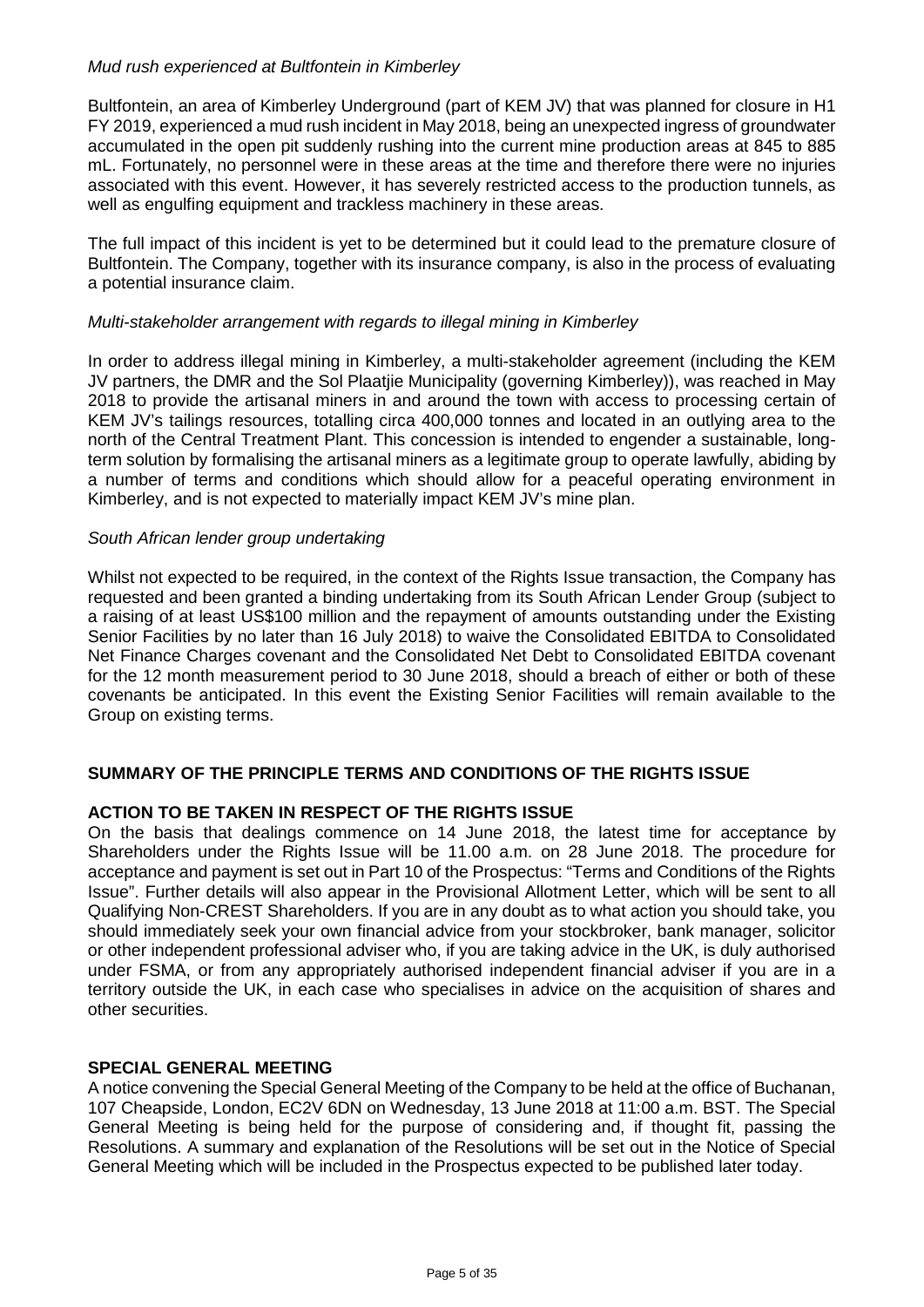#### **IMPORTANCE OF VOTE**

As explained above, the Rights Issue is conditional upon, amongst other things, the Resolutions being passed by Shareholders at the Special General Meeting. Whether or not you intend to be present at the Special General Meeting, you are asked to vote in favour of the Resolutions in order for the Rights Issue to proceed.

### **RECOMMENDATION**

The Board believes the Rights Issue will promote the success of the Group and is in the best interests of its Shareholders as a whole. Accordingly, the Directors unanimously recommend that Shareholders vote in favour of the Resolutions to be proposed at the Special General Meeting, as the Directors each intend to do so in respect of their own legal and beneficial holdings, amounting to 20,432,017 Existing Shares (representing approximately 3.8% of the Company's existing issued ordinary share capital as at the Latest Practicable Date).

### **INDICATIVE ABRIDGED TIMETABLE OF PRINCIPAL EVENTS**

| Publication and posting of the Prospectus and the Notice of Special<br><b>General Meeting</b> | 24 May 2018                   |
|-----------------------------------------------------------------------------------------------|-------------------------------|
| Latest time and date for receipt of Forms of Proxy and electronic proxy                       | 11.00 a.m. on 11 June         |
| appointments via the CREST system                                                             | 2018                          |
| Record Date for entitlements under the Rights Issue for Qualifying                            | Close of business on          |
| Shareholders                                                                                  | 9 June 2018                   |
| <b>Special General Meeting</b>                                                                | 11.00 a.m. on 13 June<br>2018 |
| Despatch of Provisional Allotment Letters (to Qualifying Non-CREST<br>Shareholders only)      | 13 June 2018                  |
| Commencement of dealings in Rights Issue Shares, nil paid, on the                             | 8.00 a.m. on 14 June          |
| London Stock Exchange                                                                         | 2018                          |
| Existing Shares marked "ex-rights" by the London Stock Exchange                               | 8.00 a.m. on 14 June<br>2018  |
| Latest time and date for acceptance, payment in full and registration of                      | 11.00 a.m. on 28 June         |
| renounced Provisional Allotment Letters                                                       | 2018                          |
| Dealings in Rights Issue Shares (fully paid) commence on the London                           | By 8.00 a.m. on               |
| Stock Exchange                                                                                | 29 June 2018                  |

### **PROSPECTUS**

This summary should be read in conjunction with the full text of this announcement and its appendices below, together with the Prospectus. Further, this summary contains extracts from the Chairman's Letter in the Prospectus (expected to be made available on the Company's website at [www.petradiamonds.com](http://www.petradiamonds.com/) later today), which extracts are qualified and/or contextualised by, and should be read with, the Prospectus. The Prospectus containing full details of the Rights Issue is expected to be made available on the Company's website [\(www.petradiamonds.com\)](http://www.petradiamonds.com/), subject to certain restrictions, later today.

The Prospectus will also be submitted to the National Storage Mechanism and available for view at [www.morningstar.co.uk/uk/NSM.](http://www.morningstar.co.uk/uk/NSM)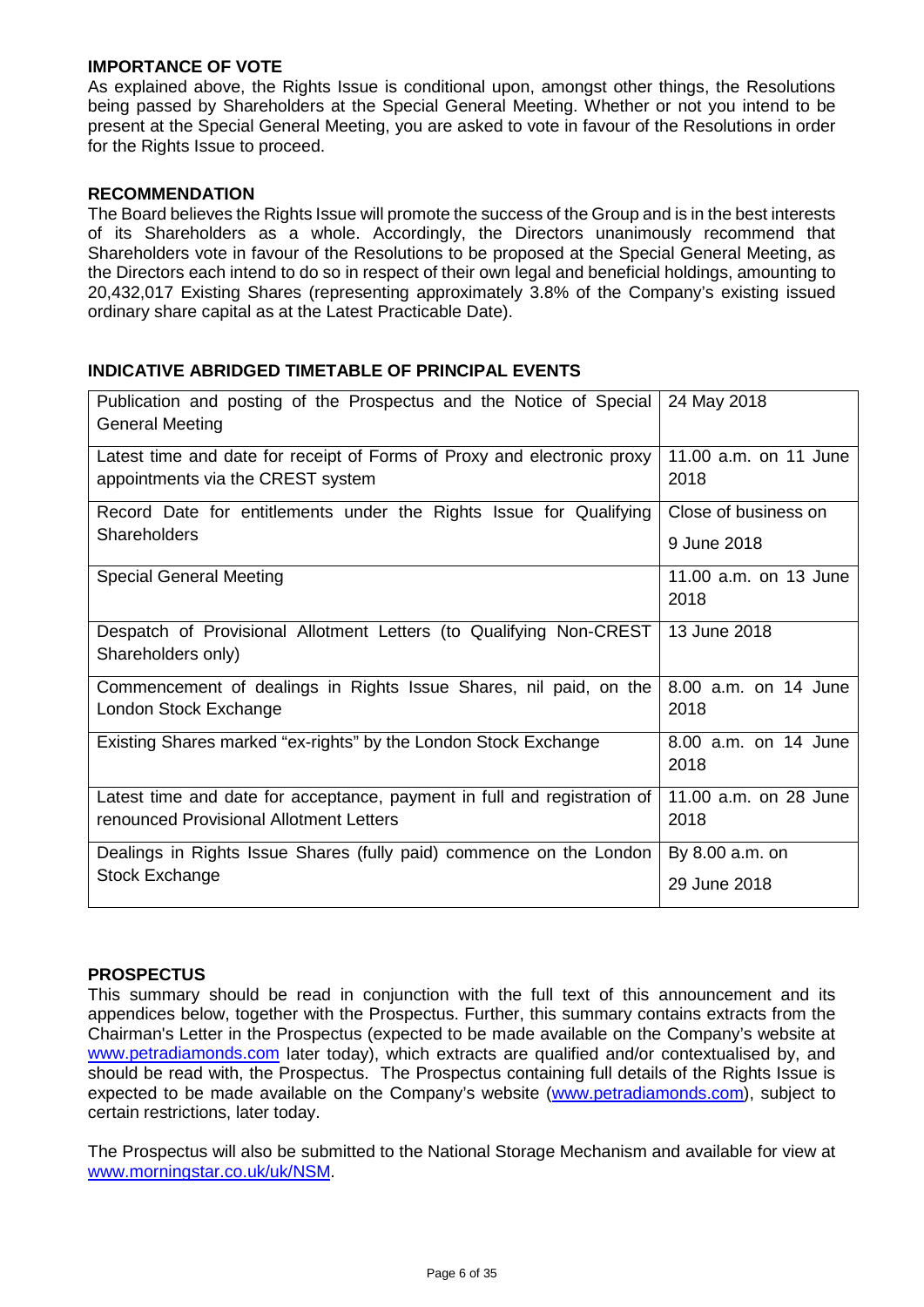#### **CONFERENCE CALL**

Petra's Chief Executive, Johan Dippenaar, and Finance Director, Jacques Breytenbach will host a conference call at 9:00am BST today to discuss the Rights Issue with investors and analysts. Participants may join the call by dialling one of the following numbers shortly before the call:

From the UK (toll free): 0808 237 0040 From South Africa (toll free): 0800 222 290 From the rest of the world: +44 203 428 1542 Participant passcode: 47132586#

A replay of the conference call will be available on the following numbers from 12:00pm BST on 24 May 2018:

From UK (toll free): 0808 237 0026 From South Africa and the rest of the world: +44 203 426 2807 Playback passcode: 697167#

#### **For further information, please contact:**

| Petra Diamonds, London | Telephone: +44 20 7494 8203      |
|------------------------|----------------------------------|
| Cathy Malins           | cathy.malins@petradiamonds.com   |
| Cornelia Grant         | cornelia.grant@petradiamonds.com |
|                        |                                  |

### **Buchanan** Telephone: +44 20 7466 5000

*(PR Adviser)* Anna Michniewicz

#### **RBC Capital Markets** Telephone: +44 207 653 4000

*(Sponsor, Global Co-ordinator, Joint Bookrunner and Underwriter)*

Matthew Coakes Jonathan Hardy Rupert Walford

### **Barclays Bank PLC** Telephone: +44 20 7623 2323

*(Joint International Bookrunner and Underwriter)* Caroline Learmonth Robert Mayhew Philip Drake

## **BMO Capital Markets Limited** Telephone: +44 20 7236 1010

[pdl@buchanan.uk.com](mailto:pdl@buchanan.uk.com)

*(Joint Bookrunner and Underwriter)* Jeffrey Couch Neil Haycock Thomas Rider

### **About Petra Diamonds Limited**

Petra Diamonds is a leading independent diamond mining group and a consistent supplier of gem quality rough diamonds to the international market. The Company has a diversified portfolio incorporating interests in five producing operations: three underground mines in South Africa (Finsch, Cullinan and Koffiefontein), the Kimberley Ekapa Mining joint venture (including the Kimberley Underground mine and extensive tailings retreatment operations) and one open pit mine in Tanzania (Williamson). It also maintains an exploration programme in Botswana and South Africa.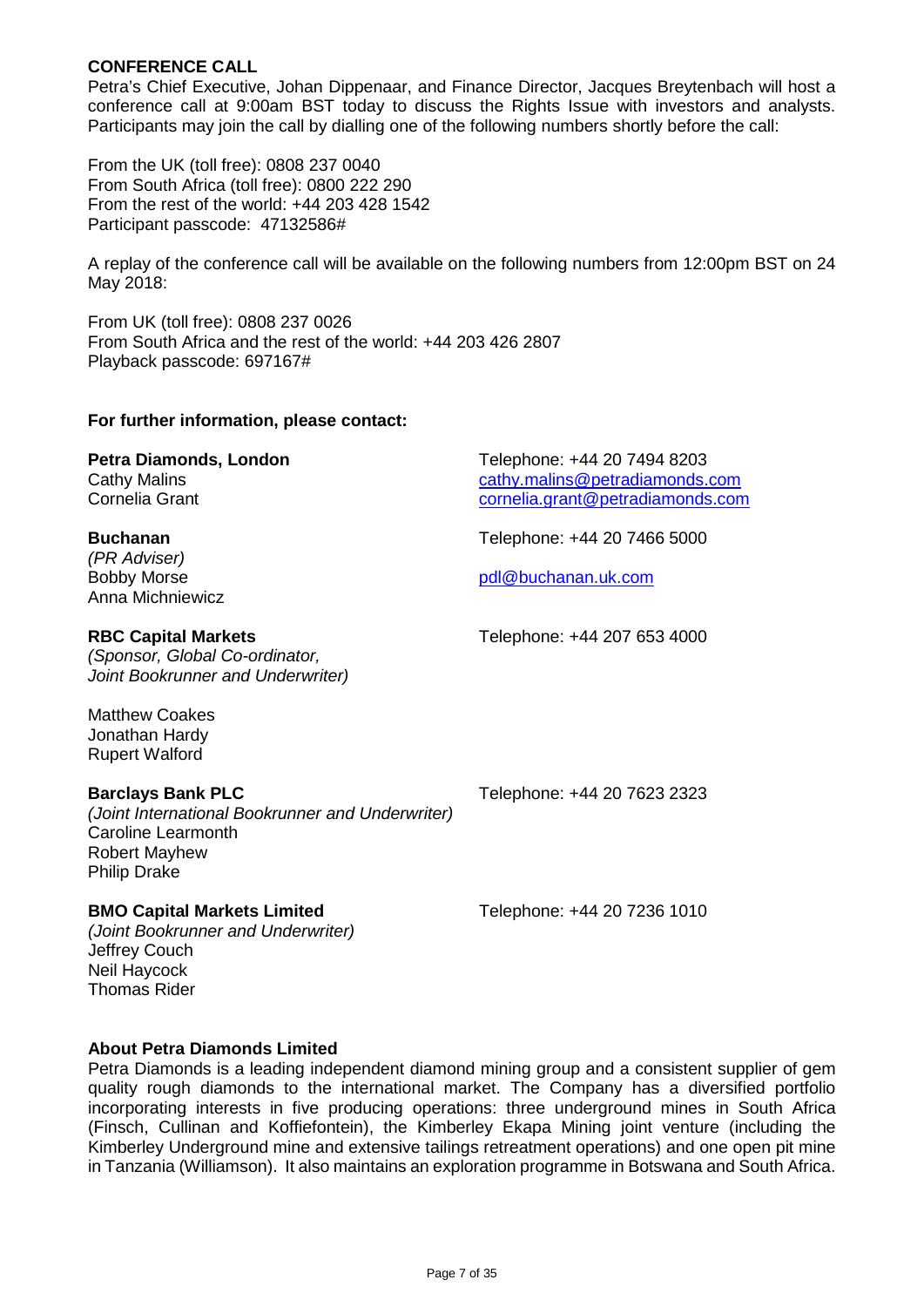Petra's strategy is to focus on value rather than volume production by optimising recoveries from its high quality asset base in order to maximise the efficiency and profitability of its operations. The Group has a significant resource base in excess of 300 million carats, which supports the potential for long-life operations.

Petra conducts all operations according to the highest ethical standards and will only operate in countries which are members of the Kimberley Process. The Company aims to generate tangible value for each of its stakeholders, thereby contributing to the socio-economic development of its host countries and supporting long-term sustainable operations to the benefit of its employees, partners and communities.

Petra is quoted with a premium listing on the Main Market of the London Stock Exchange under the ticker 'PDL' and is a constituent of the FTSE4Good Index. For more information, visit [www.petradiamonds.com.](http://www.petradiamonds.com/)

### **IMPORTANT NOTICE**

This is not a prospectus but an advertisement. Investors should not subscribe for the securities referred to in this announcement except on the basis of information in the Prospectus. A prospectus will be published today in connection with the proposed Rights Issue. Copies of the Prospectus will, following publication, be available through the website of the Company at www.petradiamonds.com, provided that the Prospectus will not, subject to certain exceptions, be available (whether through the website or otherwise) to shareholders in the United States or any of the other Excluded Territories. The Prospectus will give further details of the securities being offered pursuant to the Rights Issue.

The information contained in this announcement is for background purposes only and does not purport to be full or complete. No reliance may be placed for any purpose on the information contained in this announcement or its accuracy or completeness. The information in this announcement is subject to change. Nothing in this announcement should be interpreted as a term or condition of the Rights Issue.

The distribution of this announcement and/or the Prospectus and/or the Provisional Allotment Letter and/or the transfer of the Rights Issue Shares into jurisdictions other than the United Kingdom may be restricted by law, and, therefore, persons into whose possession this announcement and/or the Prospectus and/or the Provisional Allotment Letter comes should inform themselves about and observe any such restrictions. Any failure to comply with any such restrictions may constitute a violation of the securities laws of such jurisdiction.

This announcement is not for release, publication or distribution, directly or indirectly, in or into the United States (including its territories and possessions, any State of the United States and the District of Columbia). This announcement and the information contained herein does not constitute or form a part of any offer or solicitation to purchase or subscribe for securities in the United States. The securities referred to in this announcement have not been and will not be registered under the U.S. Securities Act of 1933, as amended (the "U.S. Securities Act") or under any securities laws of any state or other jurisdiction of the United States and may not be offered, sold, taken up, exercised, resold, renounced, transferred or delivered, directly or indirectly, within the United States except pursuant to an applicable exemption from, or in a transaction not subject to, the registration requirements of the U.S. Securities Act and in compliance with any applicable securities laws of any state or other jurisdiction of the United States. There will be no public offer in the United States or any other jurisdiction in which such offer, solicitation or sale would be unlawful prior to registration, exemption from registration or qualification under the securities laws of such jurisdiction.

RBC Europe Limited (trading as RBC Capital Markets) ("RBC"), Barclays Bank PLC (acting through its investment bank) ("Barclays") are each authorised in the United Kingdom by the Prudential Regulation Authority (the "PRA") and regulated by the PRA and the FCA in the United Kingdom. BMO Capital Markets Limited ("BMO", together with RBC and Barclays, the "Joint Bookrunners"), which is authorised and regulated in the United Kingdom by the FCA. The Joint Bookrunners are each acting exclusively for the Company and no one else in connection with the Rights Issue and Admission, will not regard any other person (whether or not a recipient of this document) as a client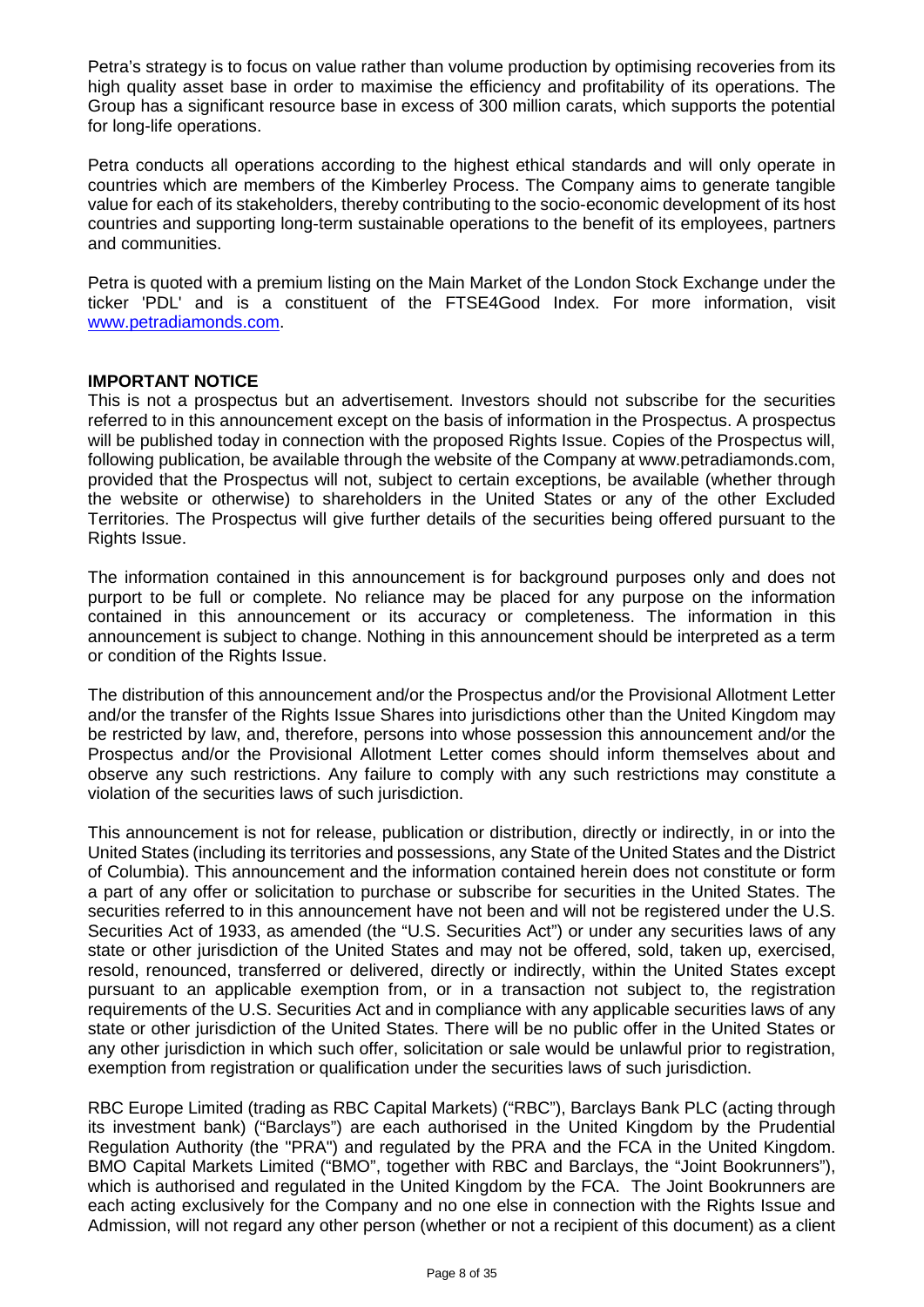in relation to the Rights Issue or Admission and will not be responsible to anyone other than the Company for providing the protections afforded to their respective clients, or for providing advice, in relation to the Rights Issue or Admission or any other transaction or arrangement referred to herein.

No action has been taken by the Company, RBC, Barclays or BMO that would permit an offering of the Nil Paid Rights, the DI Nil Paid Rights, the Rights Issue Shares or the New DIs, or possession or distribution of this announcement, the Prospectus, the Provisional Allotment Letter or any other offering or publicity material relating to the Nil Paid Rights, the DI Nil Paid Rights, the Rights Issue Shares or the New DIs in any jurisdiction where action for that purpose is required. Persons into whose possession this announcement comes are required by the Company, RBC, Barclays and BMO to inform themselves about, and to observe, such restrictions. Subject to applicable law and regulation, Barclays, as Joint International Bookrunner, will effect offers and sales of the Securities outside South Africa.

No representation or warranty, express or implied, is or will be made as to, or in relation to, and no responsibility or liability is or will be accepted by, RBC, Barclays or BMO, or their respective affiliates or agents, as to, or in relation to, the accuracy or completeness of this announcement or any other information made available to or publicly available to any interested party or its advisers, whether written, oral or in a visual or electronic form, and howsoever transmitted or made available, and any liability therefore is expressly disclaimed.

In connection with the proposed Rights Issue, RBC, Barclays and BMO, and any of their affiliates, may in accordance with applicable legal and regulatory provisions, engage in transactions in relation to the Nil Paid Rights, the DI Nil Paid Rights, the Rights Issue Shares, the New DIs and/or related instruments for their own account for the purpose of hedging their underwriting exposure or otherwise. Accordingly, references in the Prospectus to the Nil Paid Rights, the DI Nil Paid Rights, the Rights Issue Shares or the New DIs being issued, offered, subscribed, acquired, placed or otherwise dealt in should be read as including any issue or offer to, or subscription, acquisition, placing or dealing by, RBC, Barclays and BMO, and any of their affiliates acting in such capacity. In addition RBC, Barclays and BMO, and any of their affiliates, may enter into financing arrangements (including swaps or contracts for difference) with investors in connection with which RBC, Barclays and BMO, and any of their affiliates, may from time to time acquire, hold or dispose of Securities. RBC, Barclays and BMO do not intend to disclose the extent of any such investment or transactions otherwise than in accordance with any legal or regulatory obligations to do so.

The information in this announcement may not be forwarded or distributed to any other person and may not be reproduced in any manner whatsoever. Any forwarding, distribution, reproduction, or disclosure of this information in whole or in part is unauthorised. Failure to comply with this directive may result in a violation of the U.S. Securities Act or the applicable laws of other jurisdictions.

Solely for the purposes of the product governance requirements contained within: (a) EU Directive 2014/65/EU on markets in financial instruments, as amended ("MiFID II"); (b) Articles 9 and 10 of Commission Delegated Directive (EU) 2017/593 supplementing MiFID II; and (c) local implementing measures (together, the "MiFID II Product Governance Requirements"), and disclaiming all and any liability, whether arising in tort, contract or otherwise, which any "manufacturer" (for the purposes of the Product Governance Requirements) may otherwise have with respect thereto, the Securities have been subject to a product approval process, which has determined that they each are: (i) compatible with an end target market of retail investors and investors who meet the criteria of professional clients and eligible counterparties, each as defined in MiFID II; and (ii) eligible for distribution through all distribution channels as are permitted by MiFID II (the "Target Market Assessment"). Notwithstanding the Target Market Assessment, Distributors should note that: the price of the Securities may decline and investors could lose all or part of their investment; the Securities offer no guaranteed income and no capital protection; and an investment in the Securities is compatible only with investors who do not need a guaranteed income or capital protection, who (either alone or in conjunction with an appropriate financial or other adviser) are capable of evaluating the merits and risks of such an investment and who have sufficient resources to be able to bear any losses that may result therefrom. The Target Market Assessment is without prejudice to the requirements of any contractual, legal or regulatory selling restrictions in relation to the offer. Furthermore, it is noted that, notwithstanding the Target Market Assessment, the Joint Bookrunners will only procure investors who meet the criteria of professional clients and eligible counterparties.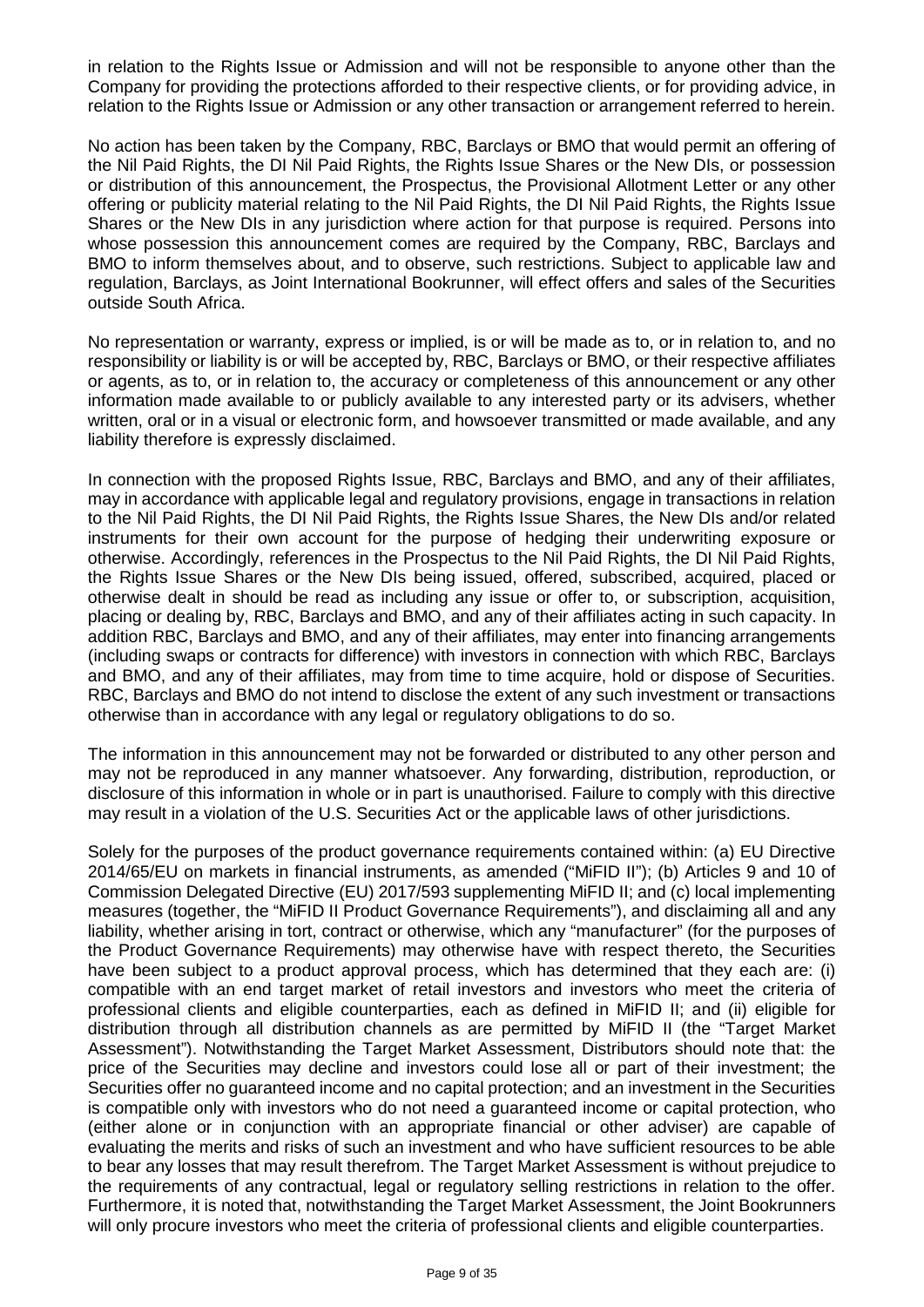For the avoidance of doubt, the Target Market Assessment does not constitute: (a) an assessment of suitability or appropriateness for the purposes of MiFID II; or (b) a recommendation to any investor or group of investors to invest in, or purchase, or take any other action whatsoever with respect to the Securities.

Each distributor is responsible for undertaking its own target market assessment in respect of the Securities and determining appropriate distribution channels.

### **FORWARD-LOOKING STATEMENTS**

This announcement contains statements that are, or may be deemed to be, "forward-looking statements". These statements relate to future events or the future performance of the Group, many of which are beyond the Group's control and all of which are based on the Directors' current beliefs and expectations about future events. All statements other than statements of historical fact may be forward-looking statements. Forward-looking statements are often, but not always, identified by the use of words such as "seek", "anticipate", "plan", "continue", "estimate", "expect", "forecast", "may", "will", "project", "predict", "potential", "targeting", "intend", "could", "might", "should", "believe", "expect" or similar expressions. These statements involve numerous assumptions, known and unknown risks, uncertainties and other factors that may cause actual results or events to differ materially from those expressed, anticipated or implied in such forward-looking statements. In light of these risks, uncertainties and assumptions, the events in the forward-looking statements may not occur. No representation or warranty is made that any forward-looking statement will come to pass. No one undertakes to update, supplement, amend or revise any such forward-looking statement. Except where otherwise indicated, the information contained herein are provided as at the date of this announcement and are subject to change without notice. The price of Securities and any income from them may go down as well as up and investors may not get back the full amount invested on disposal of the Securities. Past performance of the Company cannot be relied on as a guide to future performance.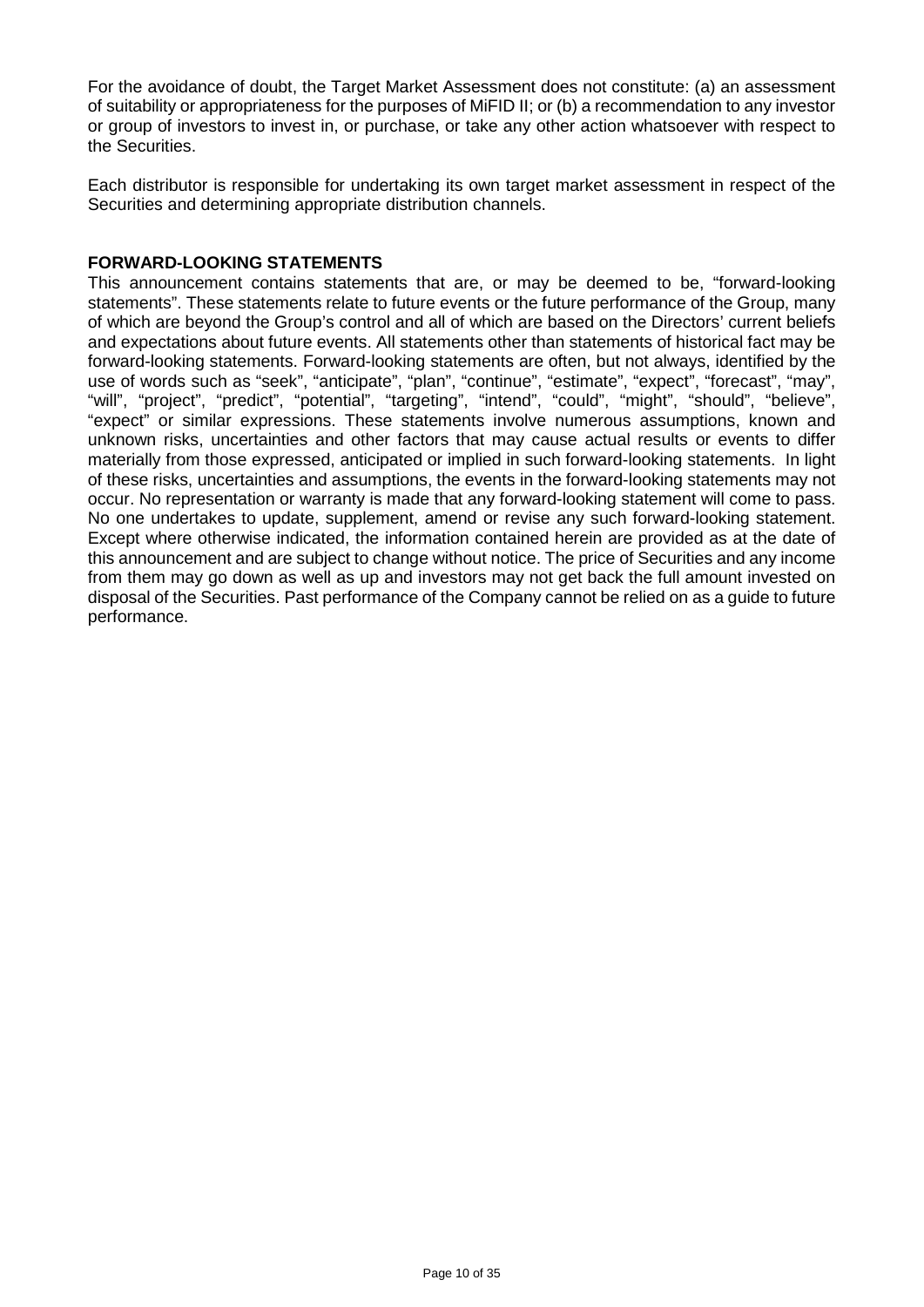### **INTRODUCTION**

Petra announces today that it intends to raise gross proceeds of approximately US\$178 million / £133 million (approximately US\$170 million / £128 million net of expenses) by way of a Rights Issue, consisting of the issue of 332,821,725 New Ordinary Shares in aggregate at an issue price of 40.0 pence per New Ordinary Share.

The Issue Price of 40.0 pence per Rights Issue Share, represents a discount of approximately 47.4% to the Closing Price of 76.0 pence on 23 May 2018 (being the last Business Day prior to the announcement of the launch of the Rights Issue) and a discount of approximately 35.6% to the theoretical ex-rights price of 62.15 pence per Existing Share calculated by reference to the Closing Price on 23 May 2018.

The Rights Issue, which is fully underwritten by the Joint Bookrunners, is conditional upon, amongst other things, the passing of the Resolutions by Shareholders at a General Meeting, the Underwriting Agreement becoming unconditional in all respects (save for the condition relating to Admission) and not having been terminated, and Admission becoming effective by no later than 8.00 a.m. on 14 June 2018. Accordingly, Shareholders will be asked to approve the Resolutions at a General Meeting which will be convened for 11:00 a.m. on 13 June 2018 at the offices of Buchanan at 107 Cheapside, London, EC2V 6DN. Notice of the Special General Meeting will be included in the Prospectus expected to be published later today.

### **BACKGROUND TO THE RIGHTS ISSUE**

#### *Background*

Petra is a leading independent diamond mining group and a consistent supplier of gem quality rough diamonds to the international market. The Company has a diversified asset portfolio incorporating interests in five producing mining operations; three underground mines in South Africa (Cullinan, Finsch and Koffiefontein), the KEM JV (including the Kimberley Underground mine and extensive tailings retreatment operations) and one open pit mine in Tanzania (Williamson).

Since the Company was first listed on AIM in 1997 with a market capitalisation of less than £10 million, it has grown significantly by following its stated strategy to become a major producer of gemstone quality diamonds, building its portfolio through merger, acquisition and significant investment and development.

The commencement of De Beers' programme to rationalise its portfolio with the divestment of older non-core assets marked a major turning point for the Company, providing Petra with the opportunity to acquire majority interests between 2007 and 2011 in the five mines that now form the Group's portfolio. These assets had been the mainstay of world diamond production from the late 1800's to the 1960's, prior to the opening of new major producing mines in Botswana and Russia. The history and heritage of these mines, including their longevity, quality of diamond production and fame, were crucial to Petra's evaluation of the assets prior to their acquisition, substantiating their economic robustness. Through these acquisitions, amounting to ca. US\$330 million in total, the Group has compiled an important diamond resource.

The Group's mines produce the full spectrum of diamonds, with large quantities of the mass market goods required for the bridal market worldwide, and smaller quantities of much higher value large and special stones, including a regular proportion of highly prized and rare coloured diamonds, such as blues from Cullinan, pinks from Williamson, yellows from Finsch, Cullinan and KEM JV, champagne diamonds from Cullinan, and infrequently even rarer colours, such as lilacs and greens. Cullinan in particular is renowned for producing spectacular "world-class" diamonds, earning its place in history with the discovery of the Cullinan diamond in 1905, the largest rough gem diamond ever found at 3,106 carats, which was cut to form the two most important diamonds in the British Crown Jewels, as well as more recent discoveries under Petra's stewardship, such as the 507 carat Cullinan Heritage and the 29 carat Blue Moon of Josephine.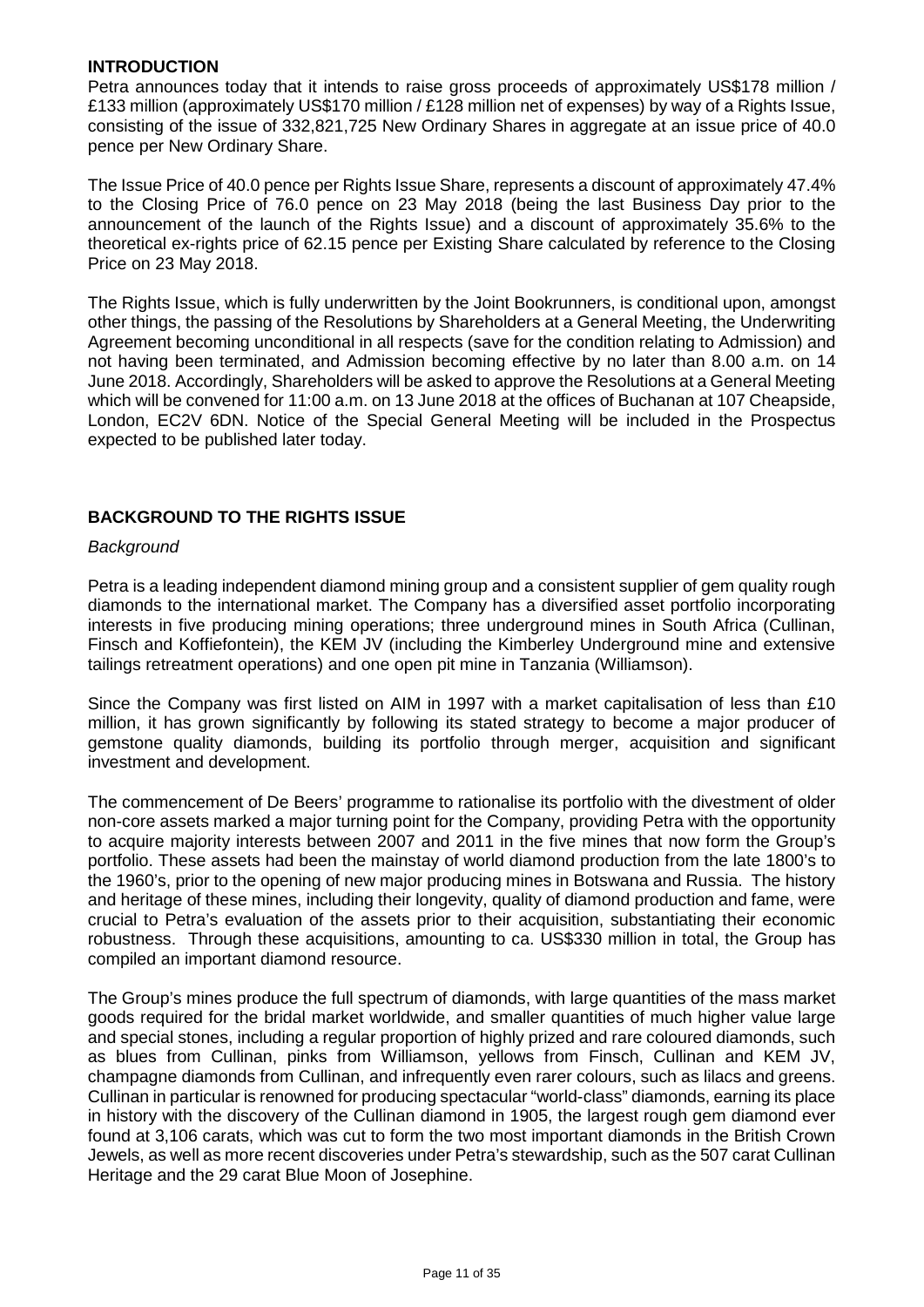However, these mines had all undergone a prolonged period of underinvestment prior to Petra's ownership, with insufficient capital and other resources committed to their long-term continuity. This meant that they were significantly behind in their development programmes, and therefore, upon takeover, the Group was required to operate in 'mature' mining blocks, where the majority of the ore had been extracted and, which were suffering from significant ingress of waste rock, thereby depressing the quantity of diamonds recovered (the "grade") from these operations.

Petra therefore embarked on an ambitious transformation of the business by implementing intensive capital programmes across the portfolio to allow for the phased transitioning to new mining blocks. These programmes have enabled the Company to gain access to undiluted ore, yielding higher grades of diamonds, and have extended the lives of the assets to the benefit of all stakeholders.

The Company's capital programmes have required major underground development work at each of the South African assets, significant pit re-shaping at Williamson in Tanzania and substantial processing changes across each of the mines, including the construction of a new fit-for-purpose plant at Cullinan and the rebuilding of the existing plant at Williamson. Over the period FY 2007 to FY 2017, Petra has produced a total of 22.6 million carats, generating revenue of approximately US\$3.0 billion, operating cashflow of US\$1.1 billion and thereby facilitating capital investment of approximately US\$1.5 billion. This significant investment period has resulted in the Company's annual production growing from circa 180,000 carats to circa 4.0 Mcts and its annual revenue growing from US\$17.0 million to US\$477.0 million.

As Petra now approaches the final stage of its expansion plans, it is positioned to reap the benefits of this capital intensive phase by moving the focus to cost efficient production from the new undiluted mining blocks, with a reduced capital spend profile.

### **STRATEGY**

Substantial investment in the Group has transformed the production profile of the asset portfolio and positioned the business favourably to enter into a new phase of steady state operations. Therefore, taking into account the lower levels of capital expenditure going forward, Petra's future focus will be on the continued optimisation of operations and the generation of free cash flow in order to maximise value for shareholders.

Key considerations in the delivery of the Company's strategy are as follows:

### **1. Health and Safety**

The health, safety and wellbeing of our workforce remains our top priority and therefore the Company will continue to strive towards reaching our objective of a zero-harm workplace.

### **2. Driving Operational Efficiency with a value-over-volume emphasis**

The Group has always maintained a close focus on operational costs and productivity. In addition to this, the new mining blocks within the current asset portfolio are set to benefit from operational efficiencies, driven by optimised ore-handling and processing systems, installed as an integral part of the expansion programmes.

Owing to the nature of cave mining (as utilised at our underground mines) there is a beneficial impact on production as the projects ramp up to full capacity. The ramp up of tonnages is directly related to an increased number of draw points available to load from, as well as access across a larger footprint of the ore body. Further to this, as draw points mature, the ore fragmentation becomes finer which requires less secondary breaking thus improving the efficiency of loading activities. The production benefit received is thus both in terms of additional flexibility for volumes mined as well as less variability in recovered grades.

Better access to larger parts of the orebodies is expected to enhance the potential to recover the exceptional diamonds which are a feature of our mines' production profiles (particularly Cullinan and Williamson) and the increased proportion of ROM carats from the Group's mining operations (versus tailings production from surface tailings dumps) is expected to support an improved product mix.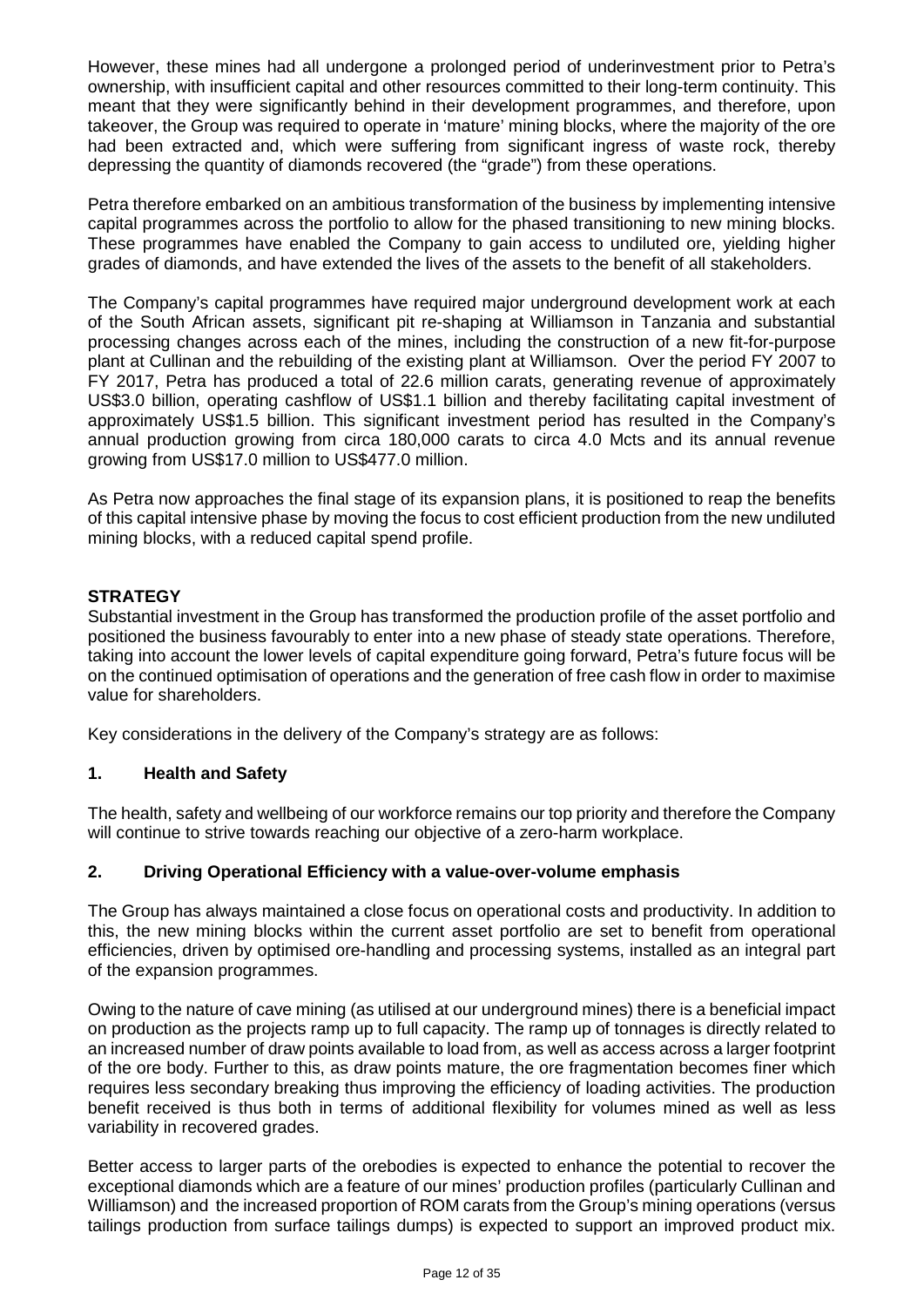The Company will also focus on plant optimisation across its portfolio related to efficient liberation and volume throughput.

As evidenced by the revised grade and value guidance at Cullinan (announced in the Company's H1 FY 2018 Trading Update in January 2018), the Company is moving its focus away from higher carat volume production targets to instead focus on value optimisation, in order to maximise profitability and returns for Shareholders. The Group anticipates FY 2019 and FY 2020 carat production to be at the lower end of the guidance issued in July 2017; however, lower throughput rates are expected to be accompanied by lower capital and operational cost profiles in order to protect overall profit margins. The Company will release detailed forward guidance in July 2018 and further information will be provided to the market at this time.

### **3. Reduction in Net Debt / Gearing levels**

The Directors are targeting a reduction in the Group's leverage to a more appropriate level of 2x or less Consolidated Net Debt / Consolidated EBITDA by the end of FY 2020, excluding the sale of the Williamson parcel. This would be considered by the Board to be a sustainable long-term leverage level for the business, as well as meeting the required distribution covenant in the Existing Senior Facilities, at which level the Company is permitted to pay dividends to Shareholders without seeking consent from its Lender Group. Further information on the Company's dividend policy is set out below.

In order to mitigate the impact of the business challenges experienced by Petra (noted in 'Reasons for the Rights Issue' above) on the Company's balance sheet, the Company completed an initial review of its capital expenditure programme in H1 FY 2018, which identified reductions of ca. US\$10 million in FY 2018, ca. US\$20 – 25 million in FY 2019 and ca. US\$25 – 30 million in FY 2020 (in FY 2018 money terms). This has reduced the Company's overall capital expenditure requirements to ca. US\$104 million for FY 2019 and ca. US\$91 million for FY 2020, of which US\$30.8 million is committed capital (all figures stated in FY 2018 money terms at an exchange rate of ZAR12:USD1).

However, Petra's financial position remains highly sensitive to the Rand on the US Dollar exchange rate, grade and price variability (specifically at Cullinan), carat recoveries as well as the outlook for Williamson and the blocked diamond parcel, all of which could impact the financial position of the Group.

The Directors believe that the Rights Issue will bring about a stepped reduction of debt to improve Petra's financial and operational flexibility and to enable the Company to focus on its operational deliverables.

### **4. Realising the potential of the Group's portfolio of assets**

The Board will on an ongoing basis review the asset portfolio of the business with a view to maximising return on capital and to ensure that all assets are in a position to contribute positive cash flow to the business.

In H1 FY 2018, Koffiefontein and KEM JV were both subject to impairments totalling US\$118 million, due to the fact that each has a high level of sensitivity to the strengthening of the Rand on the US Dollar operating costs, coupled with execution risk related to their remaining expansion targets, as well as lower than forecast pricing for KEM JV, as a result of a higher than anticipated proportion of smaller, low value goods, and revised lower pricing at Koffiefontein. In response to the unsatisfactory performance at these operations, a number of management interventions have been implemented in order to turn them around, including the relocation of key personnel to local management positions, as well as restructuring capital and operational costs. However, it is not guaranteed that these interventions will have the required success and therefore both operations are being monitored closely in order to assess their place within the Company's portfolio and their appropriate carrying values, which may necessitate further impairments.

In both the medium and longer term, there are further production growth opportunities within the current asset portfolio, particularly at Cullinan and Williamson, due to the significant size of these orebodies. This provides the Company with optionality for future organic growth, but any such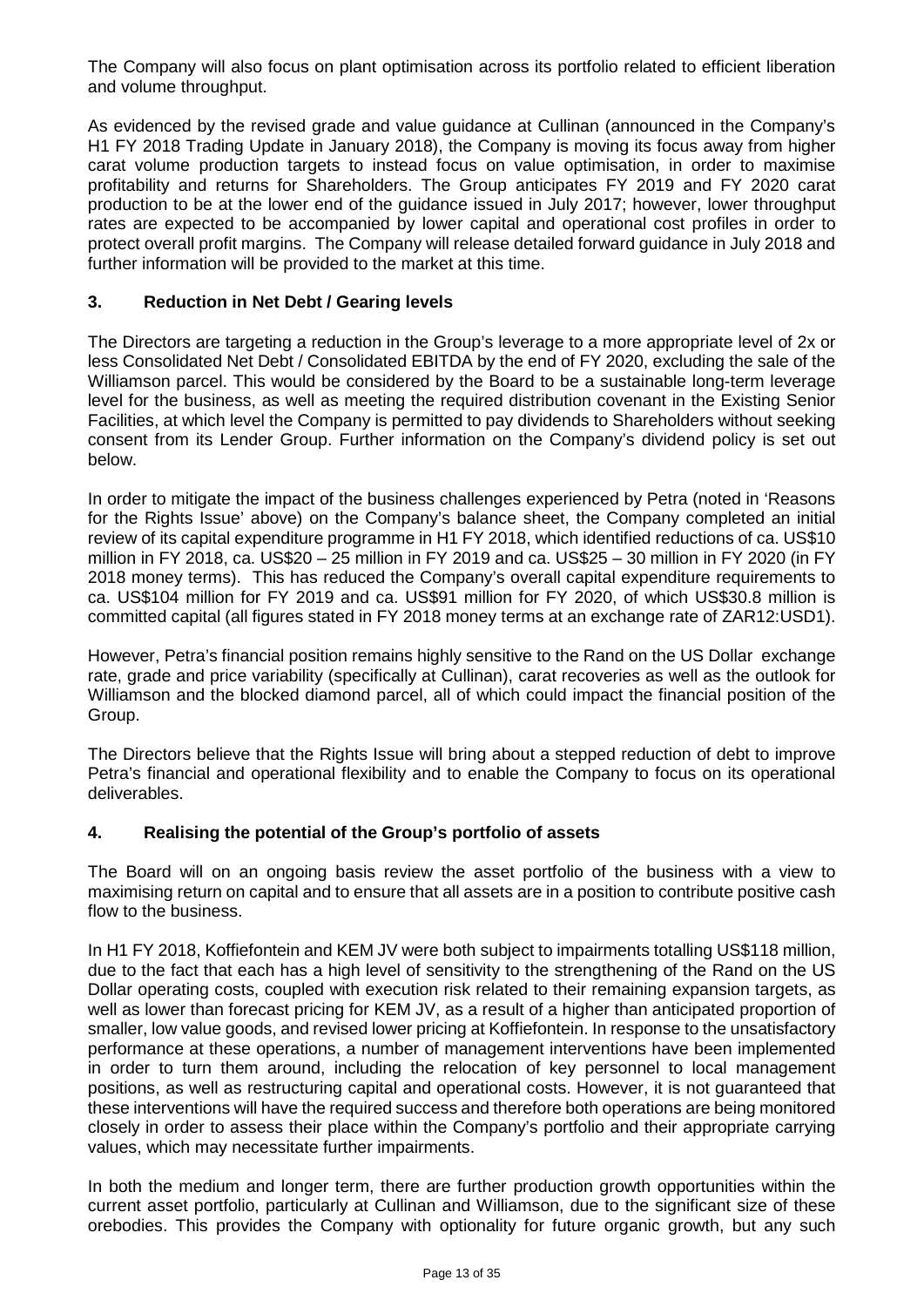decisions will be predicated on the balance of managing the Company's financial position and returns to Shareholders.

### **5. Appropriate Board and management structures**

The Company continues to review its Board, board committee and senior management structures in line with its development from a phase of intensive capital expenditure and expansion to a focus on steady state operations, as well as to address improving diversity at the higher levels of the business. As such, the Company's Nomination Committee is currently in its first year of a three-year succession plan. Further to the recently announced appointment of Jacques Breytenbach to the Board as executive Finance Director and the retirement of Jim Davidson, executive Technical Director, effective 30 June 2018, the Board is looking to make additional changes in FY 2019 in order to ensure it has the right mix of expertise and skills. Improving diversity at the top levels of the business will be an integral part of this.

The Company has also recently carried out a number of senior management changes, including the promotion of Luctor Roode from the role of Executive Operations to Chief Operating Officer, with responsibility for the operational production delivery for the Group. Mr Roode is invited to attend all board meetings in order to keep the Board fully appraised of operational developments.

### **6. Upholding the value of diamonds**

Finally, the Company intends to continue to develop leading practices in the areas of environmental, social and governance, recognising the importance of responsible business practices and the role that the private sector can play in terms of a positive impact on its local communities and other stakeholders. This is particularly the case for the Group's operations, given their location in areas of South Africa and Tanzania where the Group can continue to actively contribute to socio-economic development. The Company believes that making a difference is a core part of its purpose as a business, and forms part of its commitment to uphold the value placed upon its precious product.

The Company will also seek to actively influence consumer demand via its role within the Diamond Producers Association ("DPA"), an industry organisation which aims to ensure the long-term sustainability of the sector. It intends to achieve this by promoting the integrity and reputation of the modern diamond industry, providing generic marketing support (in particular targeting "millennials", the next generation of diamond consumers, in priority markets, including the U.S., China and India) and by developing advocacy and trade education programmes.

Given the positive long-term outlook for the Group's industry, which is characterised by constrained and falling supply and the potential for continued demand growth in both mature and emerging markets, the execution of our business strategy is expected to place the Company in a strong position to fulfil its vision to be a world-class diamond company to the benefit of all its stakeholders.

## **SUMMARY OF THE PRINCIPAL TERMS OF THE RIGHTS ISSUE**

### *General*

The Company is proposing to raise approximately US\$170 million / £128 million (net of expenses) by way of the Rights Issue of 332,821,725 Rights Issue Shares. The Issue Price of 40.0 pence per Rights Issue Share, which is payable in full on acceptance by not later than 11.00 a.m. on 28 June 2018, represents a 47.4% discount to the Closing Price of 76.0 pence per Existing Share on 23 May 2018 (being the last trading day prior to the announcement of the Rights Issue) and a 35.6% discount to the TERP of 62.15 pence per Existing Share calculated by reference to the Closing Price on 23 May 2018.

The Company proposes to offer Rights Issue Shares by way of the Rights Issue to Qualifying Shareholders on the following basis: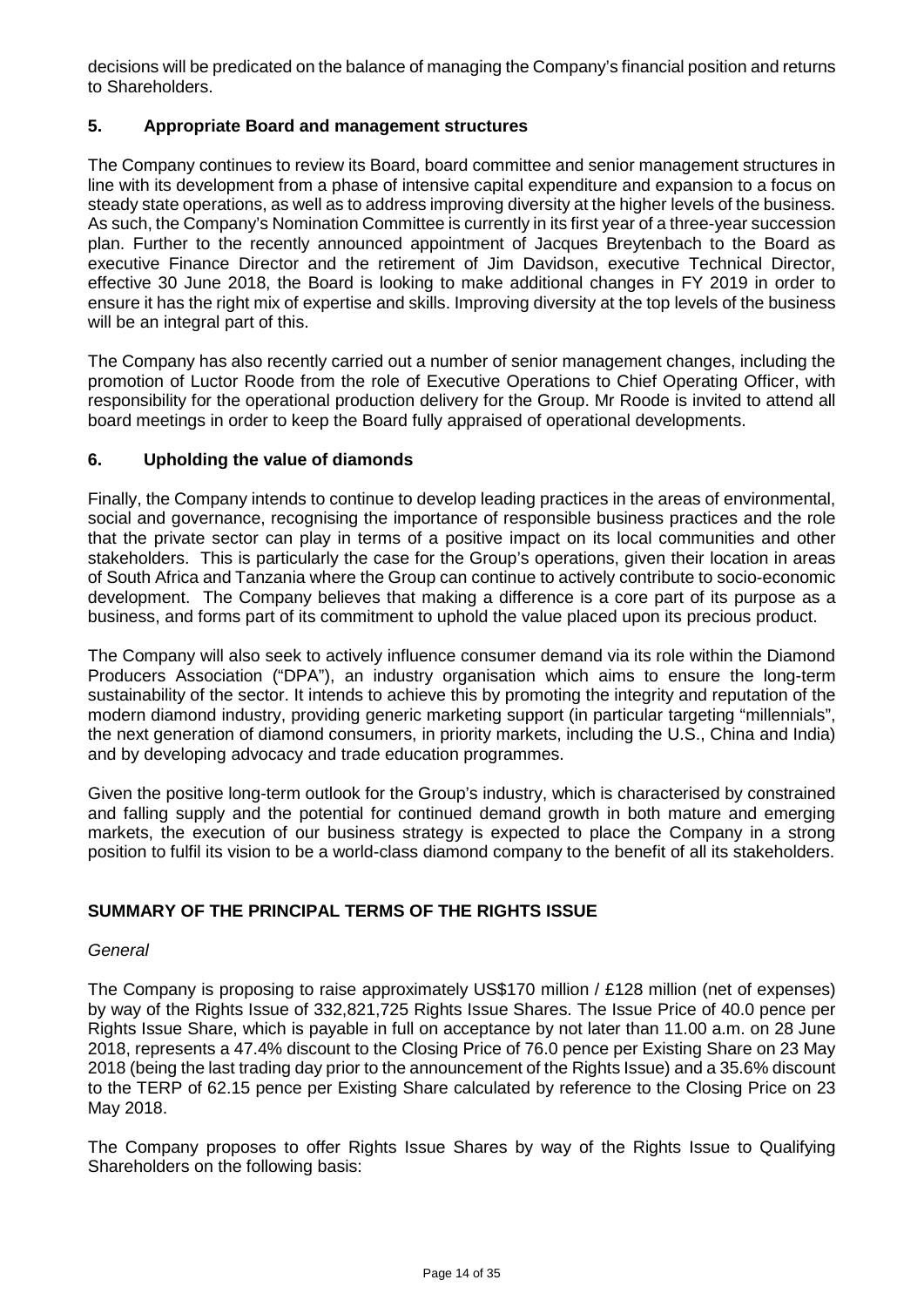### **5 Rights Issue Shares for every 8 Existing Shares**

held by Qualifying Shareholders on the Record Date and so in proportion to any other number of Existing Shares then held, and otherwise on the terms and conditions as set out in the Prospectus and, in the case of Qualifying Non-CREST Shareholders only, the Provisional Allotment Letter.

Holdings of Existing Shares in certificated and uncertificated form will be treated as separate holdings for the purpose of calculating entitlements under the Rights Issue. Rights Issue Shares representing fractional entitlements will not be allotted to Qualifying Shareholders and, where necessary, entitlements to Rights Issue Shares will be rounded down to the nearest whole number. Such fractional entitlements will be aggregated and, if possible, sold in the market for the benefit of the Company.

The Rights Issue Shares will, when issued and fully paid, rank *pari passu* in all respects with the Existing Shares, including the right to all future dividends or other distributions made, paid or declared after the date of issue of the Rights Issue Shares.

The Rights Issue is conditional upon:

- 1. the passing of the Resolutions (without amendment) at the Special General Meeting;
- 2. the Underwriting Agreement having become unconditional in all respects (save for conditions relating to Admission) and not having been terminated in accordance with its terms prior to Admission; and
- 3. Admission becoming effective by not later than 8.00 a.m. on 14 June 2018 (or such later time and/or date as the Company and the Joint Bookrunners may agree, being no later than 16 July 2018).

Some questions and answers, together with details of further terms and conditions of the Rights Issue, including the procedure for acceptance and payment and the procedure in respect of rights not taken up, are set out in the Prospectus in Part 9: "Questions and Answers about the Rights Issue" and Part 10: "Terms and Conditions of the Rights Issue" and, where relevant, will also be set out in the Provisional Allotment Letter. Restricted Shareholders should refer to paragraph 9 of Part 10: "Terms and Conditions of the Rights Issue" for further information.

The Rights Issue is fully underwritten by the Joint Bookrunners pursuant to the Underwriting Agreement. The Joint Bookrunners have agreed on and subject to terms of the Underwriting Agreement to procure subscribers for, or failing which themselves to subscribe for, Rights Issue Shares not taken up in the Rights Issue at the Issue Price. Further details of the terms of the Underwriting Agreement are set out in Part 10 of the Prospectus: "*Additional Information"*.

If the Underwriting Agreement is not declared or does not become unconditional in all respects or if it is terminated in accordance with its terms, the Rights Issue will be revoked and will not proceed. Revocation cannot occur after Admission, and therefore if Admission has occurred by 8.00 a.m. on 14 June 2018 (or such later time and/or date as the Company and the Joint Bookrunners agree, being no later than 16 July 2018), the Rights Issue will proceed.

#### **The latest time and date for acceptance and payment in full of the Rights Issue Shares (or New DIs, as appropriate) is 11.00 a.m. on 28 June 2018.**

The terms and conditions of the Rights Issue, including the procedure for acceptance and payment and the procedure in respect of rights not taken up, are set out in Part 10 of the Prospectus: "*Terms and Conditions of the Rights Issue"*.

### *Qualifying Non-CREST Shareholders*

Qualifying Non-CREST Shareholders will receive a Provisional Allotment Letter with the Prospectus, which will indicate the number of Rights Issue Shares provisionally allotted to such Qualifying Non-CREST Shareholders pursuant to the Rights Issue. Qualifying Non-CREST Shareholders should note that, other than the Provisional Allotment Letter, they will receive no further written communication from the Company in respect of the subject matter of the Prospectus.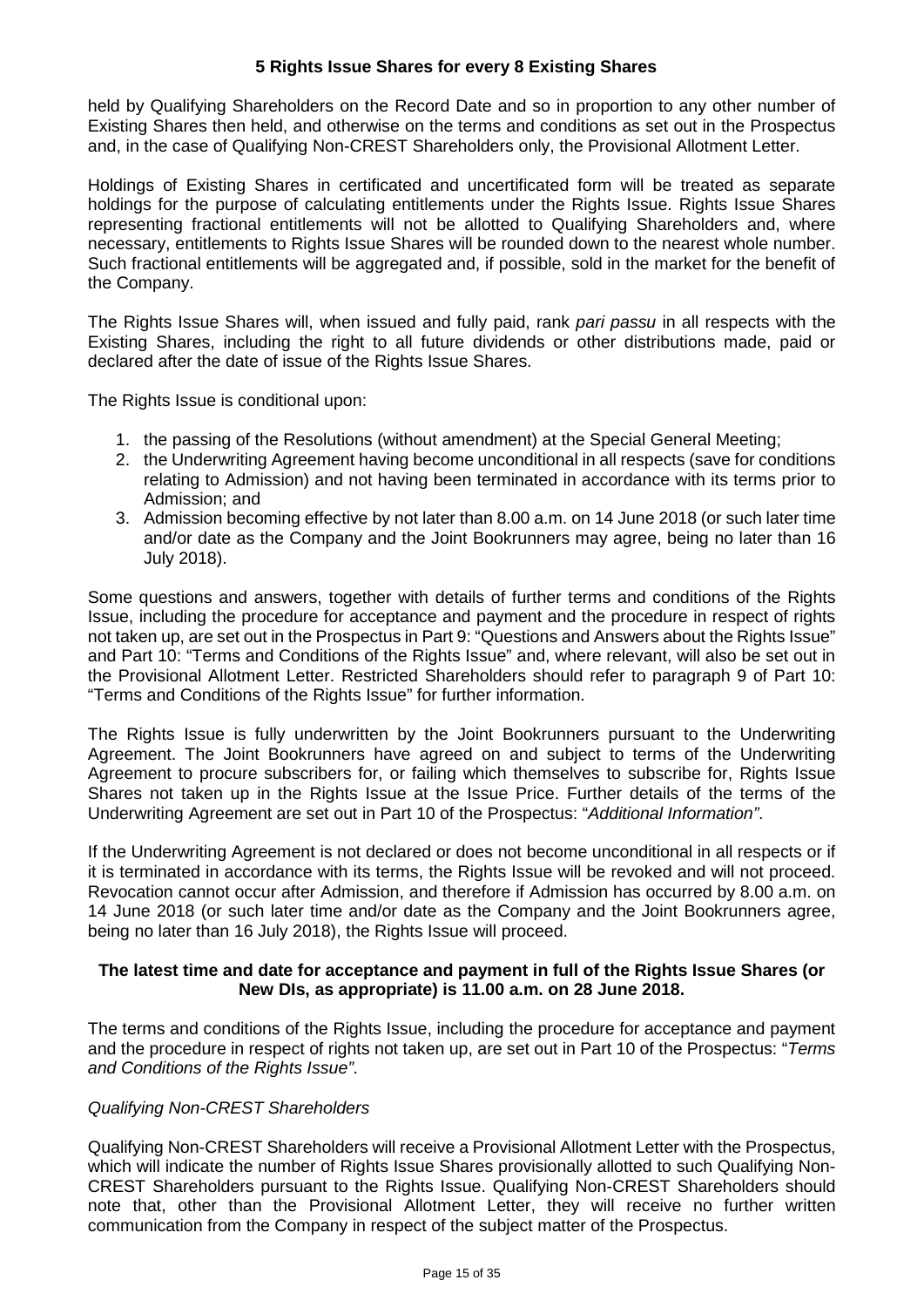### *Qualifying DI Holders*

The Depository holds Existing Shares and accordingly will receive provisional allotment of Rights Issue Shares on behalf of Qualifying DI Holders. Subject to the fulfilment of the conditions set out in the Prospectus, the Depository will pass on the provisional allotment made in its favour to each Qualifying DI Holder (other than, subject to certain exemptions, a Restricted DI Holder) on the terms and conditions set out in the Prospectus and in accordance with the Deed Poll. Qualifying DI Holders should note that they will receive no further written communication from the Company in respect of the subject matter of the Prospectus.

### *Overseas Shareholders*

The attention of Qualifying Shareholders who have registered addresses outside the UK, or who are resident or located in, or who are citizens of, countries outside the UK, or who are holding Existing Shares for the benefit of such persons (including, without limitation, custodians, nominees, trustees and agents), or who have a contractual or other legal obligation to forward the Prospectus or the Provisional Allotment Letter to such persons, is drawn to the information which appears in paragraph 9 of Part 10 of the Prospectus: "Terms and Conditions of the Rights Issue". In particular, subject to limited certain exceptions, the Rights Issue is not being made to Shareholders in or into any Excluded Territory. Persons who have registered addresses in, or who are resident or located in, or who are citizens of, countries other than the United Kingdom should consult their professional advisers as to whether they require any governmental or other consents or need to observe any other formalities to enable them to take up their entitlements to the Rights Issue.

#### *Special Dealing Service*

The Company has engaged the Receiving Agent to make available the Special Dealing Service in order for Qualifying Non-CREST Shareholders (who are individuals and whose registered addresses are in the United Kingdom or any other jurisdiction in the EEA) to sell all of the Nil Paid Rights to which they are entitled or to effect a Cashless Take-up should they wish. Further information about the Special Dealing Service is set out in paragraph 6 of Part 10 of the Prospectus: "Terms and Conditions of the Rights Issue" and the Special Dealing Service Terms and Conditions will be posted to Qualifying Non-CREST Shareholders together with the Provisional Allotment Letter.

### **DIVIDENDS, DIVIDEND POLICY AND DIVIDEND HISTORY**

The Directors did not recommend a dividend in respect of the years ended 30 June 2016 and 30 June 2017. Returns to shareholders remain a priority for the Board and the decision as to whether to pay a dividend is reviewed regularly with the intention to resume dividend payments in the future when appropriate, subject to the Group's future profits, financial position, its obligations to meet the distribution covenants attached to its lending facilities, distributable reserves, and other factors that the Directors deem significant to the Company.

### **WORKING CAPITAL AND IMPORTANCE OF VOTE**

### *Working Capital*

Taking into account the net proceeds of the Rights Issue, the Company is of the opinion that the working capital available to the Group is sufficient for its present requirements, that is, for at least the next 12 months from the date of the Prospectus.

### *Binding Undertaking in respect of Covenant Breaches within the Working Capital Period*

In the context of the weak Adjusted EBITDA performance in H1 2018, due to the operational and labour related interruptions experienced, as well as the challenges related to the blocked Williamson parcel, the delay in recouping VAT receivables related to Williamson and a number of legislative changes in Tanzania, the Group reported H1 2018 Consolidated Adjusted EBITDA of US\$80.1 million for the period and this has resulted in a reduction in expected headroom regarding the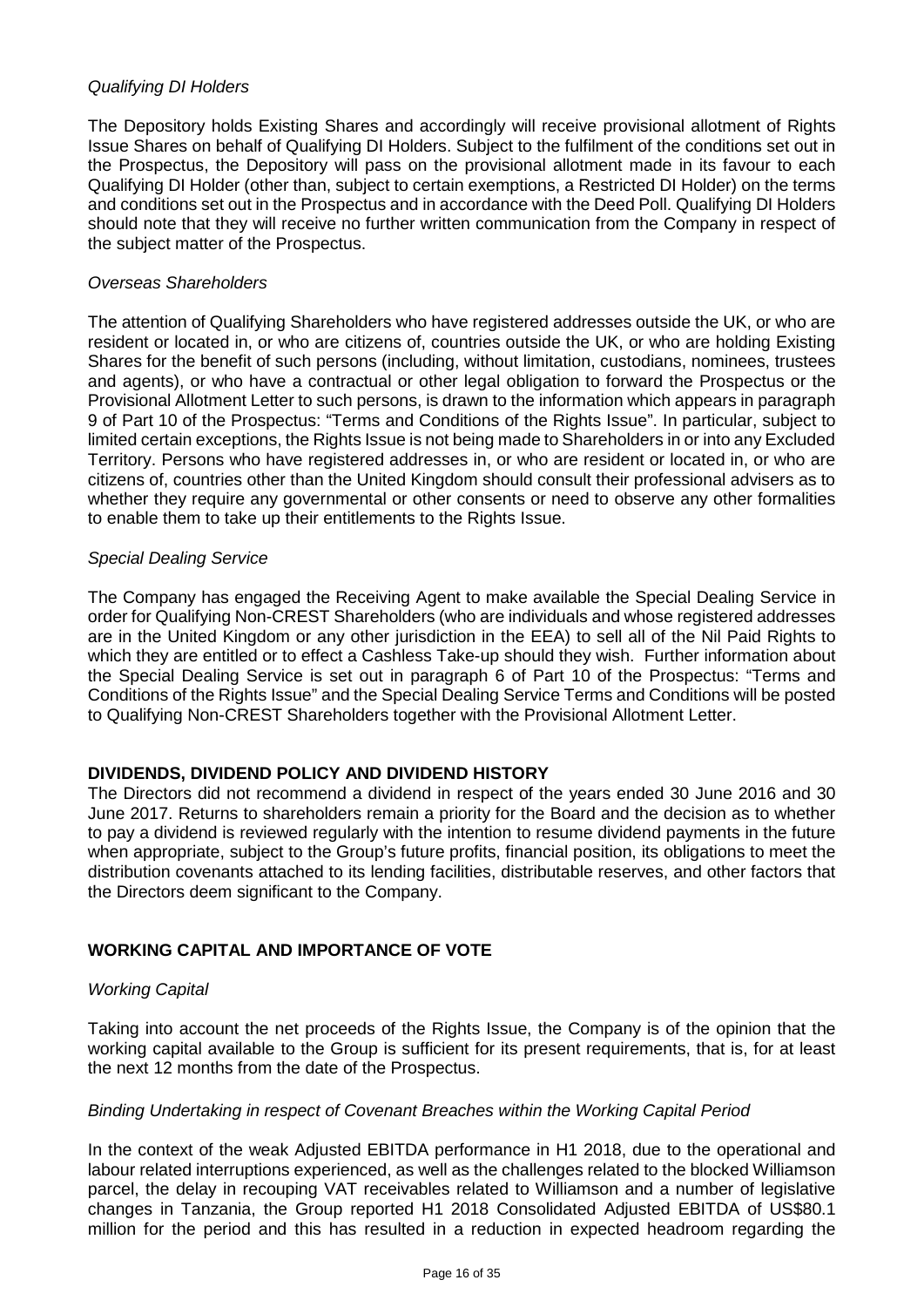Consolidated EBITDA to Consolidated Net Finance Charges covenant and Consolidated EBITDA to Consolidated Net Debt covenant contained in the Existing Senior Facilities in respect of the 12 month period ending 30 June 2018.

In the context of the Rights Issue, the Company has requested and been granted a binding undertaking from its South African Lender Group (subject to a raising of at least US\$100 million in connection with the Rights Issue and the repayment from net proceeds of amounts outstanding under the Existing Senior Facilities (ca. US\$80 million drawn under the Revolving Credit Facility and up to US\$40 million outstanding under the Working Capital Facility) by no later than 16 July 2018, to waive the Consolidated EBITDA to Consolidated Net Finance Charges covenant and the Consolidated Net Debt to Consolidated EBITDA covenant for the 12 month measurement period to 30 June 2018, should a breach of either or both of these covenants be anticipated. In this event the Existing Senior Facilities will remain available to the Group on the existing terms.

Management does not expect to breach these covenants as there is sufficient headroom forecast in the Company's base case projections, however in the reasonable worst case scenario in the Company's working capital projections described below a marginal breach (by US\$2.6 million) of the Consolidated EBITDA to Consolidated Net Finance Charges Covenant for the 12 month measurement period to 30 June 2018 is anticipated, regardless of the quantum of proceeds raised in the Rights Issue. However, since the South African lender group has undertaken to waive any such breach were it to occur, no repayment obligation under the Existing Senior Facilities would arise in respect of any such breach during the Working Capital Period.

#### *Covenant Breaches Outside Working Capital Period*

Taking into account the net proceeds of the Rights Issue, under the Company's base case projections, no breaches of the EBITDA Covenants are forecast to occur beyond the Working Capital Period. However, in the reasonable worst case scenario in the Company's working capital projections described below, there is a possibility that, absent any remedial action taken by the Company, breaches of the Consolidated EBITDA to Consolidated Net Debt and Consolidated EBITDA to Consolidated Net Finance Charges covenants (representing EBITDA shortfalls of US\$16.6 million and US\$18.5 million respectively) could occur in respect of the 12 month period to 30 June 2019 upon measurement no later than 30th September 2019. The Company would not expect to deliver the South African Lender Group its certificate of relevant figures upon which the Covenants are tested until September 2019, which is outside the Working Capital Period. Any such breach may be remedied by further amendments and/or waivers to the EBITDA Covenants being agreed. Given the strong relationships the Company has with its lending banks, the Board is confident that a further amendment and/or waiver of the EBITDA Covenants could potentially be achieved ahead of any potential requirement for repayment under the forecast reasonable worst case scenario.

If not so remedied, any such breach would constitute an event of default under the Existing Senior Facilities which contain these covenants, which could, if repayment of those facilities were required by the South African Lender Group, in turn trigger cross-defaults in the other financing arrangements of the Company including, subject to certain cure periods, with respect to the Notes. This could result in all of the Company's debt facilities becoming repayable if not remedied prior to the expiry of any applicable cure period. As at 31 March 2018, the amount outstanding under the Company's financing arrangements which could be required to be repaid following or as a consequence of a breach of either of the EBITDA Covenants was US\$769.1 million. Following any such demand, there would be a significant risk of the Company not having the funds available to repay such amounts at that time and having to enter into insolvency proceedings, which the Company considers could result in limited or no value being returned to Shareholders.

#### *Importance of Vote*

As explained above, the Rights Issue is conditional upon, amongst other things, the passing of Resolutions. Whether or not you intend to be present at the Special General Meeting, you are asked to vote in favour of the Resolutions in order for the Rights Issue to proceed.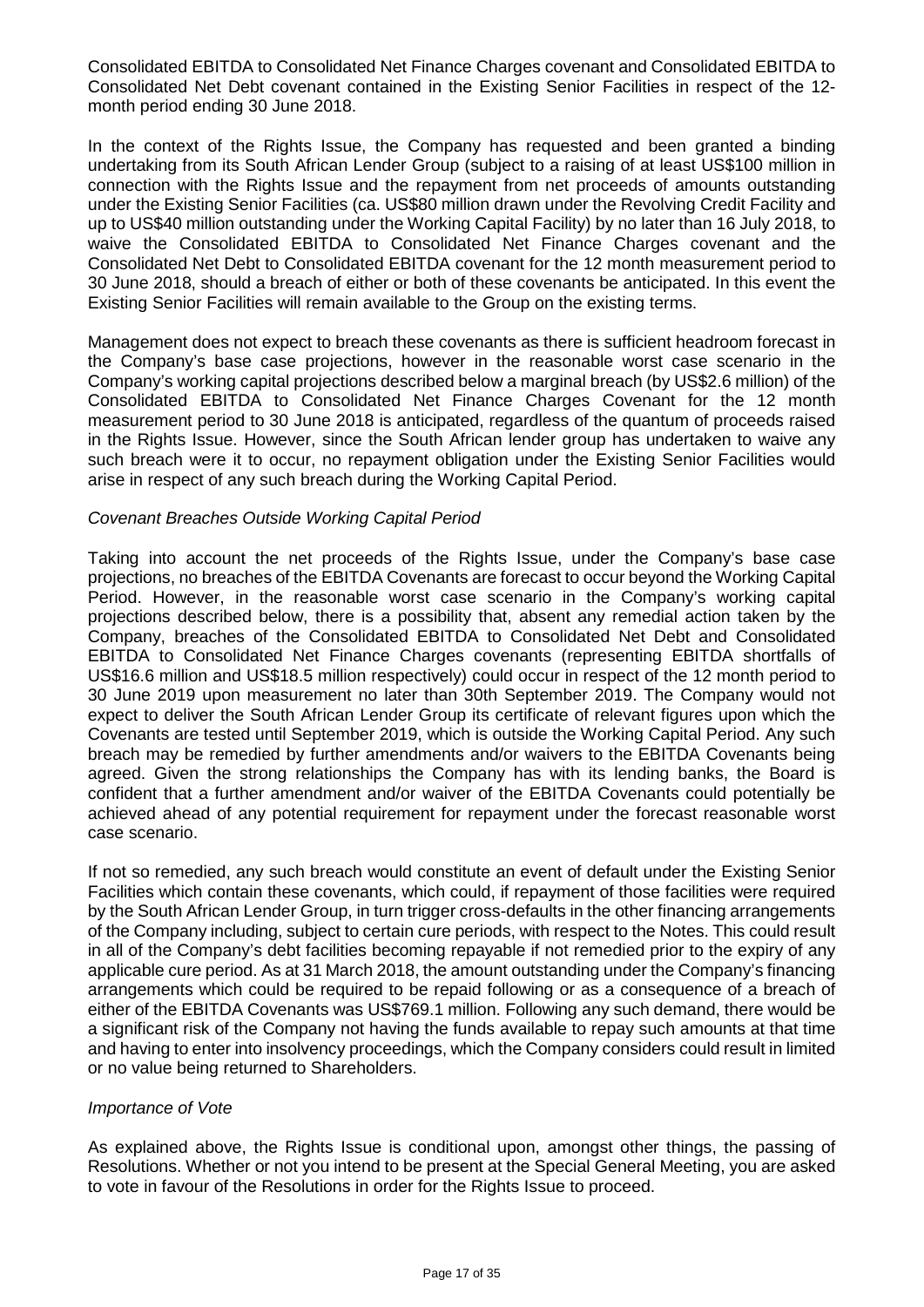If the Resolutions to be proposed at the Special General Meeting are not passed, the Rights Issue will not take place and the Company will not receive the net proceeds from the Rights Issue of approximately US\$170 million (£128 million). In such circumstances, the Company is of the opinion that the working capital available to the Group will not be sufficient during the Working Capital Period based on the reasonable worst case scenario. This is as a result of a forecast breach of the Consolidated Net Debt to Consolidated EBITDA covenant and a forecast breach of the Consolidated EBITDA to Consolidated Net Finance Charges covenant, both of which are contained in the Existing Senior Facilities in respect of the 12-month period ending on 30 June 2018, based on the reasonable worst case scenario in the Company's working capital projections as explained above. Such breach would occur when the Company delivers to the relevant lenders a certificate of the relevant figures, which, at the latest, is 30 September 2018.

The EBITDA Covenants related to the Existing Senior Facilities are set out below:

- 1. The Consolidated Net Debt to Consolidated EBITDA Covenant (as recently agreed to be reset) requires that Consolidated Net Debt must be equal to or lower than 3.50 times Consolidated EBITDA for the 12-month periods ending 30 June 2018 and 31 December 2018 and equal to or lower than 2.50 times Consolidated EBITDA for the 12-month period ending 30 June 2019 and subsequent 12-month periods ending on 30 June and 31 December.
- 2. The Consolidated EBITDA to Consolidated Net Finance Charges Covenant (as recently agreed to be reset) requires that Consolidated EBITDA must be equal to or higher than 3.00 times Consolidated Net Finance Charges for the 12-month periods ending 30 June 2018 and 31 December 2018 and equal to or higher than 4.00 times Consolidated Net Finance Charges for the 12-month period ending 30 June 2019 and subsequent 12-month periods ending on 30 June and 31 December.

The reasonable worst case scenario contemplates an accumulation of downside sensitivities including a reduction in production and achievable selling prices of rough diamonds below current forecasts, a strengthening of the Rand against the U.S. dollar to a greater extent than forecast in the Company's business plan, the Williamson parcel continuing to be blocked and excludes the ability to draw on the Working Capital Facility, assuming that it will not be renewed in September 2018. The reasonable worst case scenario also takes into account the effect of potential mitigating actions that are available to the Company. Such mitigating actions include the potential to cancel, delay or alter certain capital expenditure activities, should this downside scenario realise, which could have an adverse effect on the Group's future prospects beyond the Working Capital Period.

On the Company's base case forecasts, if the Rights Issue does not take place, breaches of the EBITDA Covenants are not expected during the Working Capital Period but a breach of the EBITDA Covenants is expected to occur in September 2019 in respect of the 12-month period ending on 30 June 2019.

In addition, under both the Company's base case forecasts and the reasonable worst case scenario, the Company expects to have sufficient liquidity to carry out its business plan for at least the next 18 months even if the Rights Issue does not take place, provided that waivers can continue to be agreed with the South African Lender Group for any forecast breaches of the EBITDA Covenants.

A breach of either of the EBITDA Covenants would constitute an event of default under the Existing Senior Facilities which contain these covenants, which could, if repayment of those facilities were required by the South African Lender Group in turn trigger cross-defaults in the other financing arrangements of the Company including, subject to certain cure periods, with respect to the Notes. This could result in all of the Company's debt facilities becoming repayable if not remedied prior to the expiry of any applicable cure period. As at 31 March 2018, the amount outstanding under the Company's financing arrangements which could be required to be repaid following or as a consequence of a breach of either of the EBITDA Covenants was US\$769.1 million. Following any such demand, the Company would not have the funds available to repay such amounts at that time.

Under the reasonable worst case scenario in the Company's working capital projections the Company is currently forecasting: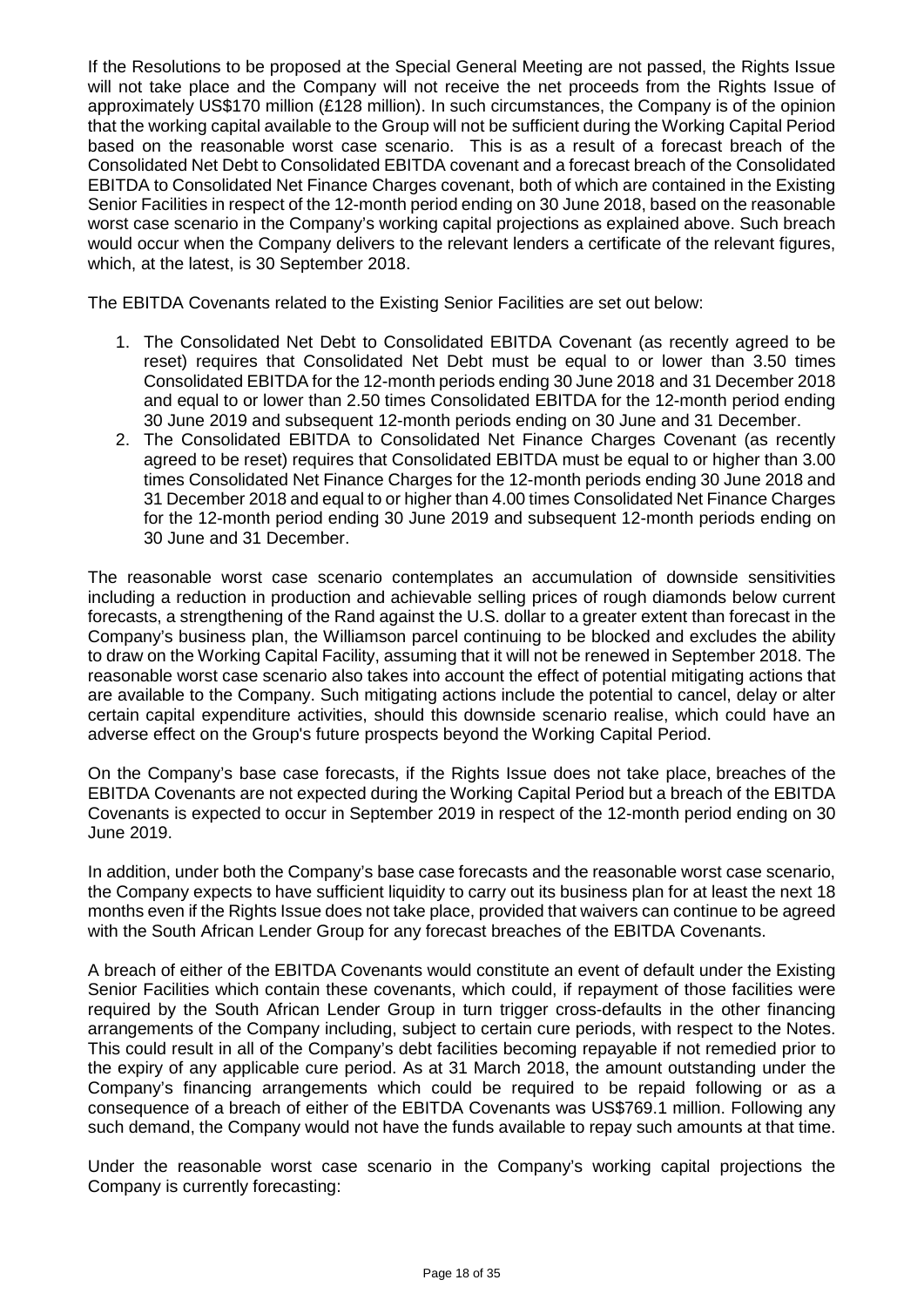- 1. in respect of the Consolidated Net Debt to Consolidated EBITDA Covenant, a Consolidated Net Debt to Consolidated EBITDA ratio of 3.69 times in respect of the financial covenant testing period ending 30 June 2018 (representing an EBITDA shortfall of approximately US\$10.8 million, or net debt being approximately US\$37.8 million too high); and
- 2. in respect of the Consolidated EBITDA to Consolidated Net Finance Charges Covenant, a Consolidated EBITDA to Consolidated Net Finance Charges ratio of 2.96 times in respect of the financial covenant testing period ending 30 June 2018 (representing an EBITDA shortfall of US\$2.6 million).

If the Rights Issue does not take place, a possible breach of the EBITDA Covenants in the reasonable worst case scenario described above may be remedied by further amendments and/or waivers to the EBITDA Covenants being agreed, which would mean that the Company would have sufficient liquidity throughout the Working Capital Period. The Directors believe that the Company has strong relationships with its lending banks, demonstrated most recently in April 2018 through the Company's agreement with its lending banks of a waiver of the measurement of the 31 December 2017 EBITDA Covenants, coupled with a reset of the 30 June 2018 and 31 December 2018 EBITDA covenants. This track record provides the Board with confidence that a further amendment and/or waiver of the EBITDA Covenants could potentially be achieved ahead of any potential requirement for repayment under the forecast reasonable worst case scenario. However, there can be no certainty that these actions could be completed ahead of any potential non-compliance with the EBITDA Covenants.

If a breach of either of the EBITDA Covenants were to occur and repayment were to be demanded, due to the cross default provisions in the Company's financing arrangements, all of the amounts outstanding under such arrangements could become immediately repayable and there would be a significant risk of the Company not having the funds available to repay such amounts at that time and having to enter into insolvency proceedings, which the Company considers could result in limited or no value being returned to Shareholders.

If the Resolutions are passed and the Rights Issue proceeds, the South African Lender Group has undertaken to waive any potential breaches of the EBITDA covenants for the period ending 30 June 2018 and the Company forecasts to have sufficient cash resources available to remove any reliance on the utilisation of the Existing Senior Facilities and to likely avoid such insolvency proceedings, even under the reasonable worst case scenario.

**It is therefore very important that Shareholders vote in favour of the Resolutions to be proposed at the Special General Meeting so that the Rights Issue can be completed and the potential adverse consequences described above can be avoided.**

### **RECOMMENDATION**

The Board believes the Rights Issue will promote the success of the Group and is in the best interests of its Shareholders as a whole. Accordingly, the Directors unanimously recommend that Shareholders vote in favour of the Resolutions to be proposed at the Special General Meeting, as the Directors each intend to do so in respect of their own legal and beneficial holdings, amounting to 20,432,017 Existing Shares (representing approximately 3.8% of the Company's existing issued ordinary share capital as at the Latest Practicable Date).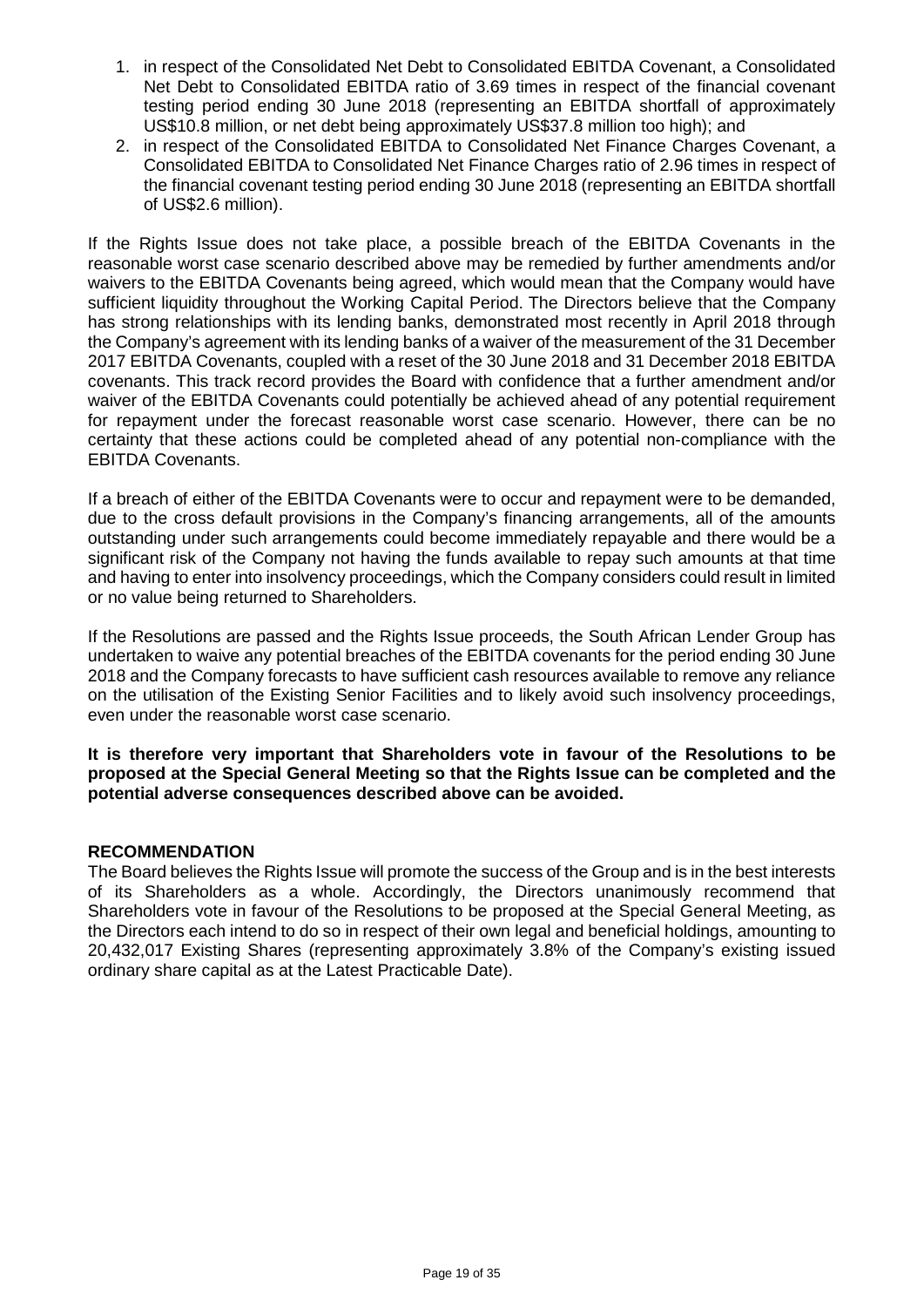# **APPENDIX 1**

## **EXPECTED TIMETABLE OF PRINCIPAL EVENTS**

The times and dates below are indicative only and may be subject to change<sup>(1)</sup>.

| Publication and posting of the Prospectus and the Notice of Special<br><b>General Meeting</b>                                                                                                        | 24 May 2018                                                         |
|------------------------------------------------------------------------------------------------------------------------------------------------------------------------------------------------------|---------------------------------------------------------------------|
| Latest time and date for receipt of Forms of Direction                                                                                                                                               | 10.00 a.m. on 8 June<br>2018                                        |
| Latest time and date for receipt of Forms of Proxy and electronic proxy<br>appointments via the CREST system                                                                                         | 10.00 a.m. on 11 June<br>2018                                       |
| Record Date for entitlements under the Rights Issue for Qualifying<br>Shareholders                                                                                                                   | Close of business on 11<br><b>June 2018</b>                         |
| <b>Special General Meeting</b>                                                                                                                                                                       | 11.00a.m. on 13 June<br>2018                                        |
| Despatch of Provisional Allotment Letters (to Qualifying Non-CREST<br>Shareholders only)                                                                                                             | 13 June 2018                                                        |
| Admission of Rights Issue Shares (nil paid)                                                                                                                                                          | 8.00 a.m. on 14 June<br>2018                                        |
| Commencement of dealings in Rights Issue Shares, nil paid, on the<br>London Stock Exchange                                                                                                           | 8.00 a.m. on 14 June<br>2018                                        |
| Existing Shares marked "ex-rights" by the London Stock Exchange                                                                                                                                      | 8.00 a.m. on 14 June<br>2018                                        |
| DI Nil Paid Rights credited to CREST accounts of Qualifying DI Holders <sup>(2)</sup>                                                                                                                | as soon as practicable<br>after 8.00 a.m. on 14<br><b>June 2018</b> |
| DI Nil Paid Rights enabled in CREST                                                                                                                                                                  | as soon as practicable<br>after 8.00 a.m. on 14<br><b>June 2018</b> |
| Latest time and date for receipt of instructions under Special Dealing<br>Service in respect of Cashless Take-up or disposal of Nil Paid Rights                                                      | 3.00 p.m. on 22 June<br>2018                                        |
| Dealings carried out in relation to Cashless Take-up or disposal of Nil Paid<br><b>Rights under Special Dealing Service</b>                                                                          | 26 June 2018                                                        |
| Recommended latest time and date for requesting withdrawal of DI Nil<br>Paid Rights from CREST (i.e. if your DI Nil Paid Rights are in CREST and<br>you wish to convert them into certificated form) | 4.30 p.m. on 22 June<br>2018                                        |
| Recommended latest time and date for depositing renounced Provisional<br>Allotment Letters into CREST or for dematerialising Nil Paid Rights into a<br><b>CREST stock account</b>                    | 3.00 p.m. on 23 June<br>2018                                        |
| Latest time and date for splitting Provisional Allotment Letters (nil paid)                                                                                                                          | 3.00 p.m. on 26 June<br>2018                                        |
| Latest time and date for acceptance and payment through CREST in<br>respect of DI Nil Paid Rights                                                                                                    | 11.00 a.m. on 28 June<br>2018                                       |
| Latest time and date for acceptance, payment in full and registration of<br>renounced Provisional Allotment Letters                                                                                  | 11.00 a.m. on 28 June<br>2018                                       |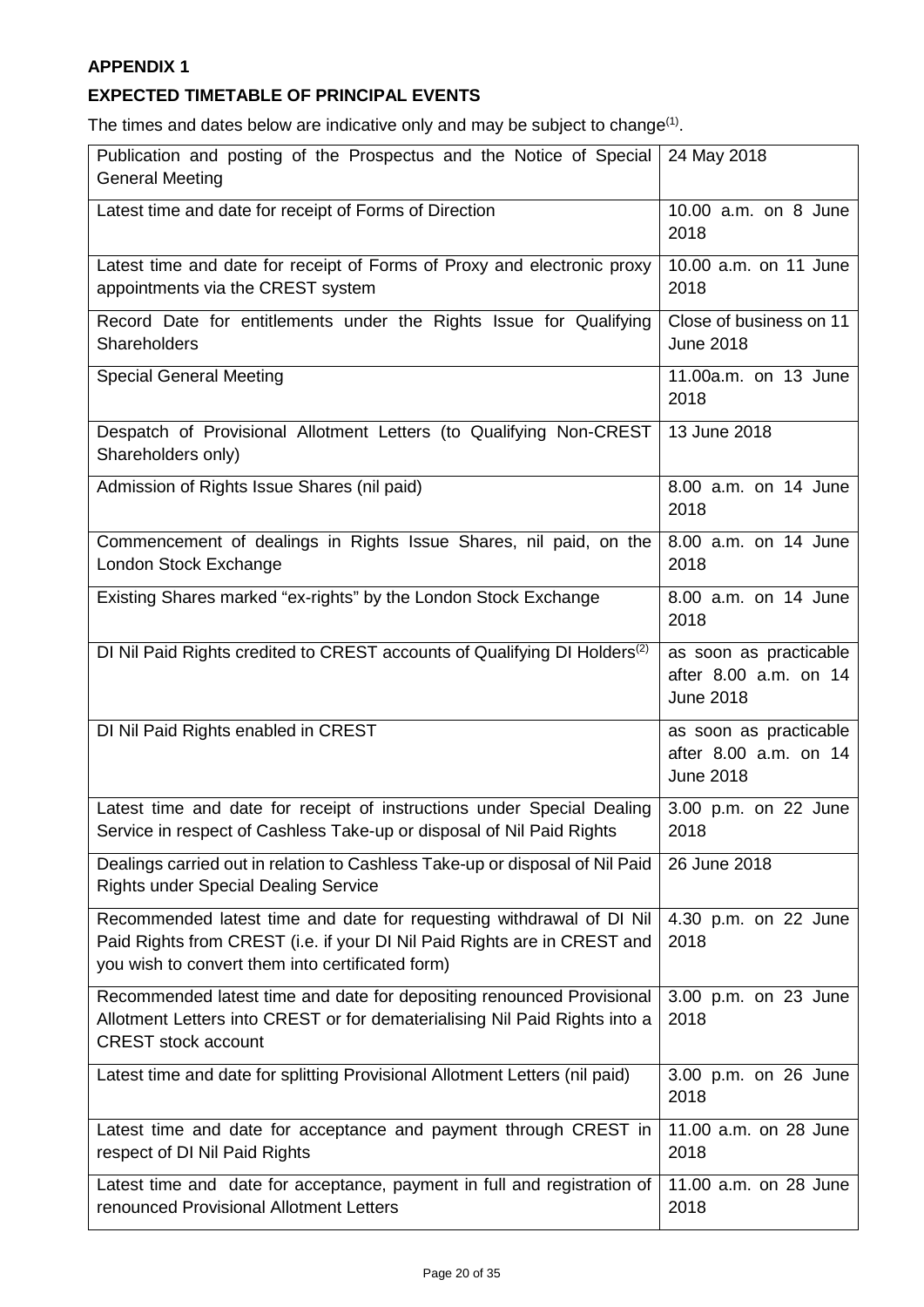| Expected date of announcement of the results of the Rights Issue 2018<br>(including rump placement, if any) |                                                              |
|-------------------------------------------------------------------------------------------------------------|--------------------------------------------------------------|
| Dealings in Rights Issue Shares (fully paid) commence on the London<br><b>Stock Exchange</b>                | By 8.00 a.m. on 29 June<br>2018                              |
| Rights Issue Shares credited to CREST stock accounts                                                        | As soon as practicable<br>after 8.00 a.m. on 29<br>June 2018 |
| Settlement in respect of rump shares                                                                        | 3 July 2018                                                  |
| Expected despatch of definitive share certificates for the Rights Issue<br>Shares in certificated form      | By no later than 10 July<br>2018                             |

#### **Notes**:

### **APPENDIX 2**

#### **DEFINITIONS**

In the Prospectus, the following expressions have the following meanings unless the context otherwise requires:

| 1958 Act                                              | Judgements (Reciprocal Enforcement) Act 1958<br>(as<br>amended) of Bermuda                                                                                                                                        |  |  |
|-------------------------------------------------------|-------------------------------------------------------------------------------------------------------------------------------------------------------------------------------------------------------------------|--|--|
| 2005 Share Option Plan                                | the share option plan adopted by the Company on 8 March<br>2005, as amended on 11 March 2009 and re-amended on 18<br>June 2009                                                                                    |  |  |
| 2012 Share Option Plan                                | the performance share plan as approved by Shareholder's<br>on 27 January 2012 and adopted by the Board on 19 April<br>2012                                                                                        |  |  |
| <b>2017 Resource Statement</b>                        | the Group's published resource statement dated 30 June<br>2017                                                                                                                                                    |  |  |
| 2018 Resource Statement                               | The Group's resource statement to be dated on or around 30<br>June 2018                                                                                                                                           |  |  |
| Absa                                                  | Absa Bank Limited (registration number 1986/004794/06), a<br>company incorporated and registered as a bank under the<br>laws of South Africa, acting through its Corporate and<br><b>Investment Bank Division</b> |  |  |
| <b>Admission</b>                                      | the admission of the Rights Issue Shares (nil paid) to the<br>premium segment of the Official List and to trading on the<br>Main Market                                                                           |  |  |
| <b>Adjusted EBITDA Margin</b>                         | the adjusted EBITDA margin, which is calculated by dividing<br>Adjusted EBITDA by revenue                                                                                                                         |  |  |
| <b>Adjusted Mining and</b><br><b>Processing Costs</b> | the mining and processing costs stated before depreciation<br>and share-based expense                                                                                                                             |  |  |

<sup>1.</sup> All references to time in this timetable are to London time unless otherwise stated.<br>2. The times and dates set out in the expected timetable of principal events above an

<sup>2.</sup> The times and dates set out in the expected timetable of principal events above and mentioned throughout the Prospectus may be adjusted, in which event details of the new times and dates will be notified to the UK Listing Authority, the London Stock Exchange and where appropriate, Qualifying Shareholders through the Regulatory Information Service. References to the times are to London time unless otherwise dated.

<sup>3.</sup> Subject to certain restrictions relating to Overseas Shareholders. See paragraph 9 of Part 10 of the Prospectus: *"Terms and Conditions of the Rights Issue"*.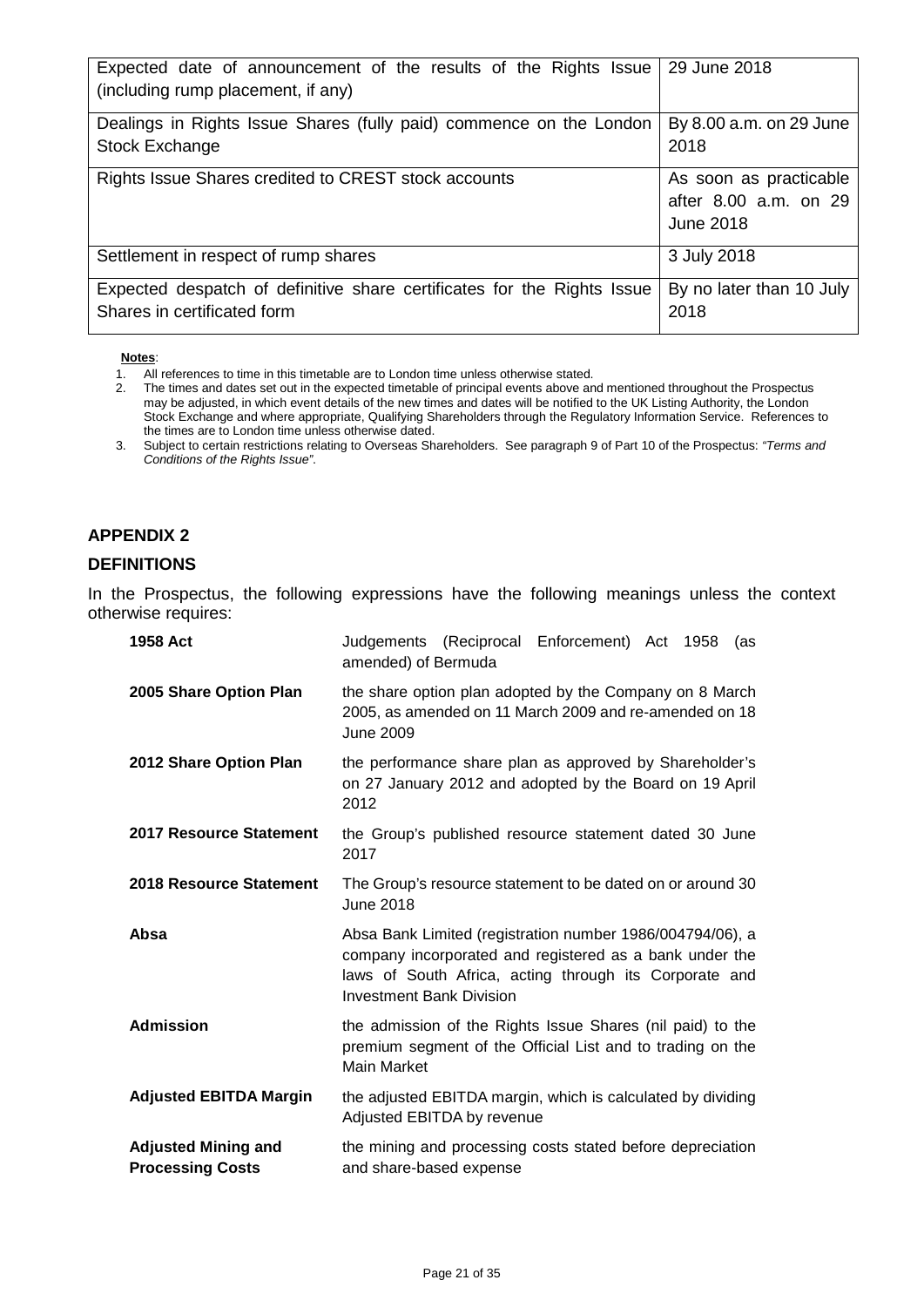| <b>AIM</b>             | the Alternative Investment Market of the London Stock<br>Exchange                                                                                                                                                                                                                                                                                                                                   |  |
|------------------------|-----------------------------------------------------------------------------------------------------------------------------------------------------------------------------------------------------------------------------------------------------------------------------------------------------------------------------------------------------------------------------------------------------|--|
| Al Rajhi               | Al Rajhi Holdings W.L.L                                                                                                                                                                                                                                                                                                                                                                             |  |
| <b>ALROSA</b>          | <b>PJSC ALROSA</b>                                                                                                                                                                                                                                                                                                                                                                                  |  |
| <b>Audit Committee</b> | the audit committee established by the Board, the terms of<br>which are set out in Part 8: "Directors, Senior Management<br>and Corporate Governance"                                                                                                                                                                                                                                               |  |
| <b>BDM</b>             | <b>Blue Diamond Mines Proprietary Limited</b>                                                                                                                                                                                                                                                                                                                                                       |  |
| <b>BEE</b>             | black economic empowerment, or broad-based black<br>economic empowerment, which arises as a result of, inter<br>alia, the following South African legislation: "the Employment<br>Equity Act No. 55 of 1998; the Skills Development Act No.<br>97 of 1998; the Preferential Procurement Policy Framework<br>Act No. 5 of 2000; and the Broad Based Black Economic<br>Empowerment Act No. 53 of 2003 |  |
| <b>BEE Partners</b>    | the Company's black economic empowerment partners at its<br>mines in South Africa                                                                                                                                                                                                                                                                                                                   |  |
| <b>BEE Facilities</b>  | the funding provided and made available by way of term<br>loans to certain BEE Partners (namely, Kago Diamonds and<br>IPDET) by the BEE Lenders, more particularly described in<br>Part 19: "Additional Information" in the Prospectus                                                                                                                                                              |  |
| <b>BEE Lenders</b>     | FirstRand, Investec and Absa                                                                                                                                                                                                                                                                                                                                                                        |  |
| <b>BMA</b>             | the Bermuda Monetary Authority                                                                                                                                                                                                                                                                                                                                                                      |  |
| <b>Board</b>           | the board of directors of the Company from time to time                                                                                                                                                                                                                                                                                                                                             |  |
| <b>Book Equity</b>     | means the aggregate amount of all ordinary share capital,<br>non-redeemable preference share, share premium, non-<br>distributable reserves, distributable reserves and fully<br>subordinated shareholders' loan, less valuation reserves,<br>goodwill, intangible Assets and reserves created as a result<br>of a change in accounting policy of Petra measured on a<br>consolidated basis         |  |
| <b>Botswana</b>        | the Republic of Botswana                                                                                                                                                                                                                                                                                                                                                                            |  |
| <b>Bultfontein</b>     | the Bultfontein kimberlite pipe, part of the Kimberley<br>Underground operations in Kimberley, South Africa                                                                                                                                                                                                                                                                                         |  |
| <b>Business Day</b>    | a day (excluding Saturdays and Sundays or public holiday in<br>England and Wales) on which banks we generally open for<br>business in London for the transaction of normal business                                                                                                                                                                                                                 |  |
| <b>Bye-laws</b>        | the bye-laws of Company from time to time                                                                                                                                                                                                                                                                                                                                                           |  |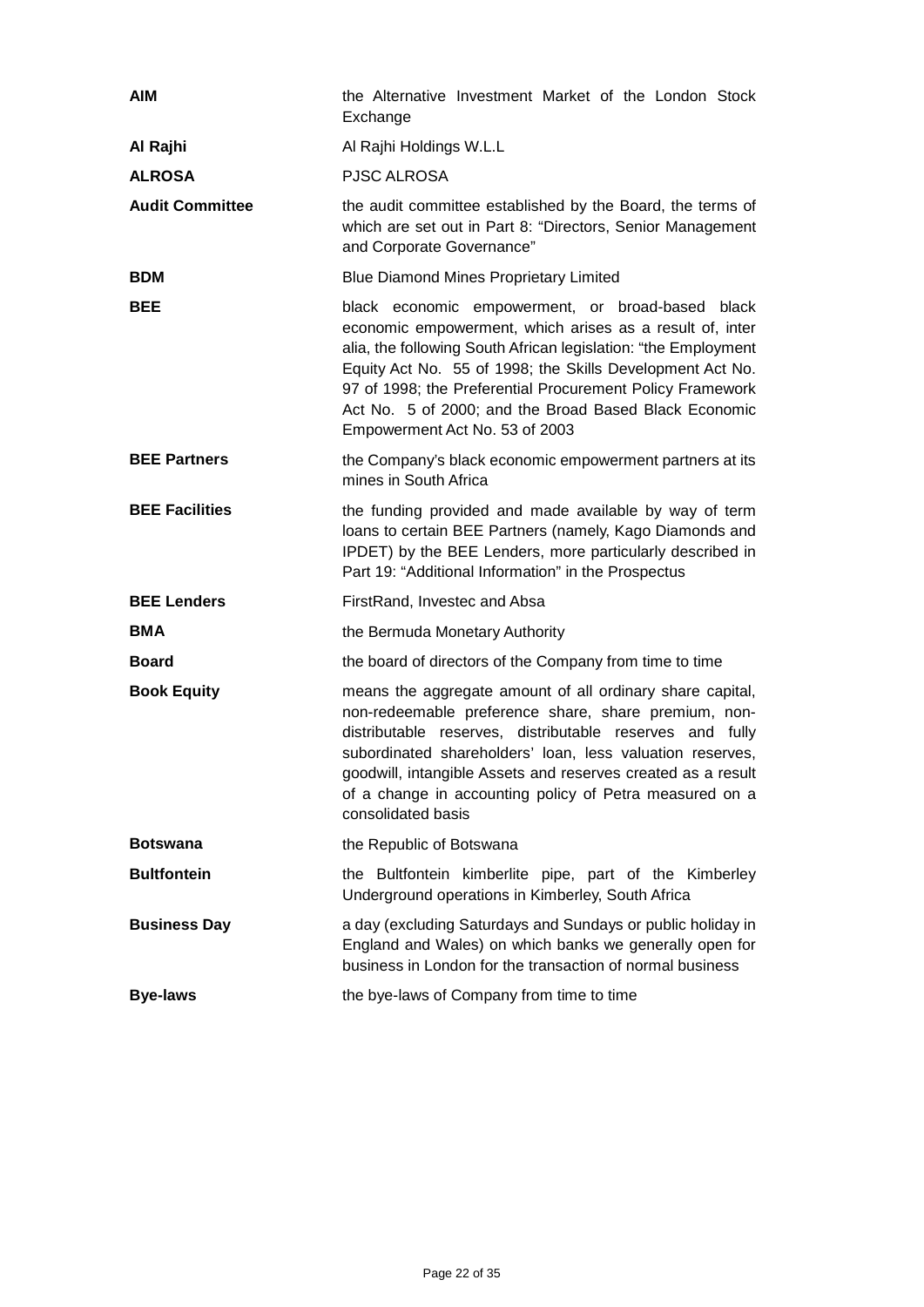| <b>Cash Equivalents</b>                             | Consolidated Cash and Cash Equivalents means, at any<br>point in time:                                                                                                                                                                                                                              |
|-----------------------------------------------------|-----------------------------------------------------------------------------------------------------------------------------------------------------------------------------------------------------------------------------------------------------------------------------------------------------|
|                                                     | (a) cash on hand or on deposit with any acceptable<br>bank, but excluding permitted cash cover;                                                                                                                                                                                                     |
|                                                     | (b) certificates of deposit maturing one year after the<br>relevant date of calculation issued by an acceptable<br>bank;                                                                                                                                                                            |
|                                                     | (c) any investment in marketable obligations issued or<br>guaranteed by the government of United States of<br>America or the United Kingdom or by an instrumentality<br>or agency of the United States of America or the United<br>Kingdom having an equivalent credit rating;                      |
|                                                     | (d) open market commercial paper:                                                                                                                                                                                                                                                                   |
|                                                     | (i) for which a recognised trading market exists;                                                                                                                                                                                                                                                   |
|                                                     | (ii) issued in South Africa, the United States of America<br>or the United Kingdom;                                                                                                                                                                                                                 |
|                                                     | (iii) which matures within one year after the relevant date<br>of calculation; and                                                                                                                                                                                                                  |
|                                                     | (iv) which has a credit rating of at least A 1 by Standard<br>& Poors or P-1 by Moody's or, if no rating is available in<br>respect of the commercial paper, the issue of which has,<br>in respect of its short-term debt obligations, an<br>equivalent rating;                                     |
|                                                     | (e) Sterling bills of exchange eligible for discount at the<br>Bank of England and accepted by an Acceptable Bank;                                                                                                                                                                                  |
|                                                     | (f) collected diamond debtors; or                                                                                                                                                                                                                                                                   |
|                                                     | (g) any other instrument, security or investment<br>approved by the senior lenders (including Nedbank and<br>ABSA), in each case to which any person that is part of<br>the Group is beneficially entitled at that time and which<br>is capable of being applied against Consolidated Gross<br>Debt |
| <b>Calculation Period</b>                           | means, for any calculation, a period of twelve consecutive<br>months most recently ended prior to the relevant calculation<br>date or other event requiring the calculation for which<br>financial statements have been or should have been<br>delivered to the Lenders                             |
| <b>Cashless Take-up</b>                             | the sale of such number of Nil Paid Rights as will generate<br>sufficient sale proceeds to enable the direct or indirect holder<br>thereof to take up all of their remaining Nil Paid Rights (or<br>entitlements thereto) without being required to provide any<br>further capital                  |
| <b>CCSS or CREST Courier</b><br>and Sorting Service | the CREST Courier and Sorting Service established by<br>Euroclear UK to facilitate, amongst other things, the deposit<br>and withdrawal of securities                                                                                                                                               |
| <b>CDM</b>                                          | Cullinan Diamond Proprietary Limited, which operates the<br>Cullinan mine                                                                                                                                                                                                                           |
| <b>City Code</b>                                    | The UK City Code on Takeovers and Mergers                                                                                                                                                                                                                                                           |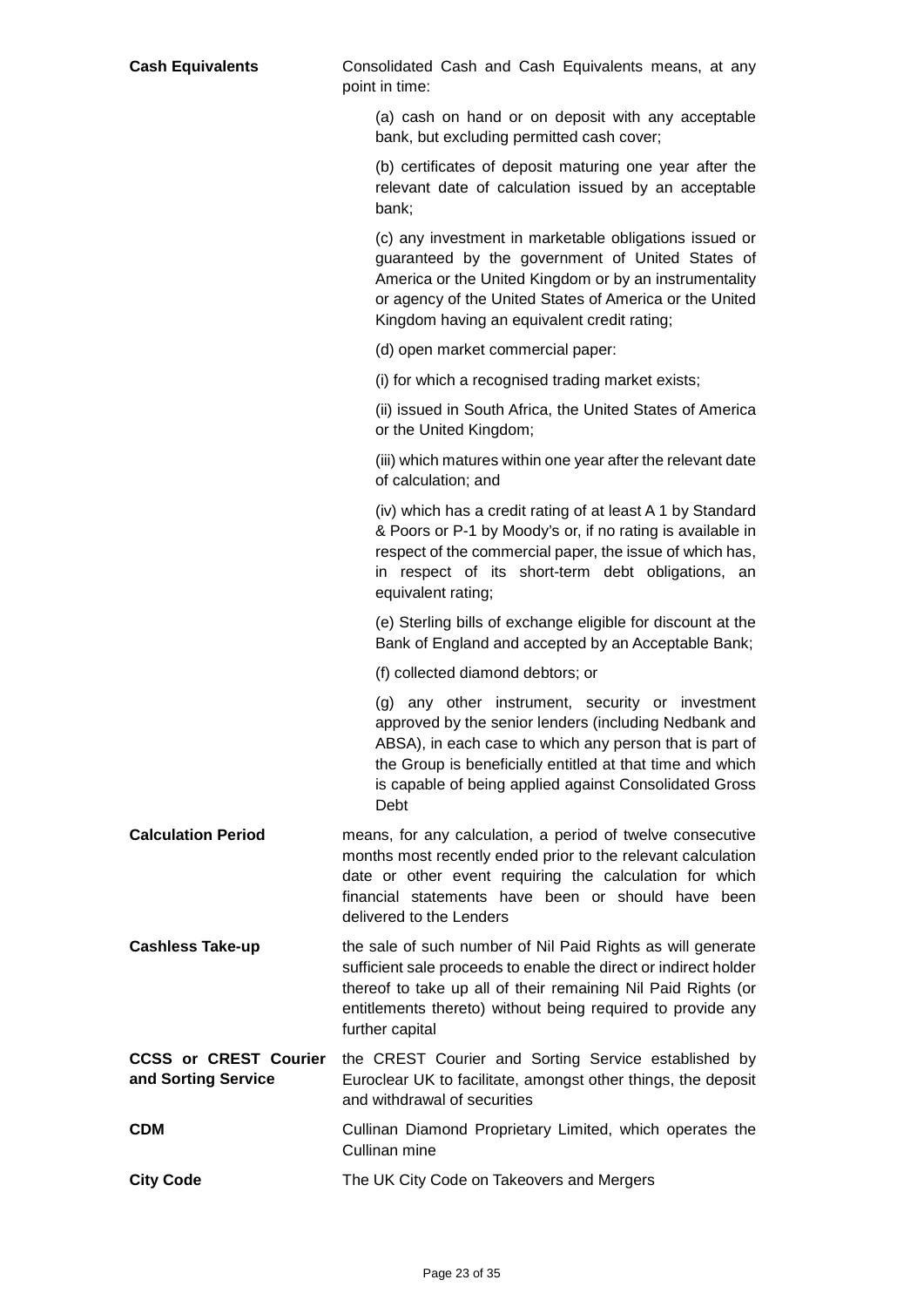| <b>Closing Date</b>                                 | the closing date of the Rights Issue, which is expected to be<br>28 June 2018                                                                                                                                                                                                                                                                                                                                                                                                                                                                                                                                                                                                                                                                                                                                                                                                    |
|-----------------------------------------------------|----------------------------------------------------------------------------------------------------------------------------------------------------------------------------------------------------------------------------------------------------------------------------------------------------------------------------------------------------------------------------------------------------------------------------------------------------------------------------------------------------------------------------------------------------------------------------------------------------------------------------------------------------------------------------------------------------------------------------------------------------------------------------------------------------------------------------------------------------------------------------------|
| <b>Closing Price</b>                                | the middle market quotation of the Ordinary Shares as<br>derived from the London Stock Exchange's Daily Official List<br>on the relevant day                                                                                                                                                                                                                                                                                                                                                                                                                                                                                                                                                                                                                                                                                                                                     |
| <b>Collateral</b>                                   | the rights, property and assets securing the Notes and the<br>Note Guarantees and any rights, property or assets over<br>which a Lien has been granted to secure the Obligations of<br>Petra Diamonds US\$ Treasury Plc                                                                                                                                                                                                                                                                                                                                                                                                                                                                                                                                                                                                                                                          |
| <b>Company or Petra</b>                             | Petra Diamonds Limited, a company incorporated and<br>registered in Bermuda with registered number 23123                                                                                                                                                                                                                                                                                                                                                                                                                                                                                                                                                                                                                                                                                                                                                                         |
| <b>Competent Person</b>                             | John Kilham, Pr. Sc. Nat. (reg 400018/07)                                                                                                                                                                                                                                                                                                                                                                                                                                                                                                                                                                                                                                                                                                                                                                                                                                        |
| <b>Companies Act</b>                                | Companies Act 1981 of Bermuda (as amended)                                                                                                                                                                                                                                                                                                                                                                                                                                                                                                                                                                                                                                                                                                                                                                                                                                       |
| <b>Consolidated Gross Debt</b>                      | Consolidated Gross Debt means, at any time, all financial<br>debt (excluding any loan due to the BEE shareholders) of the<br>Company on a Consolidated Basis as reflected in the<br>financial statements of the Company, including<br>all<br>indebtedness owing under the Existing Senior Facilities, the<br><b>BEE Guarantees and the Notes.</b>                                                                                                                                                                                                                                                                                                                                                                                                                                                                                                                                |
| <b>Consolidated EBITDA</b>                          | Adjusted EBITDA (as referenced in the covenants governing<br>both the Existing Senior Facilities and Notes)                                                                                                                                                                                                                                                                                                                                                                                                                                                                                                                                                                                                                                                                                                                                                                      |
| <b>Consolidated Basis or</b><br><b>Consolidated</b> | with respect to any financial statements to be provided, or<br>any financial calculation to be made, under or for the<br>purposes of the financing documents, such statements or<br>calculations as prepared or calculated (as the case may be)<br>by reference to the sum of all amounts of similar nature<br>reported in the relevant financial statements of each of the<br>persons whose accounts are to be consolidated with the<br>accounts of the Company in accordance with accounting<br>standards, plus or minus the consolidation adjustments<br>customarily applied to avoid double counting of transactions<br>among any of those aforementioned persons, and those of<br>any such person that is not an obligor under the Existing<br>Senior Facilities but that contributes more than 10% of<br>Consolidated EBITDA or 10% in value of all assets of the<br>Group |
| <b>Consolidated Gross</b><br><b>Finance Charges</b> | means, in respect of any Calculation Period, all interest and<br>other financing charges (whether, in each case paid, payable<br>or capitalised) incurred by Petra on a Consolidated Basis<br>during a Calculation Period                                                                                                                                                                                                                                                                                                                                                                                                                                                                                                                                                                                                                                                        |
| <b>Consolidated Interest</b><br><b>Receivable</b>   | Consolidated Interest Receivable means, in respect of any<br>Calculation Period, all interest and other financing charges<br>received or receivable by the Company on a Consolidated<br>Basis during that Calculation Period                                                                                                                                                                                                                                                                                                                                                                                                                                                                                                                                                                                                                                                     |
| <b>Consolidated Net Debt</b>                        | means at any time, Consolidated Gross<br>Debt less<br><b>Consolidated Cash and Cash Equivalents</b>                                                                                                                                                                                                                                                                                                                                                                                                                                                                                                                                                                                                                                                                                                                                                                              |
| <b>Consolidated Net Finance</b><br><b>Charges</b>   | means in respect of any Calculation Period, Consolidated<br>Finance<br>less<br>Consolidated<br>Gross<br>Charges<br>Interest<br>Receivable during the relevant Calculation Period                                                                                                                                                                                                                                                                                                                                                                                                                                                                                                                                                                                                                                                                                                 |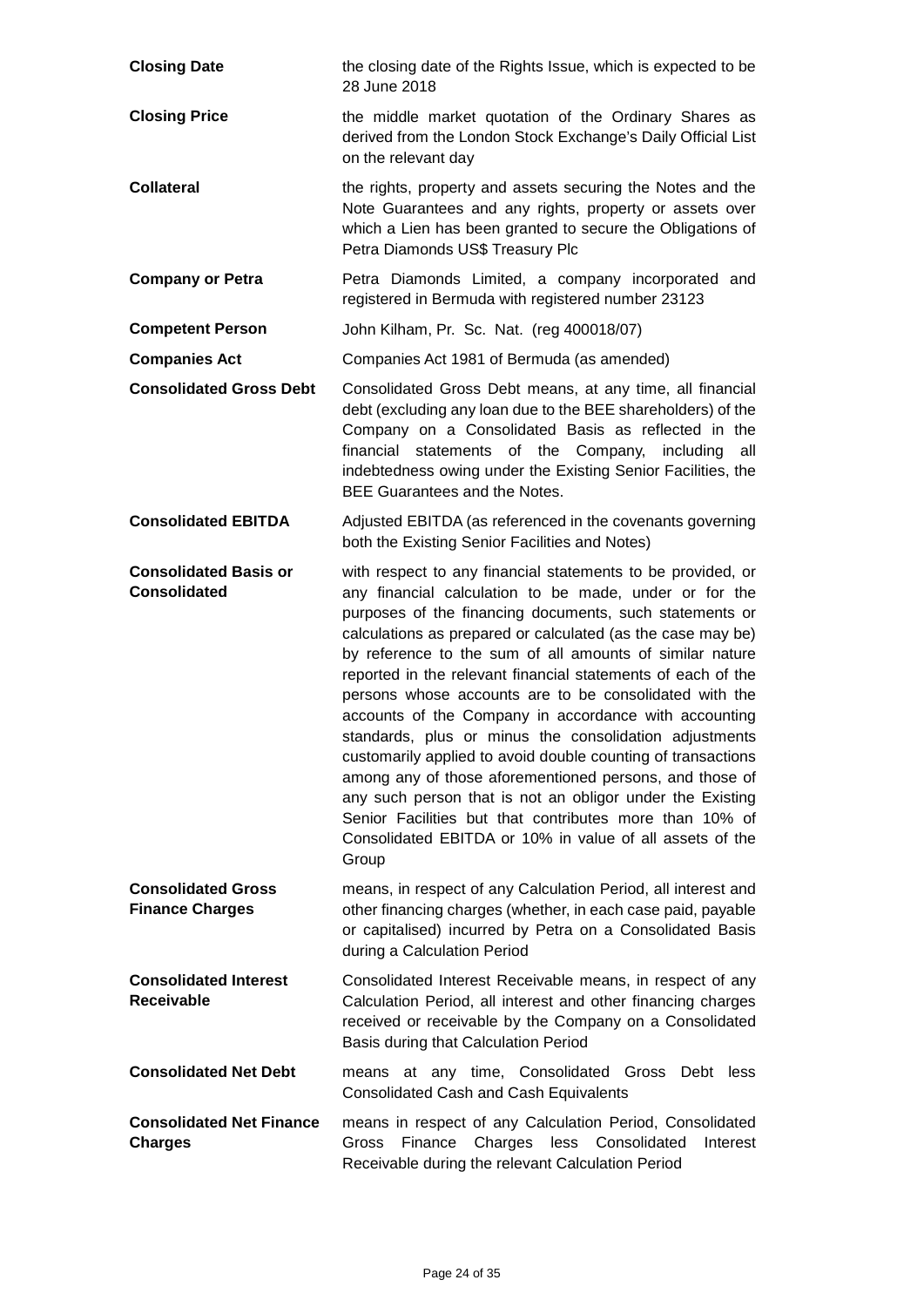| <b>Consolidated Net Senior</b><br><b>Debt</b>                                      | means, at any time, Consolidated Gross Debt (excluding the<br>Notes and any Financial Debt subordinated to the Finance<br>Parties pursuant to the Subordination Agreement or<br>otherwise on terms and in form and substance acceptable to<br>the Finance Parties) less Consolidated Cash and Cash<br>Equivalents                                 |
|------------------------------------------------------------------------------------|---------------------------------------------------------------------------------------------------------------------------------------------------------------------------------------------------------------------------------------------------------------------------------------------------------------------------------------------------|
| <b>Constitution</b>                                                                | the Constitution of the Republic of South Africa, 1996                                                                                                                                                                                                                                                                                            |
| <b>Contributed Surplus</b>                                                         | as defined in section 54 of the Companies Act                                                                                                                                                                                                                                                                                                     |
| <b>CREST</b>                                                                       | the relevant system in respect of which Euroclear UK &<br>Ireland is the operator (as defined in the CREST Regulations)                                                                                                                                                                                                                           |
| <b>CREST Manual</b>                                                                | the rules governing the operation of CREST, consisting of the<br>CREST Reference Manual, CREST Rules, Registrars<br>Service Standards, Settlement Discipline Rules, CCSS<br>Operations Manual, Daily Timetable, CREST Application<br>Procedures and CREST Glossary of Terms promulgated by<br>Euroclear UK on 15 July 1996 (and as amended since) |
| <b>CREST Regulations</b>                                                           | the Uncertificated Securities Regulations 2001 (SI 2001 No.<br>3755)                                                                                                                                                                                                                                                                              |
| <b>Crown Diamonds</b>                                                              | Crown Diamonds Pty Ltd (formerly named Crown Diamonds<br>N.L.), an ADX quoted company that merged with the<br>Company in 2005                                                                                                                                                                                                                     |
| <b>Crown Resources</b>                                                             | <b>Crown Resources Proprietary Limited</b>                                                                                                                                                                                                                                                                                                        |
| <b>CTP</b>                                                                         | the central treatment plant at Kimberley                                                                                                                                                                                                                                                                                                          |
| <b>Cullinan</b>                                                                    | the Cullinan diamond mine in Gauteng Province, South Africa                                                                                                                                                                                                                                                                                       |
| <b>Cullinan Mining Right</b>                                                       | the new order mining right held by CDM dated 4 December<br>2007 in relation to Cullinan                                                                                                                                                                                                                                                           |
| De Beers                                                                           | De Beers Société Anonyme and De Beers Consolidated<br>Mines Limited, as the context requires                                                                                                                                                                                                                                                      |
| <b>Deed Poll</b>                                                                   | the deed dated 23 March 2005 in respect of the Depository<br>Interests, the terms of which are set out in Part 21:<br>"Depository Interests - Terms of Deed Pool" of the<br>Prospectus                                                                                                                                                            |
| <b>Depository</b>                                                                  | <b>Link Market Services Trustees Limited</b>                                                                                                                                                                                                                                                                                                      |
| <b>Depository Interests or DIs</b>                                                 | Independent securities constituted under English law and<br>issued or to be issued by the Depository in respect, and<br>representing on a 1 for 1 basis, underlying Ordinary Shares<br>which may be held or transferred through the CREST system                                                                                                  |
| <b>DI Holders</b>                                                                  | the holders of Depository Interests                                                                                                                                                                                                                                                                                                               |
| <b>DI Nil Paid Rights</b>                                                          | Depository Interests representing Nil Paid Rights                                                                                                                                                                                                                                                                                                 |
| <b>Directors</b>                                                                   | the directors of the Company as at the date of the<br>Prospectus, whose names are set out on page 54 of the<br>Prospectus                                                                                                                                                                                                                         |
| <b>DI Register</b>                                                                 | the register of title of Depository Interests                                                                                                                                                                                                                                                                                                     |
| Disclosure Guidance and<br><b>Transparency</b><br><b>Rules</b><br>or<br><b>DTR</b> | the Disclosure Guidance and Transparency Rules of the UK<br>Listing Authority made in accordance with section 73A of<br><b>FSMA</b>                                                                                                                                                                                                               |
| <b>DMR</b>                                                                         | the Department of Mineral Resources of South Africa                                                                                                                                                                                                                                                                                               |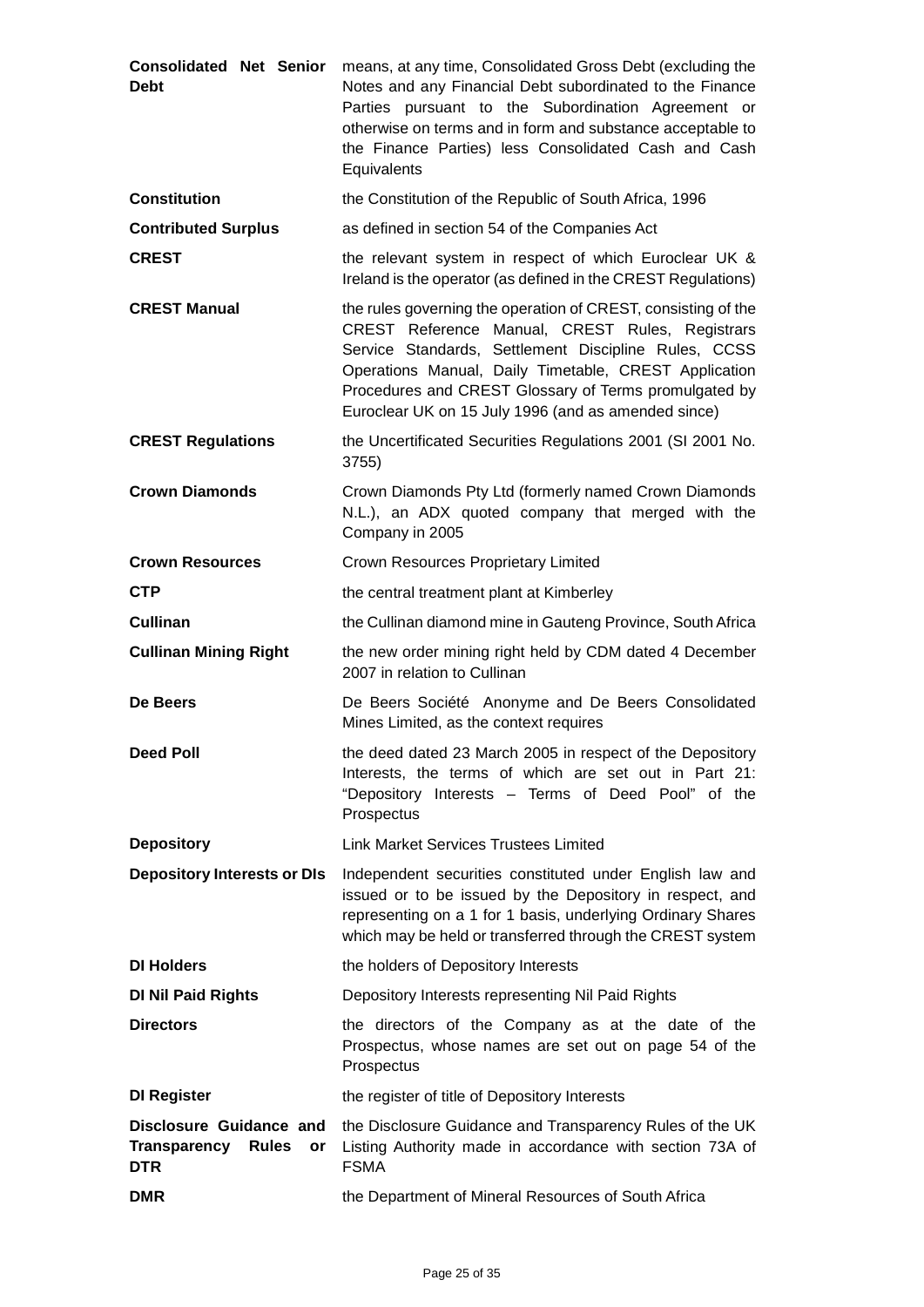| <b>DPA</b>                                                     | the Diamond Producers Association                                                                                                                                                                                                                                                                                                                                                                                      |
|----------------------------------------------------------------|------------------------------------------------------------------------------------------------------------------------------------------------------------------------------------------------------------------------------------------------------------------------------------------------------------------------------------------------------------------------------------------------------------------------|
| <b>Dutoitspan</b>                                              | the<br>Dutoitspan<br>kimberlite pipe, part of Kimberley<br>Underground operations in Kimberley, South Africa                                                                                                                                                                                                                                                                                                           |
| <b>DSX</b>                                                     | Digital Securities Exchange, operated by ePayments<br>Systems Ltd (an authorised electronic money institution with<br>the FCA)                                                                                                                                                                                                                                                                                         |
| Ealing                                                         | <b>Ealing Management Services Proprietary Limited</b>                                                                                                                                                                                                                                                                                                                                                                  |
| Ebenhaezer                                                     | the satellite pipe at Koffiefontein                                                                                                                                                                                                                                                                                                                                                                                    |
| <b>EBITDA</b>                                                  | the net profit before net interest (excluding net unrealised<br>foreign exchange gains and losses), tax, depreciation,<br>amortisation and loss on discontinued activities                                                                                                                                                                                                                                             |
| <b>EBITDA Covenants</b>                                        | the specified financial tests and ratios and covenants<br>regarding Consolidated Net Debt to Consolidated EBITDA<br>and Consolidated EBITDA to Consolidated Net Finance<br>Charges, as well as a covenant regarding Consolidated Net<br>Senior Debt to Book Equity Group required to be maintained<br>and satisfied by certain of the Group's existing credit facilities<br>(including the Existing Senior Facilities) |
| <b>EEA</b>                                                     | the European Union, Iceland, Norway and Liechtenstein                                                                                                                                                                                                                                                                                                                                                                  |
| <b>Ekapa Minerals</b>                                          | Ekapa Minerals Proprietary Limited, which is held 50.1% by<br>Ekapa Mining and 49.9% by the Company                                                                                                                                                                                                                                                                                                                    |
| <b>Ekapa Mining</b>                                            | Ekapa Mining Proprietary Limited, the partner of the<br>Company in the KEM JV                                                                                                                                                                                                                                                                                                                                          |
| <b>Employee Share Plans</b>                                    | means the Company's 2005 Share Option Plan and 2012<br>Performance Share Plan                                                                                                                                                                                                                                                                                                                                          |
| <b>EMS</b>                                                     | <b>Environmental Management System</b>                                                                                                                                                                                                                                                                                                                                                                                 |
| <b>Enlarged</b><br>Issued<br><b>Share</b><br><b>Capital</b>    | the issued share capital of the Company immediately<br>following the completion of the Rights Issue and the issue of<br>the Rights Issue Shares                                                                                                                                                                                                                                                                        |
| <b>ESG</b>                                                     | environmental, social and governance                                                                                                                                                                                                                                                                                                                                                                                   |
| <b>Euroclear UK</b>                                            | Euroclear UK & Ireland Limited, the operator of CREST                                                                                                                                                                                                                                                                                                                                                                  |
| <b>European Union or EU</b>                                    | the European Union first established by treaty made at<br>Maastricht on 7 February 1992                                                                                                                                                                                                                                                                                                                                |
| <b>Excluded Territories</b>                                    | Australia, Canada, New Zealand, Japan, South Africa and<br>the United States, and any other jurisdiction outside the<br>United Kingdom where the Company is advised that the<br>allotment or issue of the Rights Issue Shares pursuant to the<br>Rights Issue may breach any applicable law or regulation,<br>each an "Excluded Territory"                                                                             |
| <b>Executive Directors</b>                                     | the executive directors of the Company, being Johan<br>Dippenaar, Jim Davidson and Jacques Breytenbach                                                                                                                                                                                                                                                                                                                 |
| <b>Existing Depository</b><br><b>Interests or Existing DIs</b> | Depository Interests in issue as at the date of the Prospectus                                                                                                                                                                                                                                                                                                                                                         |
| <b>Existing Shares</b>                                         | the Ordinary Shares in issue as at the date of the Prospectus<br>(including, if the context requires, the Existing DIs)                                                                                                                                                                                                                                                                                                |
| <b>Ex-Rights Date</b>                                          | the date following which the Existing Shares trade ex-rights,<br>being 14 June 2018                                                                                                                                                                                                                                                                                                                                    |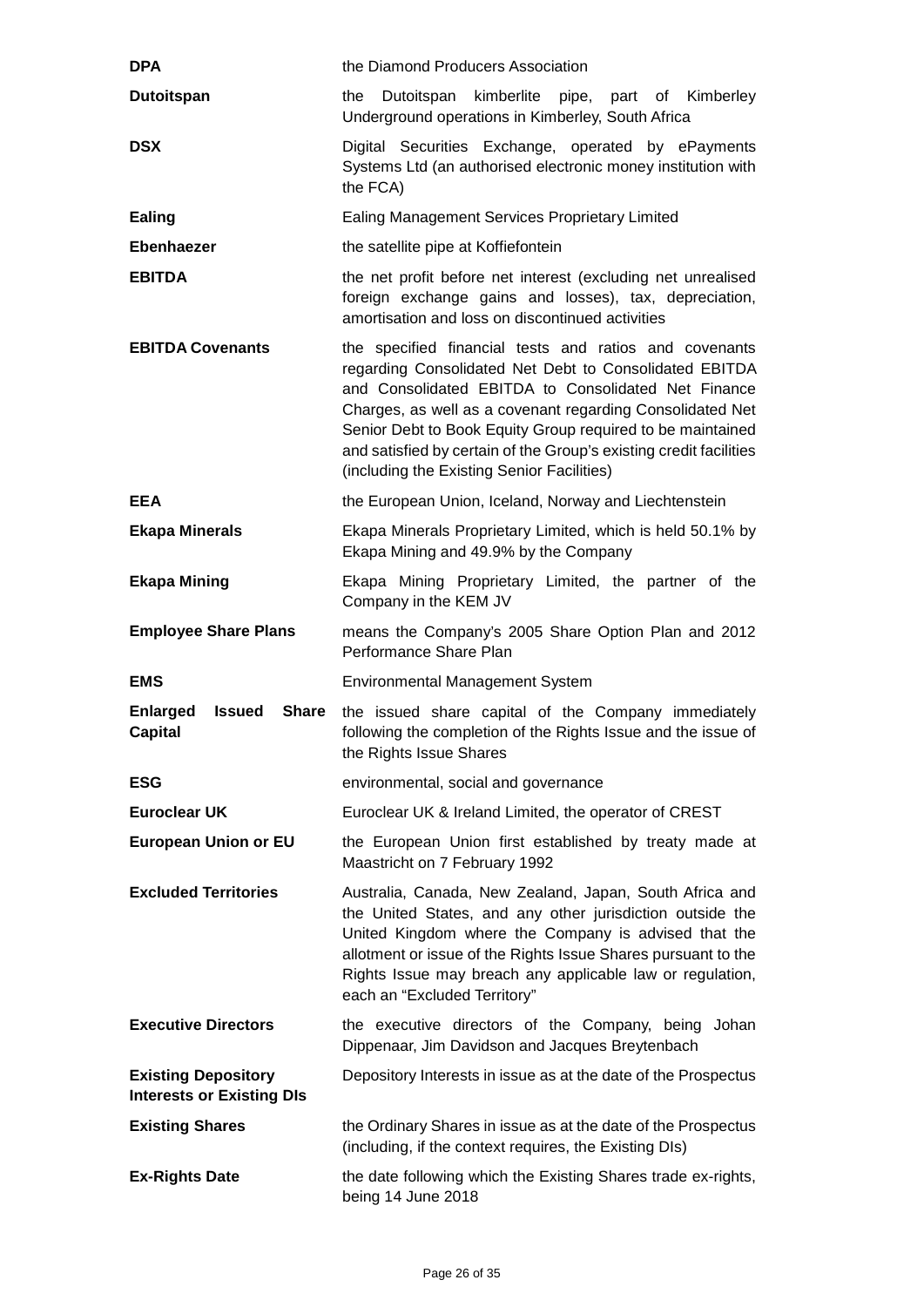|            | (a)                  | the ZAR600 million Rand Revolving Credit<br>Facility between the Company and Nedbank<br>dated 12 November 2012;         |
|------------|----------------------|-------------------------------------------------------------------------------------------------------------------------|
|            | (b)                  | the ZAR400 million Rand Revolving Credit<br>Facility between the Company and Absa<br>dated 12 November 2012;            |
|            | (c)                  | the ZAR250 million Rand Working Capital<br>between the Company<br>Facility<br>and<br>FirstRand dated 11 April 2017; and |
|            | (d)                  | the ZAR250 million Rand Working Capital<br>Facility between the Company and Absa<br>dated 11 April 2017.                |
| FCA        |                      | the Financial Conduct Authority acting in its capacity as a<br>competent authority for the purposes of Part VI of FSMA  |
| <b>FDM</b> | Proprietary Limited) | Finsch Diamond Mine Proprietary Limited, which operates<br>the Finsch mine (formerly named Afropean Diamonds            |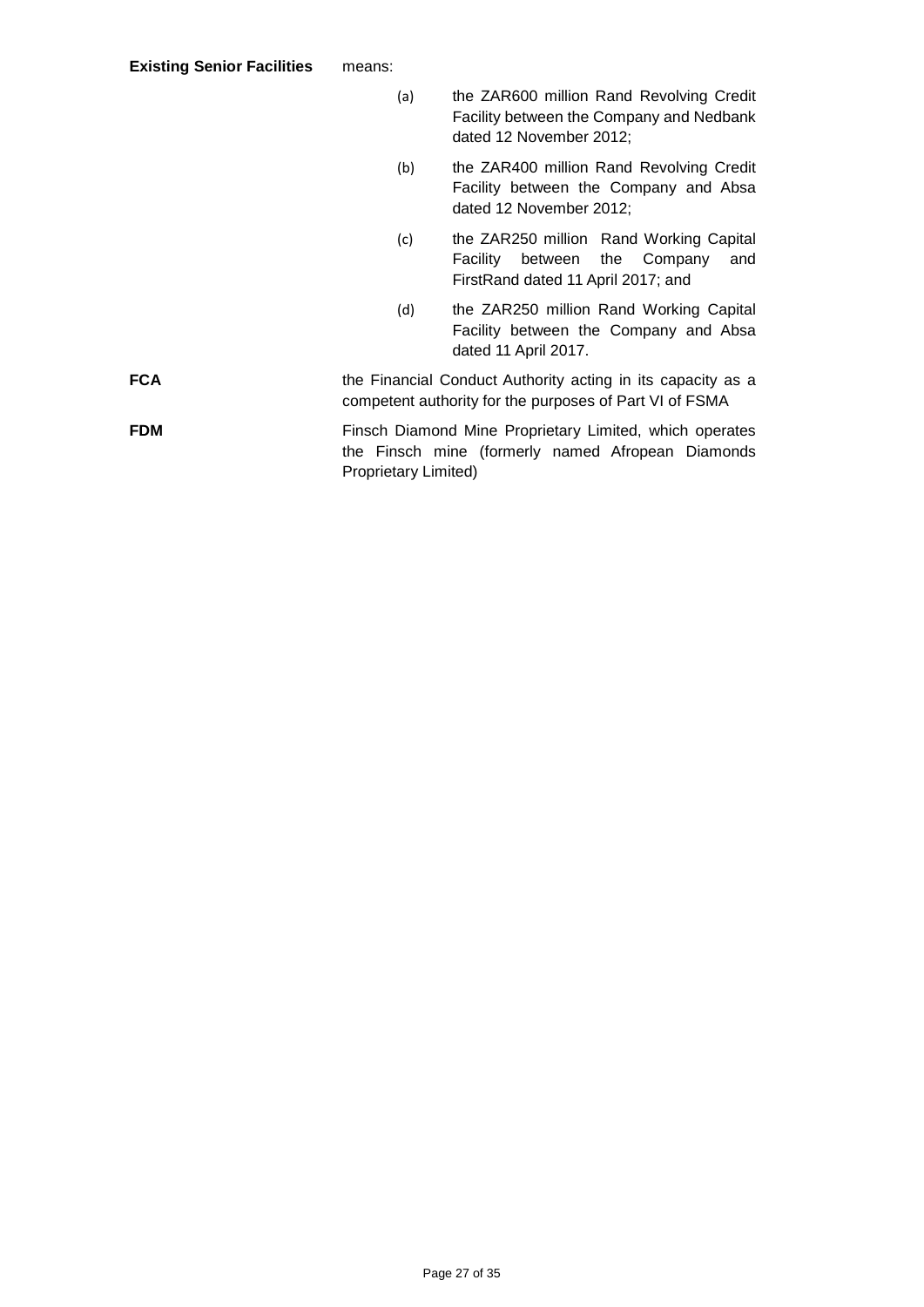**Finance Debt** Financial Debt means any indebtedness of the Company and its subsidiaries for or in respect of:

(a) borrowed money;

(b) the outstanding principal amount of any bonds, debentures, notes, loan stock, commercial paper, acceptance credits, bills or promissory notes drawn, accepted, endorsed or issued by such Company or subsidiary;

(c) the deferred purchase price of assets or services (except trade accounts incurred and payable in the ordinary course of business to trade creditors within 90 days of the date they are incurred and which are not overdue);

(d) non-contingent obligations of the Company or such subsidiary to reimburse any other person for amounts paid by that person under a letter of credit or similar instrument (excluding any letter of credit or similar instrument issued for the account of such subsidiary with respect to trade accounts incurred and payable in the ordinary course of business to trade creditors within 90 days of the date they are incurred and which are not overdue);

(e) the amount of any obligation in respect of any financial lease;

(f) amounts raised under any other transaction (including any forward sale, discounting or purchase agreement) having the financial effect of a borrowing and which would be classified as a borrowing (and not as an off-balance sheet financing) under the relevant accounting standards;

(g) the amount of the Company or subsidiary's obligations under derivative transactions entered into in connection with the protection against or benefit from fluctuation in any rate or price (but only the net amount owing after marking the relevant derivative transactions to market);

(h) any premium payable on a redemption or replacement of any of the foregoing items; and

(i) the amount of any obligation in respect of any guarantee or indemnity given by the Company or subsidiary.

**Finance Parties means, individually or collectively as the context may require,** the senior lenders (including Nedbank and ABSA), the agent for the senior lenders and a security vehicle set up by the senior lenders for the purposes of holding security

**Finsch** the Finsch diamond mine in the Northern Cape Province, South Africa

**Finsch Mining Right** the new order mining right held by FDM in relation to Finsch dated 15 October 2008

**FirstRand** FirstRand Bank Limited (acting through its Rand Merchant Bank division)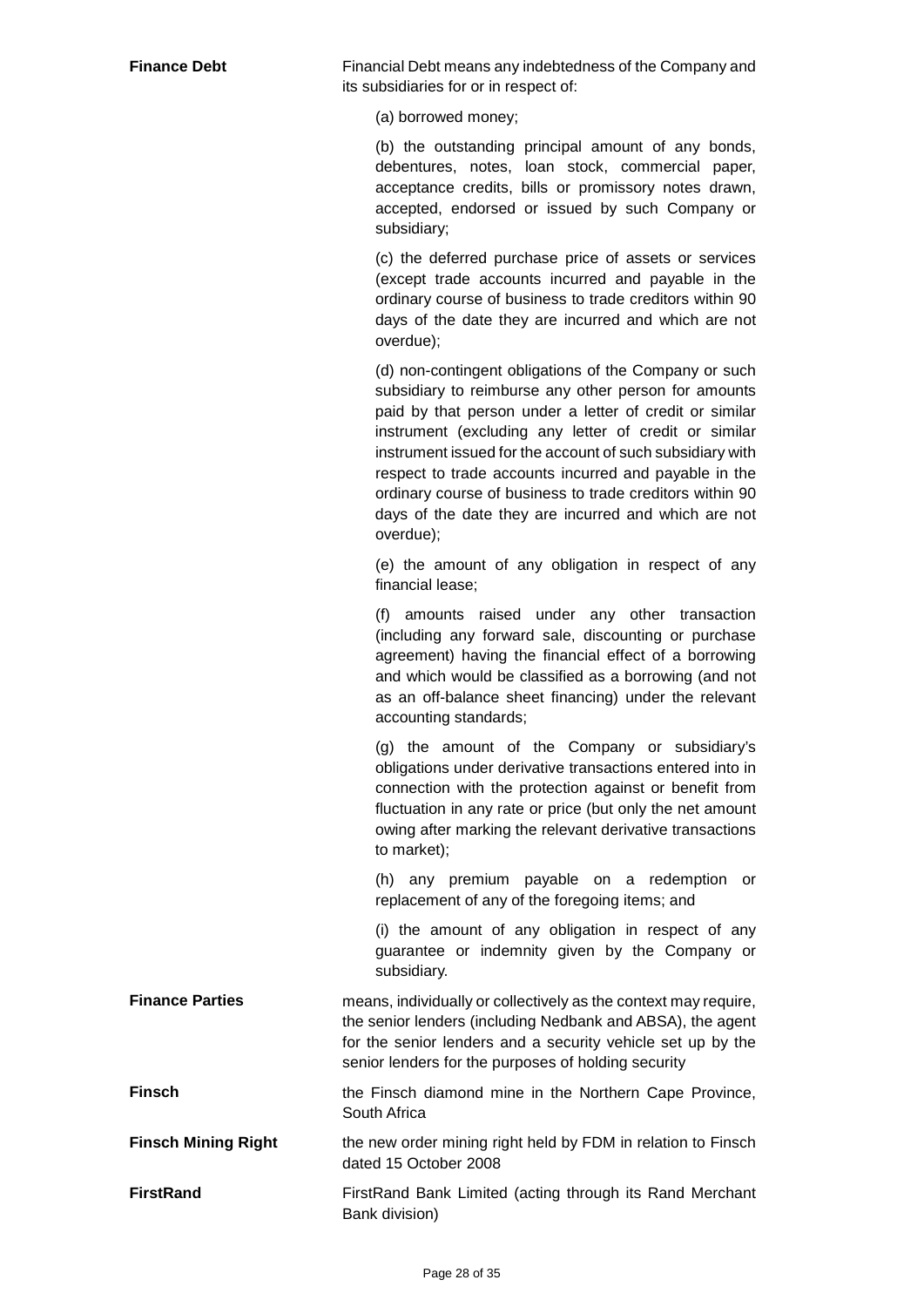| <b>Form of Direction</b>                     | the form of direction for completion by DI Holders in relation<br>to voting on the Resolutions by the Depository                                                                                                                                                                                                                                                                                                                                                                                                                                                                                                                                                                                                                                                 |
|----------------------------------------------|------------------------------------------------------------------------------------------------------------------------------------------------------------------------------------------------------------------------------------------------------------------------------------------------------------------------------------------------------------------------------------------------------------------------------------------------------------------------------------------------------------------------------------------------------------------------------------------------------------------------------------------------------------------------------------------------------------------------------------------------------------------|
| Form of Proxy                                | the form of proxy for use by Shareholders in relation to voting<br>on the Resolutions                                                                                                                                                                                                                                                                                                                                                                                                                                                                                                                                                                                                                                                                            |
| <b>FSMA</b>                                  | the Financial Services and Markets Act 2000 (as amended)<br>of the United Kingdom                                                                                                                                                                                                                                                                                                                                                                                                                                                                                                                                                                                                                                                                                |
| <b>FY</b>                                    | the Company's financial year 1 July to 30 June                                                                                                                                                                                                                                                                                                                                                                                                                                                                                                                                                                                                                                                                                                                   |
| H1                                           | the first half of the FY, being 1 July to 31 December                                                                                                                                                                                                                                                                                                                                                                                                                                                                                                                                                                                                                                                                                                            |
| H <sub>2</sub>                               | the second half of the FY, being 1 January to 30 June                                                                                                                                                                                                                                                                                                                                                                                                                                                                                                                                                                                                                                                                                                            |
| Helam                                        | the Helam diamond mine in North West Province, South<br>Africa                                                                                                                                                                                                                                                                                                                                                                                                                                                                                                                                                                                                                                                                                                   |
| <b>Gross Rights Issue</b><br><b>Proceeds</b> | the gross proceeds from the Rights Issue, which are<br>expected to be \$177 million (£133 million) (on the basis that<br>all of the Rights Issue Shares are issued)                                                                                                                                                                                                                                                                                                                                                                                                                                                                                                                                                                                              |
| Group                                        | the Company and its directly and indirectly<br>owned<br>subsidiaries                                                                                                                                                                                                                                                                                                                                                                                                                                                                                                                                                                                                                                                                                             |
| <b>Guarantors</b>                            | Petra Diamonds Limited; Petra Diamonds UK Treasury<br>Limited; Petra Diamonds Southern Africa Proprietary Limited;<br>Willcroft Company Limited; Blue Diamond Mines Proprietary<br>Limited; Premier (Transvaal) Diamond Mining Company<br>Proprietary Limited; Finsch Diamond Mine Proprietary<br>Limited (previously known as Afropean Diamonds Pty Ltd);<br>Ealing Management Services Proprietary Limited; Premier<br>Rose Management Services Proprietary Limited; Crown<br>Resources Proprietary Limited; Helam Mining Proprietary<br>Limited; Cullinan Diamond Mine Proprietary Limited; Luxanio<br>Trading 105 Proprietary Limited; Tarorite Proprietary Limited;<br>Petra Diamonds Jersey Treasury Limited and Petra<br>Diamonds Netherlands Treasury BV |
| <b>HSSE Committee</b>                        | the health, social, safety and environmental committee<br>established by the Board, the terms of which are set out in<br>Part 8 of the Prospectus: "Directors, Senior Managers and<br>Corporate Governance"                                                                                                                                                                                                                                                                                                                                                                                                                                                                                                                                                      |
| <b>IFC</b>                                   | <b>International Finance Corporation</b>                                                                                                                                                                                                                                                                                                                                                                                                                                                                                                                                                                                                                                                                                                                         |
| <b>IFRS</b>                                  | International Financial Reporting Standards as issued by the<br><b>International Accounting Standards Board</b>                                                                                                                                                                                                                                                                                                                                                                                                                                                                                                                                                                                                                                                  |
| <b>Indenture</b>                             | the indenture governing the Notes                                                                                                                                                                                                                                                                                                                                                                                                                                                                                                                                                                                                                                                                                                                                |
| <b>Investec</b>                              | <b>Investec Asset Management Proprietary Limited</b>                                                                                                                                                                                                                                                                                                                                                                                                                                                                                                                                                                                                                                                                                                             |
| <b>IPDET</b>                                 | Itumeleng Petra Diamonds Employee Trust                                                                                                                                                                                                                                                                                                                                                                                                                                                                                                                                                                                                                                                                                                                          |
| <b>ISIN</b>                                  | the international securities identification number                                                                                                                                                                                                                                                                                                                                                                                                                                                                                                                                                                                                                                                                                                               |
| <b>Issue Price</b>                           | 40 pence per Rights Issue Share                                                                                                                                                                                                                                                                                                                                                                                                                                                                                                                                                                                                                                                                                                                                  |
| Johannesburg Interbank<br><b>Agreed Rate</b> | a short term money market rate offered by local and foreign<br>banks in South Africa                                                                                                                                                                                                                                                                                                                                                                                                                                                                                                                                                                                                                                                                             |
| <b>Joint Bookrunners</b>                     | RBC Europe Limited (trading as RBC Capital Markets),<br>Barclays Bank PLC (acting through its investment bank),<br><b>BMO Capital Markets Limited</b>                                                                                                                                                                                                                                                                                                                                                                                                                                                                                                                                                                                                            |
| <b>Joint Shaft</b>                           | the shaft which services the Bultfontein and Dutoitspan<br>mines, as part of the Kimberley Underground operation                                                                                                                                                                                                                                                                                                                                                                                                                                                                                                                                                                                                                                                 |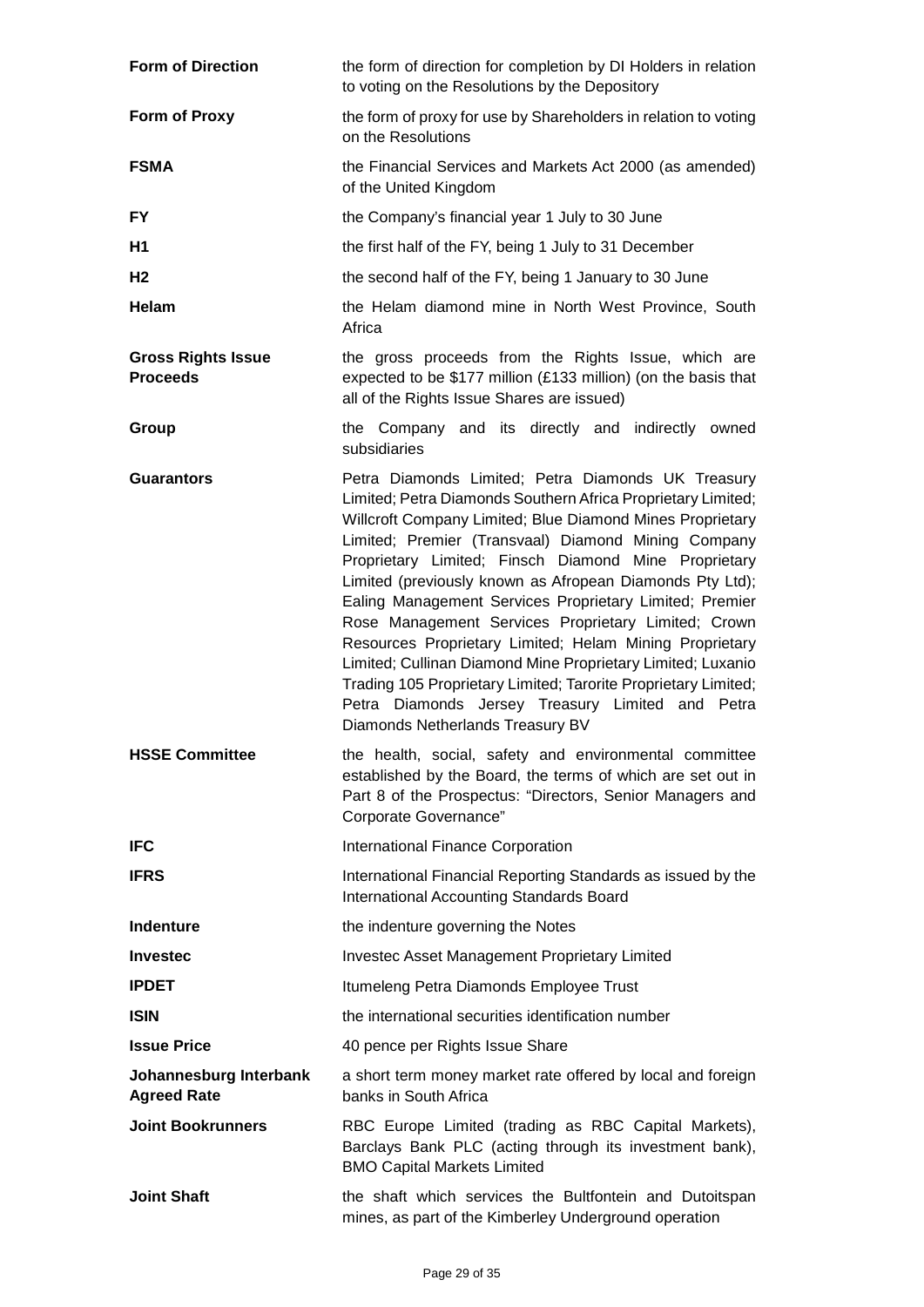| <b>Kago Diamonds</b>                                | Kago Diamonds Proprietary Limited, the commercial BEE<br>Partner of the Company in respect of its South African<br>operations                                                                                                                                                                                                                                                                                                                                     |  |  |
|-----------------------------------------------------|-------------------------------------------------------------------------------------------------------------------------------------------------------------------------------------------------------------------------------------------------------------------------------------------------------------------------------------------------------------------------------------------------------------------------------------------------------------------|--|--|
| <b>Kimberley Assets</b>                             | means the assets in Kimberley purchased by Ekapa Minerals<br>from De Beers in January 2016, including certain tailings<br>operations and the CTP                                                                                                                                                                                                                                                                                                                  |  |  |
| <b>KEM JV</b>                                       | the unincorporated joint venture entered into between the<br>Company and Ekapa Mining in July 2016, known as the<br>Kimberley Ekapa Mining Joint Venture, under which the<br>parties combined their respective interests in the Kimberley<br>area                                                                                                                                                                                                                 |  |  |
| <b>Kimberley Operations</b>                         | the Company's operations in Kimberley, through its interests<br>in, inter alia, Kimberley Underground, the Kimberley Assets,<br>and other assets in Kimberley contributed by Ekapa Mining<br>to the KEM JV, such as the Super Stone Assets (for the<br>period from 18 January 2016 to 30 June 2016, as governed<br>by the tolling agreement relating to Kimberley entered into<br>between Crown Resources and Ekapa Minerals with effect<br>from 18 January 2018) |  |  |
| <b>Kimberley Process</b>                            | a joint government, industry and civil society certification<br>initiative to stem the flow of conflict diamonds wherein<br>participants can legally trade only with other Kimberley<br>Process participants who have also met the minimum<br>requirements of the scheme, and which requires international<br>shipments of rough diamonds to be accompanied by a<br>certificate guaranteeing they are conflict-free                                               |  |  |
| <b>Kimberley Underground</b>                        | Kimberley underground mines, being Bultfontein,<br>the<br>Dutoitspan and Wesselton, in Kimberley, South Africa                                                                                                                                                                                                                                                                                                                                                    |  |  |
| <b>Kimberley Underground</b><br><b>Mining Right</b> | the new order mining right held by Crown Resources dated 7<br>May 2010                                                                                                                                                                                                                                                                                                                                                                                            |  |  |
|                                                     | in relation to Kimberley Underground                                                                                                                                                                                                                                                                                                                                                                                                                              |  |  |
| Koffiefontein                                       | the Koffiefontein underground diamond mine in the Free<br>State province of South Africa                                                                                                                                                                                                                                                                                                                                                                          |  |  |
| Koffiefontein Mining Right                          | the new order mining right held by BDM dated 2 February<br>2007 in relation to Koffiefontein grant pursuant to section 23<br>of the MPRDA                                                                                                                                                                                                                                                                                                                         |  |  |
| <b>Last Practicable Date</b>                        | 23 May 2018                                                                                                                                                                                                                                                                                                                                                                                                                                                       |  |  |
| <b>Listing Rules</b>                                | the listing rules made by the UK Listing Authority under<br>section 73A of FSMA                                                                                                                                                                                                                                                                                                                                                                                   |  |  |
| <b>LTIFR</b>                                        | lost time injury frequency rate                                                                                                                                                                                                                                                                                                                                                                                                                                   |  |  |
| <b>Major Diamond Producers</b>                      | De Beers and ALROSA                                                                                                                                                                                                                                                                                                                                                                                                                                               |  |  |
| <b>Main Market</b>                                  | the London Stock Exchange's main market for listed<br>securities                                                                                                                                                                                                                                                                                                                                                                                                  |  |  |
| <b>Market Abuse Regulation</b>                      | Regulation (EU) No. 594/2014 of the European Parliament<br>and the Council of 16 April 2014 on market abuse                                                                                                                                                                                                                                                                                                                                                       |  |  |
| <b>Member States</b>                                | a Member State of the EEA which has implemented the<br><b>Prospectus Directive</b>                                                                                                                                                                                                                                                                                                                                                                                |  |  |
| <b>Memorandum</b><br>оf<br><b>Association</b>       | a memorandum of association of the Company                                                                                                                                                                                                                                                                                                                                                                                                                        |  |  |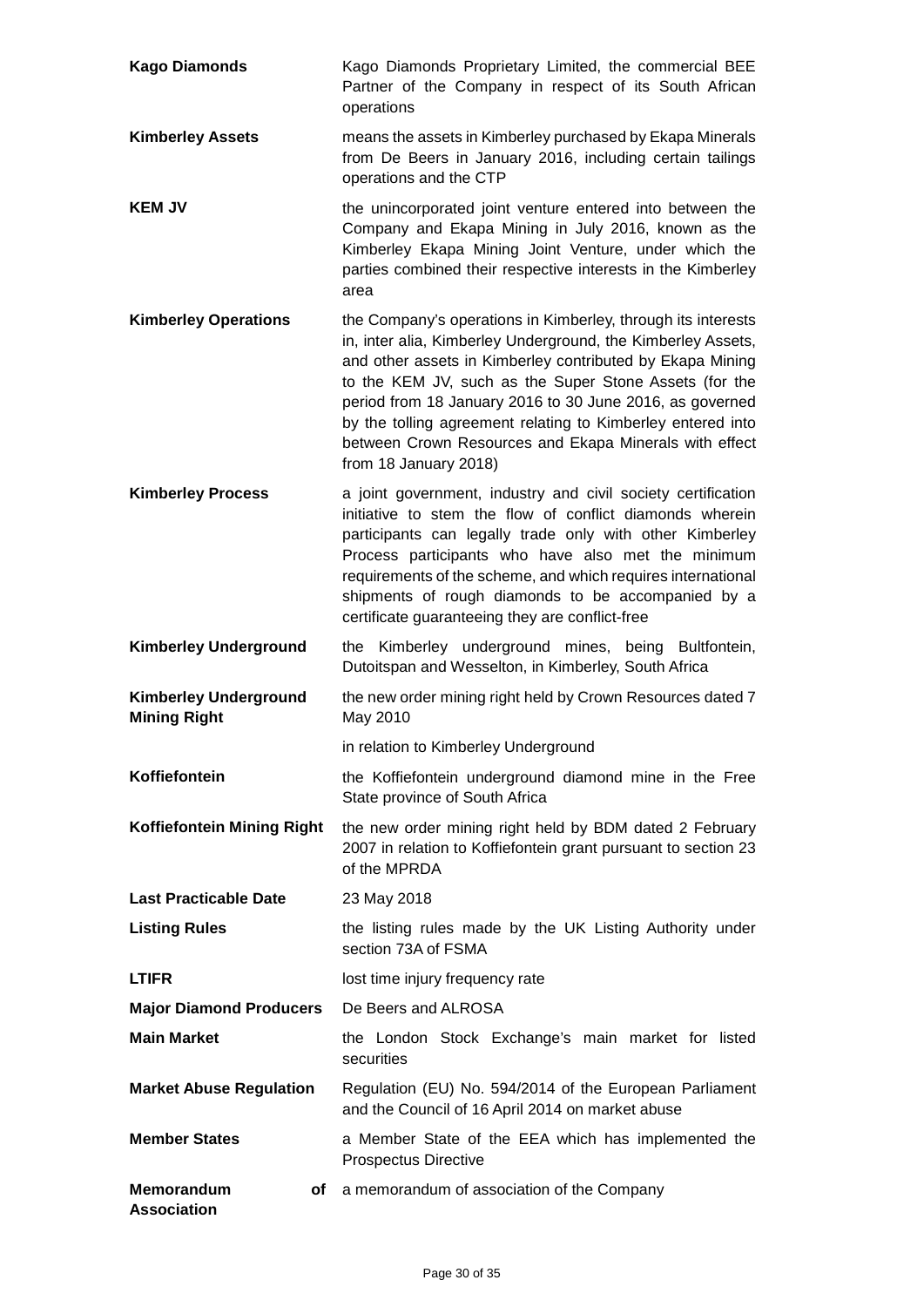| <b>Mining Codes</b>                                | the code of good practice for the minerals industry in terms<br>of MPRDA published in 2009 by the Minister of Mineral<br>Resources                                                                                                                                                                                                                         |  |  |
|----------------------------------------------------|------------------------------------------------------------------------------------------------------------------------------------------------------------------------------------------------------------------------------------------------------------------------------------------------------------------------------------------------------------|--|--|
| <b>Mining Charter</b>                              | the Mining Charter published under the MPRDA                                                                                                                                                                                                                                                                                                               |  |  |
| <b>Minister of Mineral</b><br><b>Resources</b>     | the Minister of Mineral Resources South Africa                                                                                                                                                                                                                                                                                                             |  |  |
| <b>Money Laundering</b><br><b>Regulations</b>      | the UK Money Laundering Regulations 2007 (SI 2007/2157)                                                                                                                                                                                                                                                                                                    |  |  |
| <b>MPRDA</b>                                       | the Mineral and Petroleum Resources Development Act No.<br>28 of 2002 (South Africa)                                                                                                                                                                                                                                                                       |  |  |
| <b>Mwadui</b>                                      | the kimberlite upon which the Williamson mine is based                                                                                                                                                                                                                                                                                                     |  |  |
| <b>Net Rights Issue Proceeds</b>                   | the net proceeds from the Rights issue, which are estimated<br>to be approximately US\$170 million (£128 million) (on the<br>basis that all the Rights Issue Shares are issued)                                                                                                                                                                            |  |  |
| <b>Nedbank</b>                                     | Nedbank Limited, acting through its Corporate<br>and<br><b>Investment Bank division</b>                                                                                                                                                                                                                                                                    |  |  |
| <b>New DIs</b>                                     | the Depository Interests to be issued by the Depository in<br>respect of the Rights Issue Shares received by the<br>Depository for and on behalf of Qualifying DI Holders<br>pursuant to the Rights Issue                                                                                                                                                  |  |  |
| <b>NGO</b>                                         | a non-governmental organisation                                                                                                                                                                                                                                                                                                                            |  |  |
| <b>Nil Paid Rights</b>                             | the (nil paid) right to subscribe for Rights Issue Shares<br>provisionally allotted by the Company to Qualifying<br>Shareholders pursuant to the Rights Issue on the terms and<br>conditions set out in the Prospectus                                                                                                                                     |  |  |
| <b>Nomination Committee</b>                        | the nomination committee established by the Board, the<br>terms of which are set out in Part 8: "Directors, Senior<br>Manager and Corporate Governance"                                                                                                                                                                                                    |  |  |
| <b>Notes</b>                                       | the US\$650 million 7 1⁄4% Senior Secured Second Lien Notes<br>due 2022 of the Company's wholly owned subsidiary, Petra<br>Diamonds US\$ Treasury Plc                                                                                                                                                                                                      |  |  |
| <b>Notice of Special General</b><br><b>Meeting</b> | the notice of Special General Meeting set out in the<br>Prospectus                                                                                                                                                                                                                                                                                         |  |  |
| <b>NUM</b>                                         | the National Union of Mineworkers in South Africa, a trade<br>union representing workers in the mining, energy and<br>construction industries in South Africa                                                                                                                                                                                              |  |  |
| <b>OECD</b>                                        | Organisation<br>for Economic<br>Co-operation<br>the<br>and<br>Development                                                                                                                                                                                                                                                                                  |  |  |
| <b>Official List</b>                               | the Official List of the UK Listing Authority pursuant to Part VI<br>of FSMA                                                                                                                                                                                                                                                                               |  |  |
| <b>On-Mine Cash Costs</b>                          | the on-mine cash costs calculated by subtracting from total<br>mining and processing costs the following items: diamond<br>royalties, changes in diamond inventory of finished goods<br>and stockpiles, some centralised costs including diamond<br>cleaning and sorting, marketing, technical and support costs,<br>depreciation and share-based expense. |  |  |
| <b>Ordinary Shares</b>                             | the ordinary shares of 10 pence each in the capital of the<br>Company                                                                                                                                                                                                                                                                                      |  |  |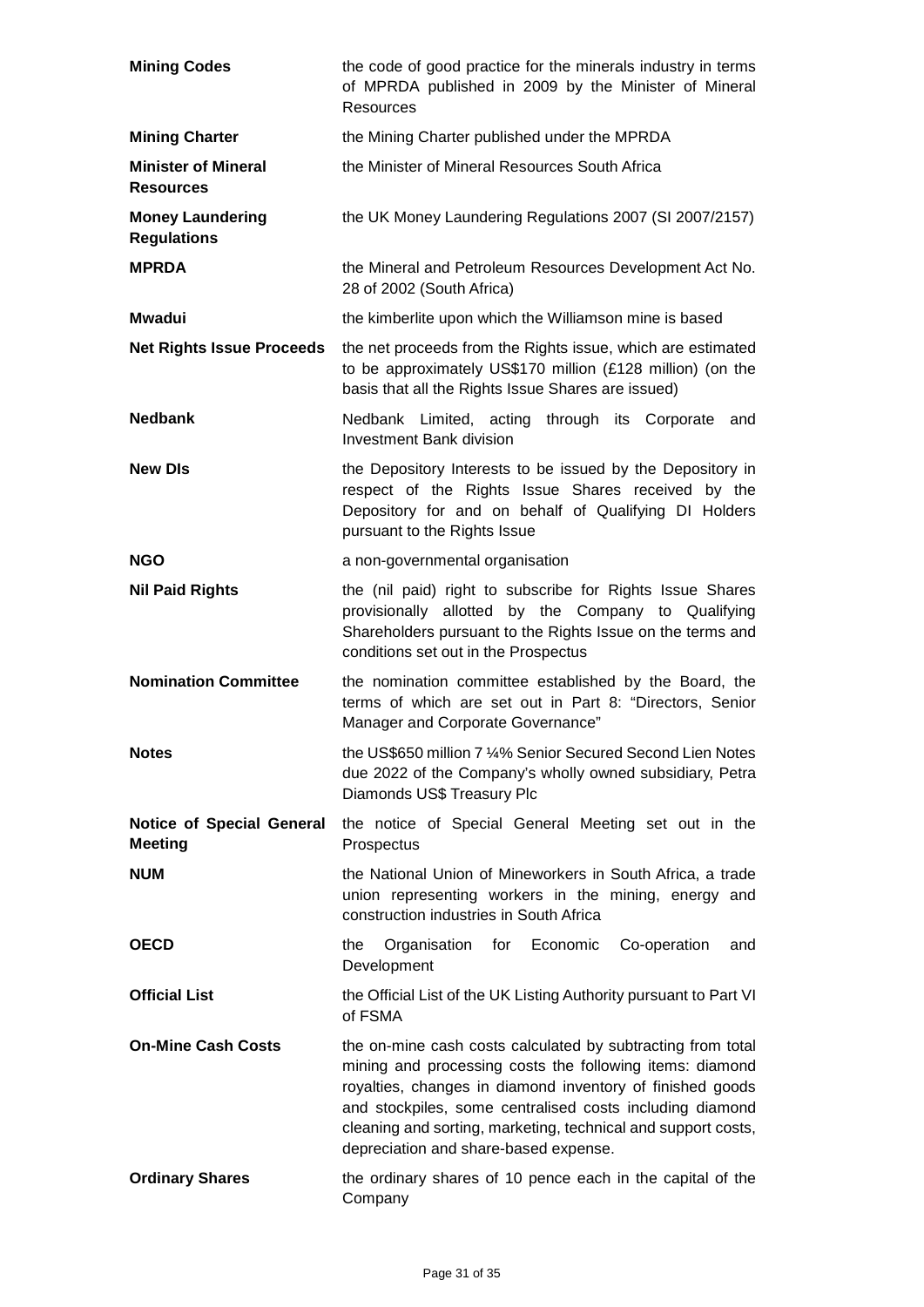| <b>Overseas Shareholders</b>                              | Shareholders with registered addresses outside of the United<br>Kingdom or who are citizens or residents of countries outside<br>the United Kingdom                                                                     |  |  |
|-----------------------------------------------------------|-------------------------------------------------------------------------------------------------------------------------------------------------------------------------------------------------------------------------|--|--|
| Petra Diamonds Botswana                                   | Petra Diamonds Botswana (Pty) Ltd, the Company's wholly<br>owned subsidiary which operates its exploration activities in<br><b>Botswana</b>                                                                             |  |  |
| Pre-79 TMR                                                | the coarse tailings dumps from the mining operations at<br>Finsch prior to 1979                                                                                                                                         |  |  |
| <b>Premier Transvaal</b>                                  | Premier (Transvaal) Diamond Mining Company Proprietary<br>Limited                                                                                                                                                       |  |  |
| <b>Profit from Mining</b><br><b>Activities</b>            | the revenue less Adjusted Mining and Processing costs plus<br>other direct income                                                                                                                                       |  |  |
| <b>Prospectus</b>                                         | the document relating to the Rights Issue prepared in<br>accordance with the Prospectus Rules                                                                                                                           |  |  |
| <b>Prospectus Rules</b>                                   | the Prospectus Rules published by the FCA under section<br>73A of FSMA                                                                                                                                                  |  |  |
| <b>Provisional Allotment</b><br>Letter                    | the renounceable Provisional Allotment Letter expected to be<br>sent to Qualifying Non-CREST Shareholders in respect of the<br>Rights Issue Shares to be provisionally allotted to them<br>pursuant to the Rights Issue |  |  |
| Q1                                                        | the first quarter of the FY, being 1 July to 30 September                                                                                                                                                               |  |  |
| Q <sub>2</sub>                                            | the second quarter of the FY, being 1 October to 31<br>December                                                                                                                                                         |  |  |
| Q3                                                        | the third quarter of the FY, being 1 January to 31 March                                                                                                                                                                |  |  |
| Q4                                                        | the fourth quarter of the FY, being 1 April to 30 June                                                                                                                                                                  |  |  |
| QIB                                                       | a qualified institutional buyer within the meaning of Rule 144A<br>of the U.S. Securities Act                                                                                                                           |  |  |
| <b>Qualifying DI Holders</b>                              | DI Holders of Existing Depository Interests on the DI Register<br>at the Record Date                                                                                                                                    |  |  |
| Qualifying<br><b>Non-CREST</b><br><b>Shareholders</b>     | holders of Ordinary Shares in certificated form on the Share<br>Register at the Record Date                                                                                                                             |  |  |
| <b>Qualifying Shareholders</b>                            | Qualifying Non-CREST Shareholders and Qualifying DI<br><b>Holders at the Record Date</b>                                                                                                                                |  |  |
| <b>Receiving Agent</b>                                    | Link Market Services Limited, a company incorporated in<br>England & Wales with registration number 02605568 and<br>whose registered office is The Registry, 34 Beckenham<br>Road, Beckenham, Kent BR3 4TU              |  |  |
| <b>Record Date</b>                                        | 11 June 2018                                                                                                                                                                                                            |  |  |
| <b>Re-Domicile</b>                                        | the Company's tax and management re-domicile from Jersey<br>to the United Kingdom effective from 1 May 2017                                                                                                             |  |  |
| Registrar                                                 | Link Market Services (Jersey) Limited                                                                                                                                                                                   |  |  |
| <b>Regulation S</b>                                       | Regulation S under the U.S. Securities Act                                                                                                                                                                              |  |  |
| <b>Information</b><br><b>Regulatory</b><br><b>Service</b> | one of the regulatory information services authorised by the<br>UK Listing Authority to receive, process and disseminate<br>regulatory information in respect of listed companies                                       |  |  |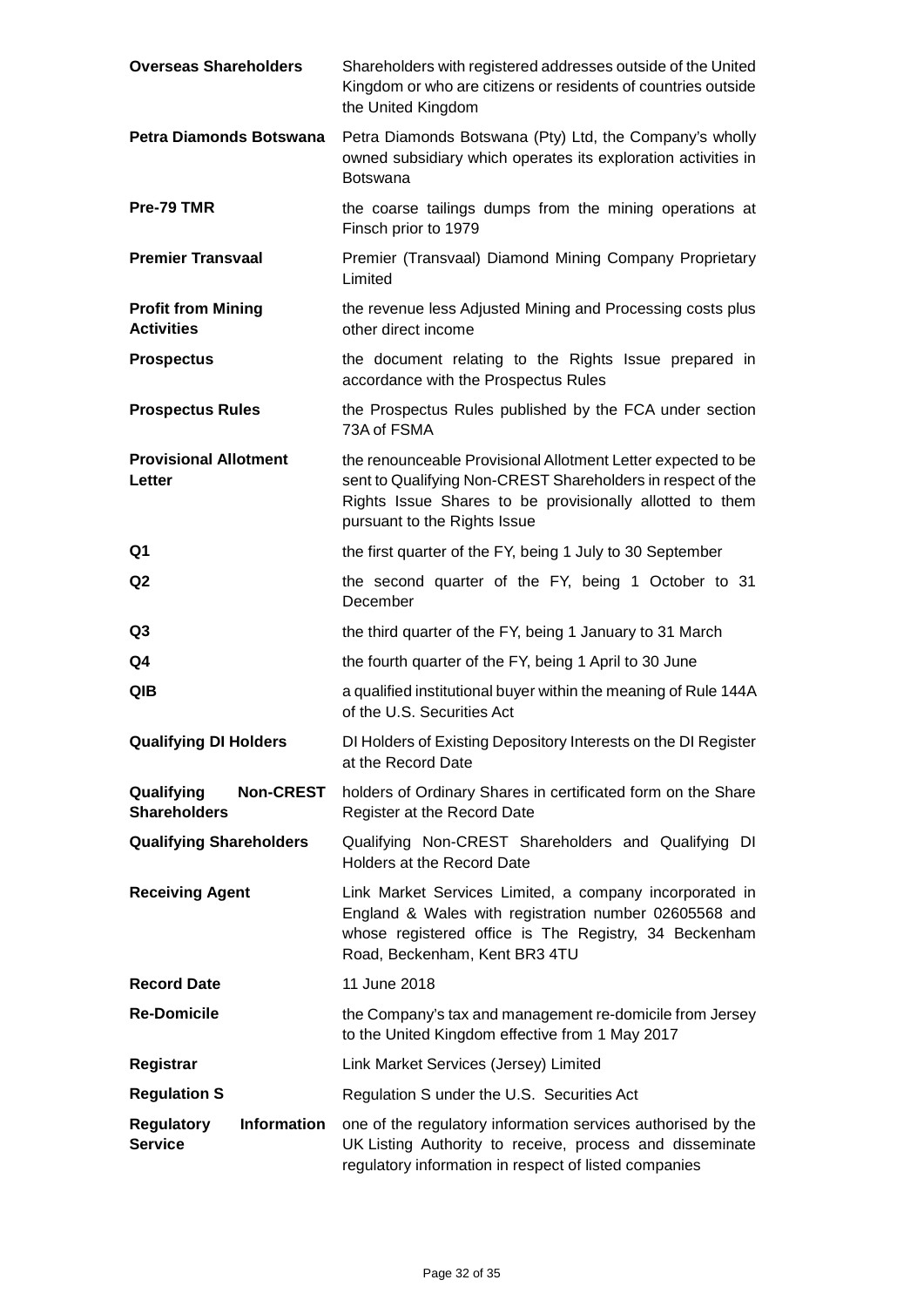|                               | (a)                                                                                                                                                                                                                                                                                                      | the ZAR600 million Rand Revolving Credit<br>Facility between the Company and Nedbank<br>Limited dated 12 November 2012; and                                                                                             |  |
|-------------------------------|----------------------------------------------------------------------------------------------------------------------------------------------------------------------------------------------------------------------------------------------------------------------------------------------------------|-------------------------------------------------------------------------------------------------------------------------------------------------------------------------------------------------------------------------|--|
|                               | (b)                                                                                                                                                                                                                                                                                                      | the ZAR400 million Rand Revolving Credit<br>Facility between the Company and Absa<br>dated 12 November 2012.                                                                                                            |  |
| <b>Resolutions</b>            | the resolutions to be proposed at the Special General<br>Meeting as set out in the Notice of Special General Meeting<br>and as detailed in Part 7 of the Prospectus: "Letter from the<br>Chairman of the Company"                                                                                        |                                                                                                                                                                                                                         |  |
| <b>Restricted DI Holder</b>   | DI Holders with registered addresses in any Excluded<br>Territory or who are located or resident in any Excluded<br>Territory                                                                                                                                                                            |                                                                                                                                                                                                                         |  |
| <b>Restricted Shareholder</b> | Excluded                                                                                                                                                                                                                                                                                                 | Qualifying Shareholders with registered addresses in any                                                                                                                                                                |  |
|                               | Territory                                                                                                                                                                                                                                                                                                | Territory or who are located or resident in any Excluded                                                                                                                                                                |  |
| <b>Rights Issue</b>           | the offer by the Company of the Rights Issue Shares by way<br>of rights to Qualifying Shareholders, other than (subject to<br>certain exceptions) Qualifying Shareholders with a registered<br>address in an Excluded Territory, on the terms and subject to<br>the conditions set out in the Prospectus |                                                                                                                                                                                                                         |  |
| <b>Rights Issue Shares</b>    | the Ordinary Shares to be issued by the Company pursuant<br>to the Rights Issue                                                                                                                                                                                                                          |                                                                                                                                                                                                                         |  |
|                               | the remuneration committee established by the Board, the<br>terms of which are set out in Part 8: "Directors, Senior<br>Management and Corporate Governance"                                                                                                                                             |                                                                                                                                                                                                                         |  |
| <b>Remuneration Committee</b> |                                                                                                                                                                                                                                                                                                          |                                                                                                                                                                                                                         |  |
| <b>Royalty Act</b>            |                                                                                                                                                                                                                                                                                                          | the Mineral and Petroleum Resources Royalty Act No. 28 of<br>2008 of the Republic of South Africa                                                                                                                       |  |
| Rule 144A                     |                                                                                                                                                                                                                                                                                                          | Rule 144A under the U.S. Securities Act                                                                                                                                                                                 |  |
| <b>Rump Offering</b>          | Shortfall                                                                                                                                                                                                                                                                                                | any offering by the Joint Bookrunners to procure subscribers<br>for the Rights Issue Shares or New DIs that form part of the                                                                                            |  |
| <b>SAMREC Code</b>            |                                                                                                                                                                                                                                                                                                          | the South African Code for Reporting of Mineral Resources<br>and Mineral Reserves, as published by the South African<br>Mineral Committee under the auspices of the South African<br>Institute of Mining and Metallurgy |  |
| <b>SDRT</b>                   | stamp duty reserve tax                                                                                                                                                                                                                                                                                   |                                                                                                                                                                                                                         |  |
| <b>SEC</b>                    |                                                                                                                                                                                                                                                                                                          | the U.S. Securities and Exchange Commission                                                                                                                                                                             |  |
| <b>Securities</b>             | and/or New DIs                                                                                                                                                                                                                                                                                           | Nil Paid Rights, DI Nil Paid Rights, Rights Issue Shares                                                                                                                                                                |  |
| Sedibeng                      | Province, South Africa                                                                                                                                                                                                                                                                                   | the Sedibeng mining operation, which is an amalgamation of<br>two mines (Messina and Dancarl) in the Northern Cape                                                                                                      |  |
| <b>Sedibeng Mining</b>        |                                                                                                                                                                                                                                                                                                          | Sedibeng Mining Proprietary Limited                                                                                                                                                                                     |  |
| <b>Senior Manager</b>         | Luctor Roode                                                                                                                                                                                                                                                                                             |                                                                                                                                                                                                                         |  |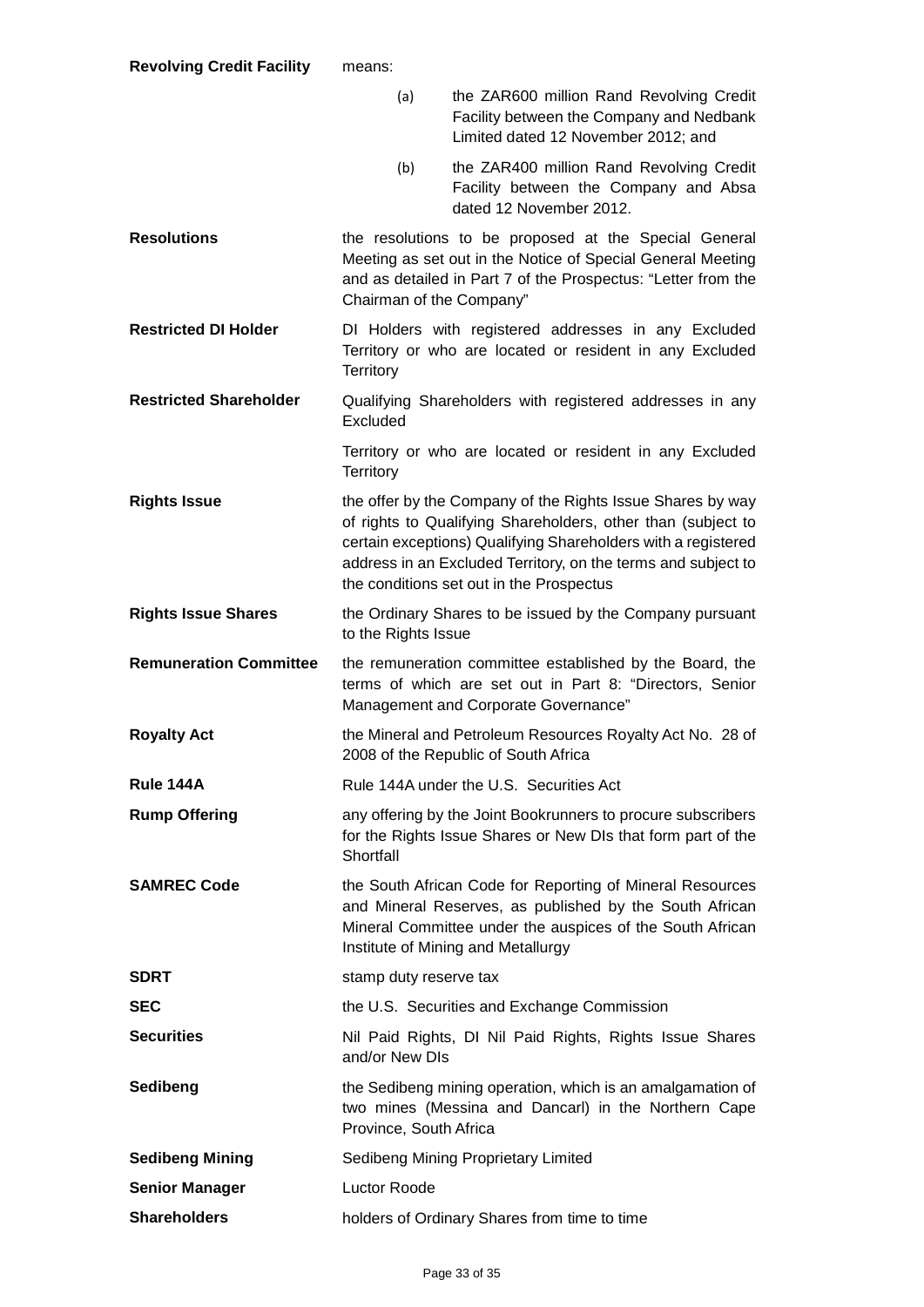| <b>Share Register</b>                                         | the share register maintained on behalf of the Company in<br>the Jersey by the Registrar                                                                                                                                                                                                                                                                                                                                                                        |  |  |
|---------------------------------------------------------------|-----------------------------------------------------------------------------------------------------------------------------------------------------------------------------------------------------------------------------------------------------------------------------------------------------------------------------------------------------------------------------------------------------------------------------------------------------------------|--|--|
| <b>Shortfall</b>                                              | the Rights Issue Shares and New Dis not taken up under the<br><b>Rights Issue</b>                                                                                                                                                                                                                                                                                                                                                                               |  |  |
| <b>South Africa</b>                                           | the Republic of South Africa                                                                                                                                                                                                                                                                                                                                                                                                                                    |  |  |
| <b>South African Companies</b><br>Act                         | the South African Companies Act No. 71 of 2008, as<br>amended                                                                                                                                                                                                                                                                                                                                                                                                   |  |  |
| <b>South</b><br>African<br>Lender<br>Group                    | Absa, FirstRand Bank and Nedbank                                                                                                                                                                                                                                                                                                                                                                                                                                |  |  |
| <b>Special Dealing Service</b>                                | the dealing service being made available by the Receiving<br>Agent to Qualifying Non-CREST Shareholders who are<br>individuals with a registered address in the United Kingdom<br>or any other jurisdiction within the EEA who wish to sell all of<br>their Nil Paid Rights or to effect a Cashless Take-up                                                                                                                                                     |  |  |
| <b>Special Dealing Service</b><br><b>Terms and Conditions</b> | the terms and conditions of the Special Dealing Service                                                                                                                                                                                                                                                                                                                                                                                                         |  |  |
| <b>Special General Meeting</b>                                | the special general meeting of the Company to be held<br>pursuant to the Notice of General Meeting in connection with<br>the Rights Issue at 11a.m. on 13 June 2018                                                                                                                                                                                                                                                                                             |  |  |
| <b>STAMICO</b>                                                | State Mining Corporation, the parastatal mining company in<br>Tanzania                                                                                                                                                                                                                                                                                                                                                                                          |  |  |
| <b>Star</b>                                                   | the Star diamond mine in the Free State Province, South<br>Africa                                                                                                                                                                                                                                                                                                                                                                                               |  |  |
| <b>Subordination Agreement</b>                                | means the written subordination agreement between, inter<br>alia, the Company and its material subsidiaries, the IPDET,<br>Sedibeng, and the senior lenders (including Nedbank and<br>ABSA) dated 4 May 2015 in terms of which the Obligors, the<br>IPDET and Sedibeng subordinated all their claims against<br>any person or persons forming part of the Group in favour of<br>the senior lenders (including Nedbank and ABSA) and the<br>holders of the Notes |  |  |
| <b>Super Stone</b>                                            | Super Stone Mining Proprietary Limited, a company wholly<br>owned by Ekapa Mining                                                                                                                                                                                                                                                                                                                                                                               |  |  |
| <b>Super Stone Assets</b>                                     | the operations of Super Stone in Kimberley, which have been<br>contributed to the KEM JV by Ekapa Mining                                                                                                                                                                                                                                                                                                                                                        |  |  |
| <b>Tanzania</b>                                               | the United Republic of Tanzania                                                                                                                                                                                                                                                                                                                                                                                                                                 |  |  |
| <b>TERP</b>                                                   | the theoretical ex-rights price                                                                                                                                                                                                                                                                                                                                                                                                                                 |  |  |
| <b>TSR</b>                                                    | total shareholders return                                                                                                                                                                                                                                                                                                                                                                                                                                       |  |  |
| <b>UK Corporate Governance</b><br>Code                        | the UK Corporate Governance Code issued by the Financial<br>Reporting Council from time to time                                                                                                                                                                                                                                                                                                                                                                 |  |  |
| <b>UK Listing Authority or</b><br><b>UKLA</b>                 | the FCA in its capacity as the competent authority for the<br>purposes of Part VI of FSMA and in its exercise of its<br>functions of FSMA and in its exercise of its functions in<br>respect of admission to the Official List otherwise than in<br>accordance with Part VI of FSMA                                                                                                                                                                             |  |  |
| <b>Umnotho weSizwe</b>                                        | Umnotho weSizwe Group Proprietary Limited                                                                                                                                                                                                                                                                                                                                                                                                                       |  |  |